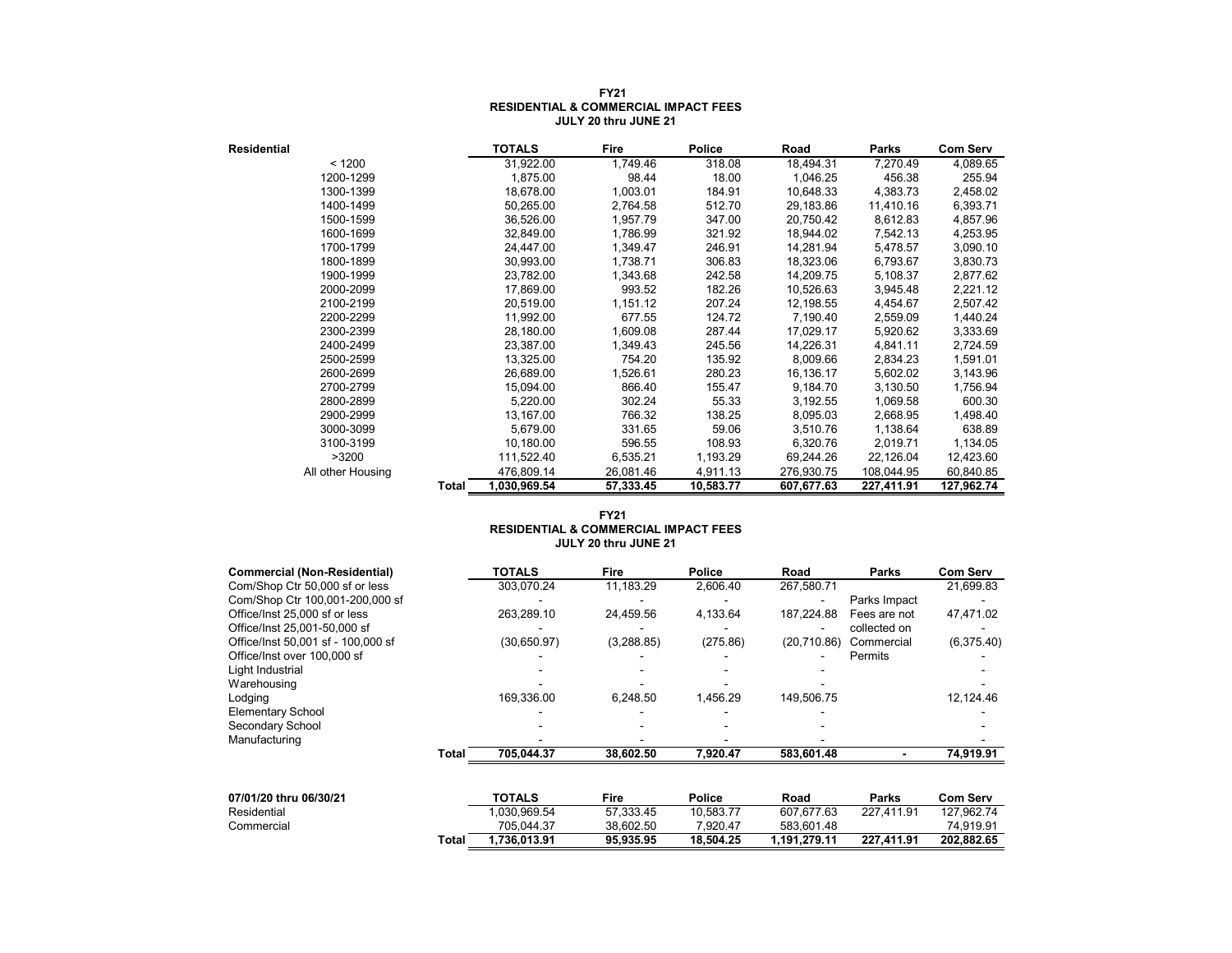# **FY21 RESIDENTIAL IMPACT FEES**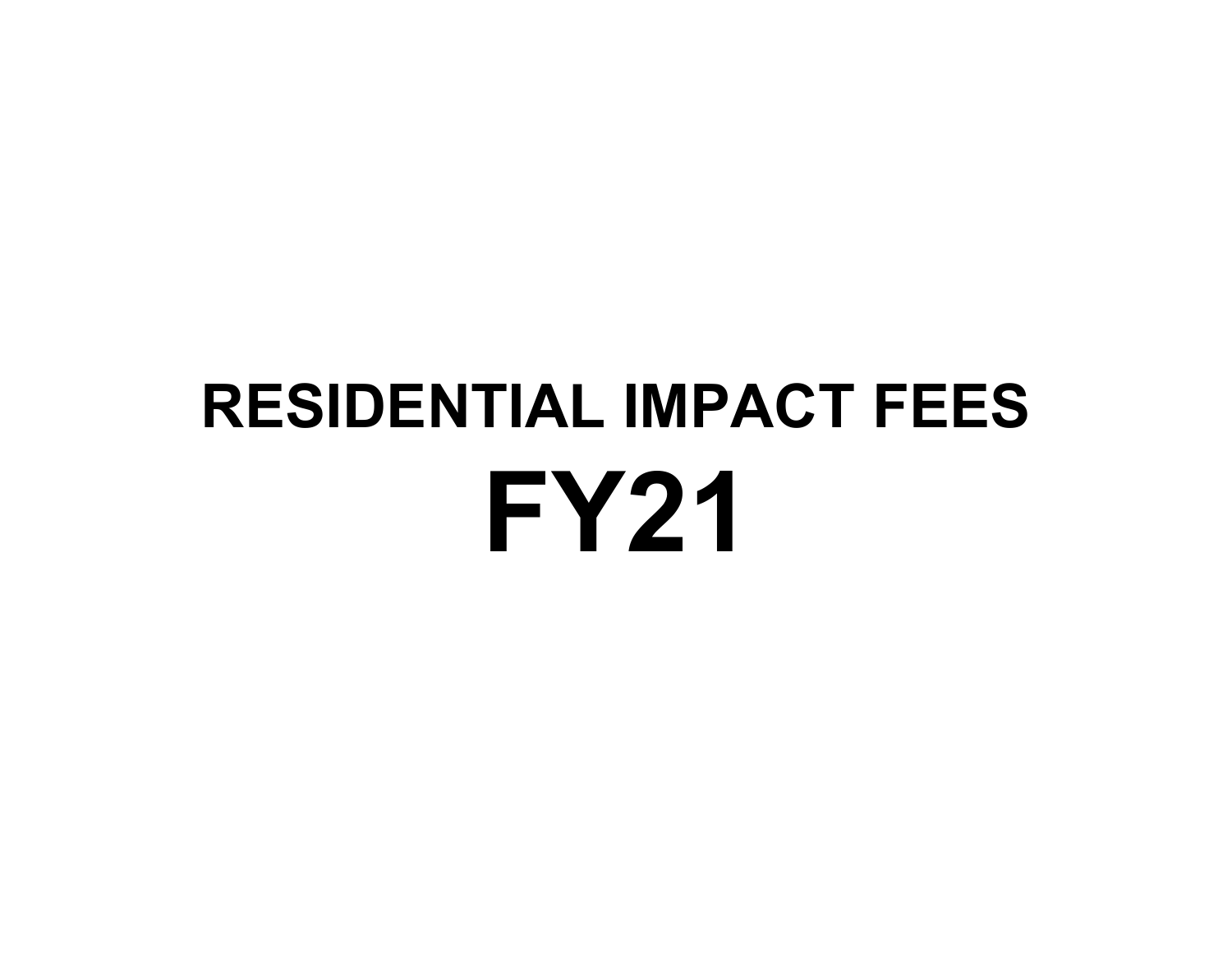#### **Residential <1200 \$1405.00**

|                    |            |          |                              |                                               |          | <b>Fire</b> | Police | Road   | <b>Parks</b> | <b>Com Serv</b> |
|--------------------|------------|----------|------------------------------|-----------------------------------------------|----------|-------------|--------|--------|--------------|-----------------|
| Permit             | Date       | Total    | Address                      | Name                                          | Total    | 5.48%       | 1.00%  | 57.94% | 22.78%       | 12.81%          |
| 2020-MSS-RES-00078 | 7/21/2020  | 1.546.00 | 1025 STODDARD ST             | ROCKY MOUNTAIN REMODELS                       | 1,546.00 | 84.73       | 15.40  | 895.69 | 352.11       | 198.06          |
| 2020-MSS-RES-00624 | 9/8/2020   |          | 158.00 2114 MISSOULA AVE     | <b>DESIGN WEST BUILDERS CORPORATION</b>       | 158.00   | 8.66        | 1.57   | 91.54  | 35.99        | 20.24           |
| 2020-MSS-RES-00455 | 9/22/2020  | 448.00   | 508 NORTH AVE E              | ROCKY MOUNTAIN REMODELS                       | 448.00   | 24.55       | 4.46   | 259.55 | 102.04       | 57.40           |
| 2020-MSS-RES-00298 | 10/9/2020  |          | 1.388.00 515 PHILIPS ST      | ARROWLEAF CONSTRUCTION, LLC                   | 1.388.00 | 76.07       | 13.83  | 804.15 | 316.13       | 177.82          |
| 2020-MSS-RES-00299 | 10/9/2020  |          | 1.388.00 519 PHILIPS ST      | ARROWLEAF CONSTRUCTION, LLC                   | 1.388.00 | 76.07       | 13.83  | 804.15 | 316.13       | 177.82          |
| 2020-MSS-SWR-00597 | 10/13/2020 |          | 1.717.00 279 JUMBO VISTA WAY | <b>ZEPEDA HOMES INC</b>                       | 1.717.00 | 94.10       | 17.11  | 994.76 | 391.06       | 219.97          |
| 2020-MSS-SWR-00599 | 10/13/2020 | 1.717.00 | 283 JUMBO VISTA WAY          | <b>ZEPEDA HOMES INC</b>                       | 1.717.00 | 94.10       | 17.11  | 994.76 | 391.06       | 219.97          |
| 2020-MSS-RES-00793 | 11/9/2020  |          | 1.388.00 4745 DUNCAN DR      | <b>GADDY CONTRUCTION LLC</b>                  | 1.388.00 | 76.07       | 13.83  | 804.15 | 316.13       | 177.82          |
| 2020-MSS-SWR-00712 | 11/17/2020 | 1.717.00 | 133 SPEEDWAY AVE             | W M S CONTRACTING                             | 1.717.00 | 94.10       | 17.11  | 994.76 | 391.06       | 219.97          |
| 2020-MSS-RES-00941 | 11/25/2020 | 448.00   | 1800 34TH ST                 | <b>OWNER</b>                                  | 448.00   | 24.55       | 4.46   | 259.55 | 102.04       | 57.40           |
| 2020-MSS-RES-00942 | 12/14/2020 | 427.00   | 107 MARY AVE                 | <b>EDSON CONSTRUCTION LLC</b>                 | 427.00   | 23.40       | 4.25   | 247.39 | 97.25        | 54.70           |
| 2020-MSS-RES-00861 | 12/15/2020 |          | 329.00 225 HASTINGS AVE      | OWNER                                         | 329.00   | 18.03       | 3.28   | 190.61 | 74.93        | 42.15           |
| 2021-MSS-RES-00029 | 3/2/2021   |          | 1.388.00 502 E KENT AVE      | <b>OWNER</b>                                  | 1.388.00 | 76.07       | 13.83  | 804.15 | 316.13       | 177.82          |
| 2021-MSS-RES-00049 | 3/22/2021  | 158.00   | 525 KEITH AVE                | <b>LOKEN BUILDERS</b>                         | 158.00   | 8.66        | 1.57   | 91.54  | 35.99        | 20.24           |
| 2020-MSS-RES-01068 | 3/24/2021  | 448.00   | 1310 VINE ST APT#A           | <b>WILLIAM RANDALL</b>                        | 448.00   | 24.55       | 4.46   | 259.55 | 102.04       | 57.40           |
| 2021-MSS-RES-00114 | 4/1/2021   | 1.546.00 | 4138 KILLARNEY WAY           | EDGELL BUILDING AND DEVELOPMENT INC           | 1.546.00 | 84.73       | 15.40  | 895.69 | 352.11       | 198.06          |
| 2020-MSS-RES-00507 | 4/1/2021   | 1.388.00 | 1942-A DIXON AVE             | <b>OWNER</b>                                  | 1.388.00 | 76.07       | 13.83  | 804.15 | 316.13       | 177.82          |
| 2020-MSS-RES-00512 | 4/1/2021   | 1.388.00 | 1942-B DIXON AVE             | OWNER                                         | 1.388.00 | 76.07       | 13.83  | 804.15 | 316.13       | 177.82          |
| 2021-MSS-RES-00149 | 4/8/2021   | 1.388.00 | 1124 JACKSON ST              | CONSTRUCTIVE INNOVATION LLC                   | 1.388.00 | 76.07       | 13.83  | 804.15 | 316.13       | 177.82          |
| 2021-MSS-RES-00090 | 4/20/2021  | 1.388.00 | 1410-A S 5TH ST W            | STRAIGHTEDGE CONSTRUCTION LLC                 | 1.388.00 | 76.07       | 13.83  | 804.15 | 316.13       | 177.82          |
| 2021-MSS-RES-00091 | 4/20/2021  | 1.388.00 | 1410-B S 5TH ST W            | STRAIGHTEDGE CONSTRUCTION LLC                 | 1.388.00 | 76.07       | 13.83  | 804.15 | 316.13       | 177.82          |
| 2021-MSS-RES-00088 | 4/23/2021  | 1.388.00 | 1920 MOUNT AVE               | OWNER                                         | 1.388.00 | 76.07       | 13.83  | 804.15 | 316.13       | 177.82          |
| 2021-MSS-RES-00109 | 4/28/2021  | 1.717.00 | 1630 S 4TH ST W              | K AND R LANDHOLDINGS                          | 1.717.00 | 94.10       | 17.11  | 994.76 | 391.06       | 219.97          |
| 2020-MSS-RES-00105 | 5/11/2021  |          | 1.405.00 822 EDITH ST        | CONFLUENCE CONSTRUCTION LLC                   | 1.405.00 | 77.00       | 14.00  | 814.00 | 320.00       | 180.00          |
| 2021-MSS-RES-00160 | 5/17/2021  |          | 616.00 1023 ELM ST           | <b>JASON LONSKI CONSTRUCTION HISTORIC PRE</b> | 616.00   | 33.76       | 6.14   | 356.89 | 140.30       | 78.92           |
| 2021-MSS-RES-00213 | 5/19/2021  |          | 171.00 1201 HOWELL ST        | AMES AND VASGAARD BUILDERS                    | 171.00   | 9.37        | 1.70   | 99.07  | 38.95        | 21.91           |
| 2021-MSS-RES-00161 | 5/19/2021  |          | 1.717.00 2752 EMERY PL       | AMES AND VASGAARD BUILDERS                    | 1.717.00 | 94.10       | 17.11  | 994.76 | 391.06       | 219.97          |
| 2021-MSS-RES-00221 | 6/3/2021   |          | 1.388.00 639 EDITH ST        | OWNER                                         | .388.00  | 76.07       | 13.83  | 804.15 | 316.13       | 177.82          |
| 2021-MSS-RES-00185 | 6/9/2021   |          | 245.00 23 WILLOWBROOK LN     | <b>MCMAHON CONSTRUCTION</b>                   | 245.00   | 13.43       | 2.44   | 141.94 | 55.80        | 31.39           |
| 2021-MSS-RES-00390 | 6/10/2021  | 124.00   | 1207 PONDEROSA DR            | WESTERN MONTANA LEVEL LINE BUILDERS IN        | 124.00   | 6.80        | 1.24   | 71.84  | 28.24        | 15.89           |

|  | 31,922.00 1,749.46 318.08 18,494.31 | 7,270.49 | 4,089.65 |
|--|-------------------------------------|----------|----------|
|  |                                     |          |          |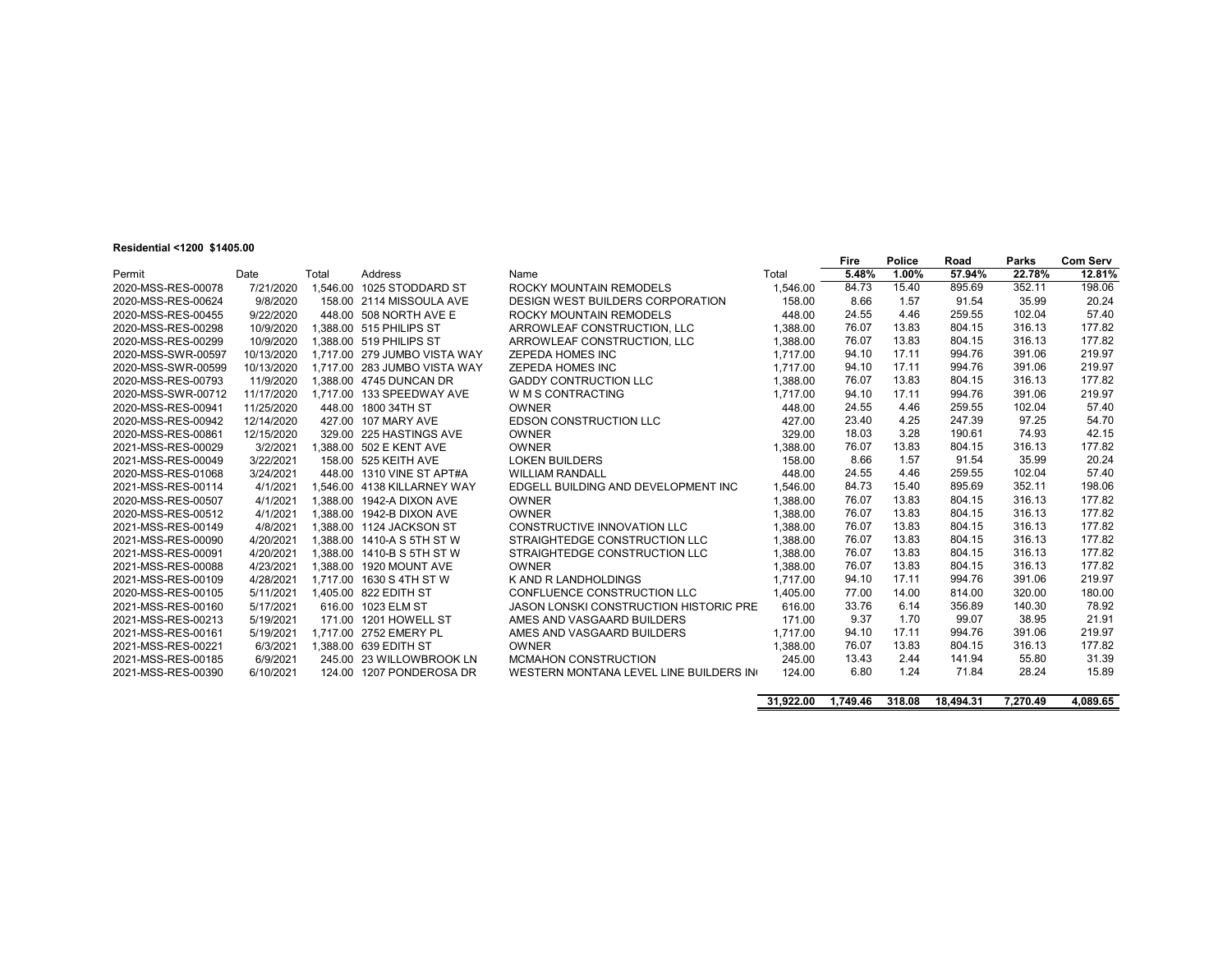#### **Residential 1200-1299 \$1561.00**

|                    |           |        |                       |                           |          | Fire  | Police | Road     | Parks  | <b>Com Serv</b> |
|--------------------|-----------|--------|-----------------------|---------------------------|----------|-------|--------|----------|--------|-----------------|
| Permit             | Date      | Total  | Address               | Name                      | Total    | 5.25% | 0.96%  | 55.80%   | 24.34% | 13.65%          |
| 2021-MSS-SWR-00161 | 3/26/2021 |        | 1.546.00 589 IOWA AVE | HOMEWISE CONSTRUCTION LLC | 1.546.00 | 81.17 | 14.84  | 862.67   | 376.30 | 211.03          |
| 2021-MSS-RES-00152 | 4/22/2021 | 329.00 | 1600 SHERWOOD ST      | SCARIANO CONSTRUCTION INC | 329.00   | 17.27 | 3.16   | 183.58   | 80.08  | 44.91           |
|                    |           |        |                       |                           | 1.875.00 | 98.44 | 18.00  | 1.046.25 | 456.38 | 255.94          |
|                    |           |        |                       |                           |          |       |        |          |        |                 |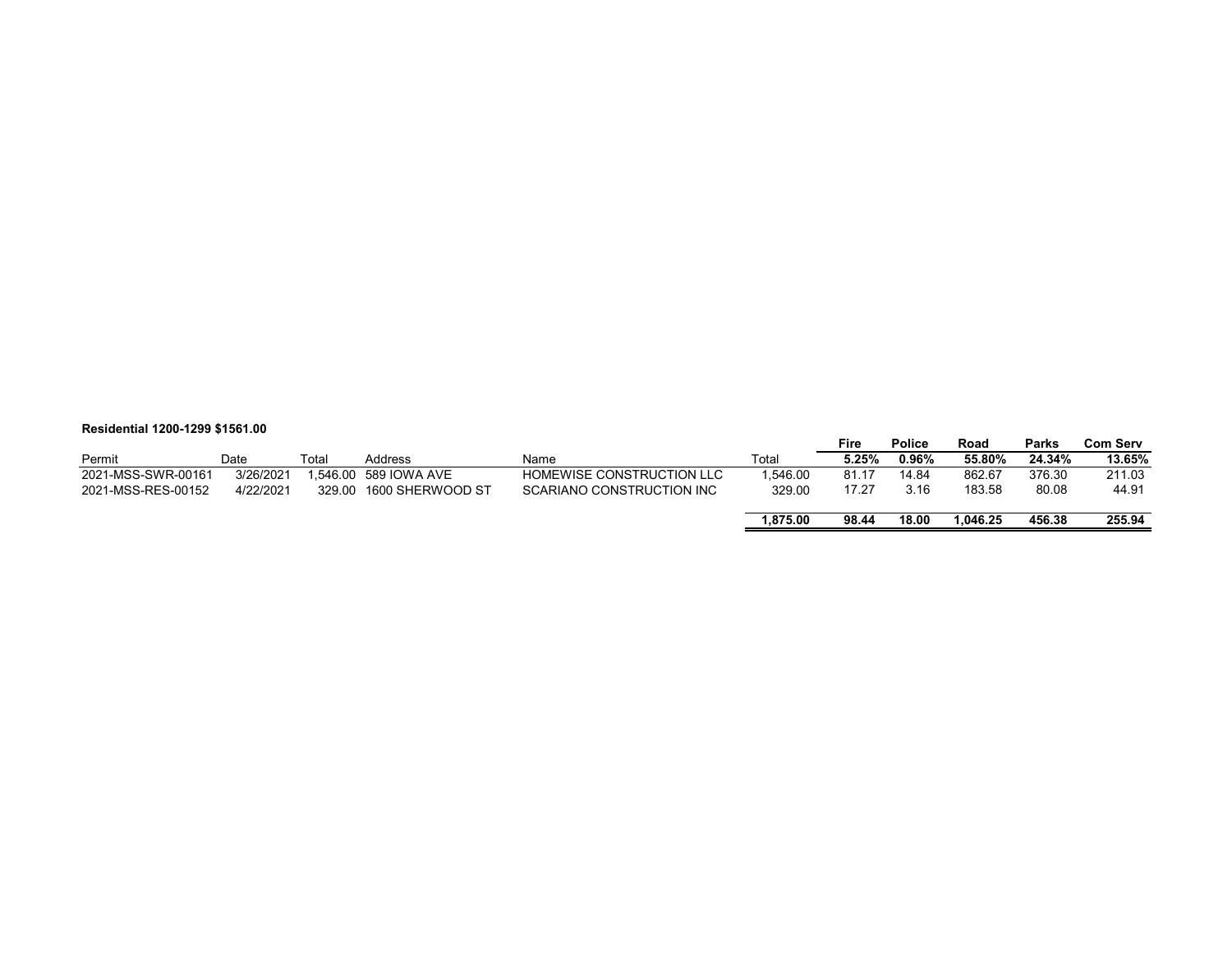#### **Residential 1300-1399 \$1619.00**

|                    |            |       |                              |                               |           | Fire     | <b>Police</b> | Road      | Parks    | <b>Com Serv</b> |
|--------------------|------------|-------|------------------------------|-------------------------------|-----------|----------|---------------|-----------|----------|-----------------|
| Permit             | Date       | Total | Address                      | Name                          | Total     | 5.37%    | $0.99\%$      | 57.01%    | 23.47%   | 13.16%          |
| 2020-MSS-RES-00599 | 9/8/2020   |       | 295.00 701 N 05TH ST W       | <b>BLACK DOG CONSTRUCTION</b> | 295.00    | 15.84    | 2.92          | 168.18    | 69.24    | 38.82           |
| 2020-MSS-RES-00957 | 12/29/2020 |       | 1.841.00 5468 BIGFORK RD     | <b>3GEN BUILDERS LLC</b>      | 1.841.00  | 98.86    | 18.23         | 1.049.55  | 432.08   | 242.28          |
| 2020-MSS-RES-00992 | 2/2/2021   |       | 1.841.00   1375-B JOHNSON ST | <b>WALTMAN BUILDERS</b>       | 1.841.00  | 98.86    | 18.23         | 1.049.55  | 432.08   | 242.28          |
| 2020-MSS-RES-01006 | 2/2/2021   |       |                              | <b>WALTMAN BUILDERS</b>       | 1.841.00  | 98.86    | 18.23         | 1.049.55  | 432.08   | 242.28          |
| 2020-MSS-RES-01007 | 2/2/2021   |       |                              | <b>WALTMAN BUILDERS</b>       | 1.841.00  | 98.86    | 18.23         | 1.049.55  | 432.08   | 242.28          |
| 2020-MSS-RES-00511 | 2/4/2021   |       | 1.814.00 3910 CARTWRIGHT WAY | MOSTAD CONSTRUCTION INC       | 1.814.00  | 97.41    | 17.96         | 1.034.16  | 425.75   | 238.72          |
| 2020-MSS-RES-00877 | 2/12/2021  |       | 221.40 776 IVY ST            | BROME DESIGN BUILD LLC        | 221.40    | 11.89    | 2.19          | 126.22    | 51.96    | 29.14           |
| 2020-MSS-RES-00878 | 2/12/2021  |       | 1.841.00 760 IVY ST          | BROME DESIGN BUILD LLC        | 1.841.00  | 98.86    | 18.23         | 1.049.55  | 432.08   | 242.28          |
| 2020-MSS-RES-00877 | 2/17/2021  |       | 1.619.60 776 IVY ST          | <b>BROME DESIGN BUILD LLC</b> | 1.619.60  | 86.97    | 16.03         | 923.33    | 380.12   | 213.14          |
| 2021-MSS-RES-00066 | 3/5/2021   |       | 1.841.00 5546 HEREFORD PL    | STRATFORD INC                 | 1.841.00  | 98.86    | 18.23         | 1.049.55  | 432.08   | 242.28          |
| 2021-MSS-RES-00214 | 5/18/2021  |       | 1.841.00 5522 HEREFORD PL    | O AND O BUILDERS LLC          | 1.841.00  | 98.86    | 18.23         | 1.049.55  | 432.08   | 242.28          |
| 2021-MSS-RES-00212 | 5/20/2021  |       | 1.841.00 5584 HEREFORD PL    | O AND O BUILDERS LLC          | 1.841.00  | 98.86    | 18.23         | 1.049.55  | 432.08   | 242.28          |
|                    |            |       |                              |                               | 18.678.00 | 1.003.01 | 184.91        | 10.648.33 | 4.383.73 | 2.458.02        |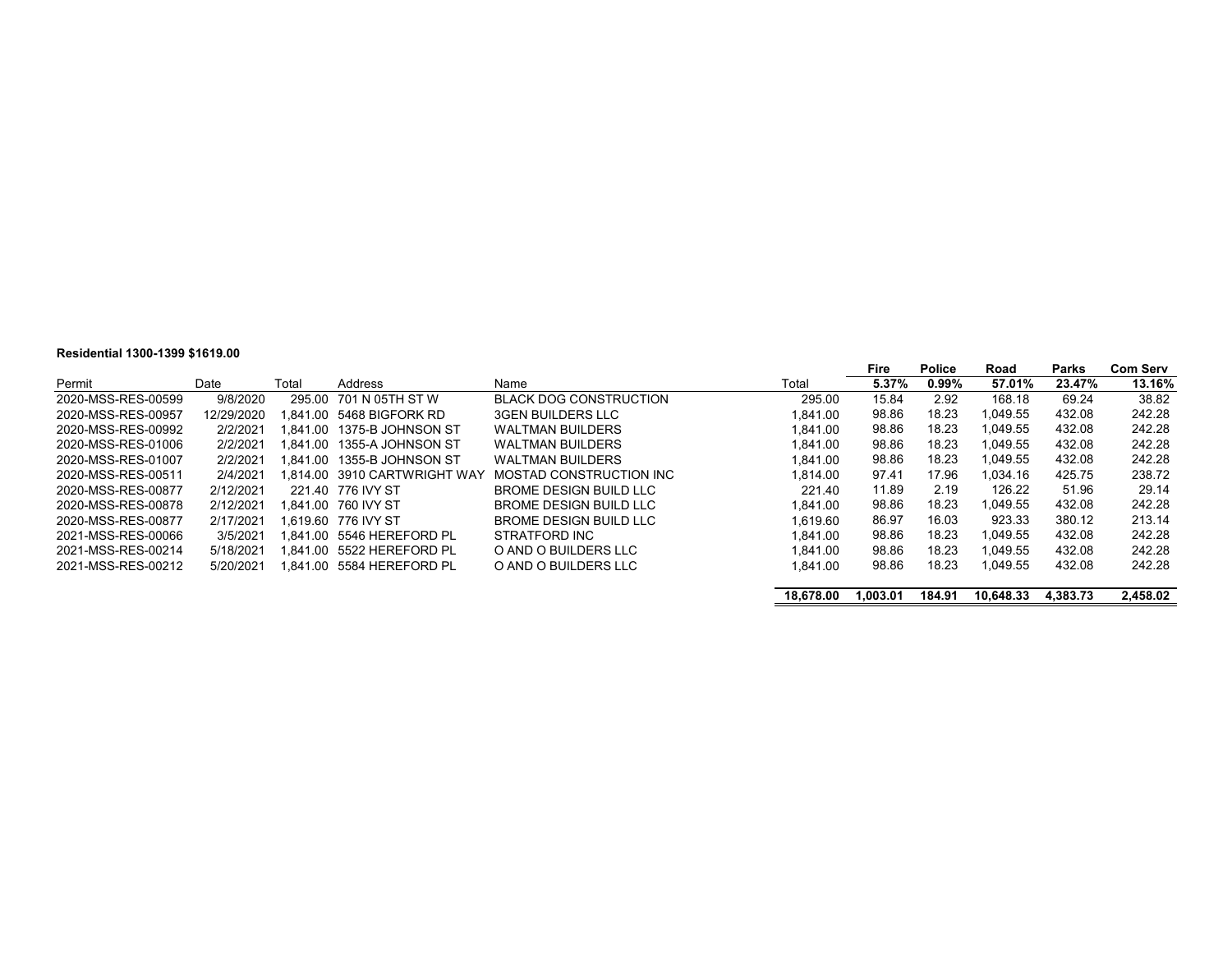#### **Residential 1400-1499 \$1674.00**

|                    |            |          |                                   |                                        |           | Fire     | <b>Police</b> | Road      | <b>Parks</b> | <b>Com Serv</b> |
|--------------------|------------|----------|-----------------------------------|----------------------------------------|-----------|----------|---------------|-----------|--------------|-----------------|
| Permit             | Date       | Total    | Address                           | Name                                   | Total     | 5.50%    | 1.02%         | 58.06%    | 22.70%       | 12.72%          |
| 2020-MSS-RES-00535 | 8/19/2020  | 1.841.00 | 5582 BRUMBY LN                    | <b>STRATFORD INC</b>                   | 1,841.00  | 101.26   | 18.78         | 1.068.88  | 417.91       | 234.18          |
| 2020-MSS-RES-00505 | 8/27/2020  |          | 1.841.00 2724 KOLY CT APT A       | <b>BTWINC</b>                          | 1.841.00  | 101.26   | 18.78         | 1.068.88  | 417.91       | 234.18          |
| 2020-MSS-RES-00506 | 8/27/2020  |          | 1.841.00 2724 KOLY CT APT B       | <b>BTWINC</b>                          | 1.841.00  | 101.26   | 18.78         | 1.068.88  | 417.91       | 234.18          |
| 2020-MSS-RES-00499 | 9/15/2020  |          | 1.841.00 624 PHILIPS ST           | D G MILLER INC                         | 1.841.00  | 101.26   | 18.78         | 1,068.88  | 417.91       | 234.18          |
| 2020-MSS-RES-00648 | 9/25/2020  |          | 1.841.00 2709 KOLY CT APT A       | <b>BTWINC</b>                          | 1.841.00  | 101.26   | 18.78         | 1.068.88  | 417.91       | 234.18          |
| 2020-MSS-RES-00650 | 9/25/2020  |          | 1.841.00 2709 KOLY CT APT B       | <b>BTWINC</b>                          | 1.841.00  | 101.26   | 18.78         | 1,068.88  | 417.91       | 234.18          |
| 2020-MSS-SWR-00631 | 10/8/2020  |          | 1.841.00 1136 COUNCIL WAY         | MOUNTAIN VIEW SALES AND CONTRACTING LI | 1.841.00  | 101.26   | 18.78         | 1.068.88  | 417.91       | 234.18          |
| 2020-MSS-RES-00564 | 10/15/2020 |          | 1.841.00 2708 KOLY CT APT A       | <b>BTWINC</b>                          | 1.841.00  | 101.26   | 18.78         | 1,068.88  | 417.91       | 234.18          |
| 2020-MSS-RES-00565 | 10/15/2020 |          | 1.841.00 2708 KOLY CT APT B       | <b>BTWINC</b>                          | 1,841.00  | 101.26   | 18.78         | 1.068.88  | 417.91       | 234.18          |
| 2020-MSS-RES-00566 | 10/15/2020 |          | 1.841.00 2716 KOLY CT APT A       | <b>BTWINC</b>                          | 1.841.00  | 101.26   | 18.78         | 1.068.88  | 417.91       | 234.18          |
| 2020-MSS-RES-00567 | 10/15/2020 |          | 1.841.00 2716 KOLY CT APT B       | <b>BTWINC</b>                          | 1.841.00  | 101.26   | 18.78         | 1.068.88  | 417.91       | 234.18          |
| 2020-MSS-RES-00768 | 12/7/2020  |          | 1.841.00 4106 KILLARNEY WAY       | EDGELL BUILDING AND DEVELOPMENT INC    | 1.841.00  | 101.26   | 18.78         | 1.068.88  | 417.91       | 234.18          |
| 2020-MSS-RES-00695 | 12/7/2020  |          | 1.841.00    4103    KILLARNEY WAY | <b>HOYT HOMES INC</b>                  | 1.841.00  | 101.26   | 18.78         | 1.068.88  | 417.91       | 234.18          |
| 2020-MSS-RES-00696 | 12/7/2020  |          | 1.848.00 4105 KILLARNEY WAY       | <b>HOYT HOMES INC</b>                  | 1,848.00  | 101.64   | 18.85         | 1.072.95  | 419.50       | 235.07          |
| 2020-MSS-RES-00771 | 12/11/2020 |          | 1.841.00 4110 KILLARNEY WAY       | EDGELL BUILDING AND DEVELOPMENT INC    | 1.841.00  | 101.26   | 18.78         | 1.068.88  | 417.91       | 234.18          |
| 2020-MSS-RES-00765 | 1/19/2021  |          | 2.071.00 4134-A KILLARNEY WAY     | EDGELL BUILDING AND DEVELOPMENT INC    | 2.071.00  | 113.91   | 21.12         | 1.202.42  | 470.12       | 263.43          |
| 2020-MSS-RES-00782 | 1/19/2021  |          | 1.841.00 4122 KILLARNEY WAY       | EDGELL BUILDING AND DEVELOPMENT INC    | 1.841.00  | 101.26   | 18.78         | 1.068.88  | 417.91       | 234.18          |
| 2020-MSS-RES-00787 | 1/19/2021  |          | 1.841.00 4130 KILLARNEY WAY       | EDGELL BUILDING AND DEVELOPMENT INC    | 1.841.00  | 101.26   | 18.78         | 1.068.88  | 417.91       | 234.18          |
| 2020-MSS-RES-00991 | 2/2/2021   |          | 1.841.00 1375-A JOHNSON ST        | <b>WALTMAN BUILDERS</b>                | 1.841.00  | 101.26   | 18.78         | 1,068.88  | 417.91       | 234.18          |
| 2020-MSS-RES-00876 | 2/17/2021  |          | 1.841.00 788 IVY ST               | BROME DESIGN BUILD LLC                 | 1.841.00  | 101.26   | 18.78         | 1.068.88  | 417.91       | 234.18          |
| 2021-MSS-RES-00089 | 3/24/2021  |          | 1.841.00 2430 CHUCK WAGON DR      | <b>STRATFORD INC</b>                   | 1.841.00  | 101.26   | 18.78         | 1,068.88  | 417.91       | 234.18          |
| 2021-MSS-SWR-00372 | 5/10/2021  |          | 1.841.00 514 MONTANA AVE          | R & L LITE EXCAVATION                  | 1,841.00  | 101.26   | 18.78         | 1.068.88  | 417.91       | 234.18          |
| 2021-MSS-SWR-00373 | 5/10/2021  |          | 1.841.00 516 MONTANA AVE          | R & L LITE EXCAVATION                  | 1.841.00  | 101.26   | 18.78         | 1.068.88  | 417.91       | 234.18          |
| 2021-MSS-RES-00140 | 5/25/2021  |          | 1.841.00 4159 KILLARNEY WAY       | <b>HOYT HOMES INC</b>                  | 1.841.00  | 101.26   | 18.78         | 1.068.88  | 417.91       | 234.18          |
| 2021-MSS-RES-00138 | 5/25/2021  |          | 1.841.00  4151  KILLARNEY WAY     | <b>HOYT HOMES INC</b>                  | 1.841.00  | 101.26   | 18.78         | 1.068.88  | 417.91       | 234.18          |
| 2020-MSS-RES-00699 | 5/25/2021  |          | 1.841.00 4147 KILLARNEY WAY       | <b>HOYT HOMES INC</b>                  | 1.841.00  | 101.26   | 18.78         | 1,068.88  | 417.91       | 234.18          |
| 2021-MSS-RES-00295 | 6/3/2021   |          | 2,162.00 3920 HOSS DR             | MOSTAD CONSTRUCTION INC                | 2,162.00  | 118.91   | 22.05         | 1.255.26  | 490.77       | 275.01          |
|                    |            |          |                                   |                                        |           |          |               |           |              |                 |
|                    |            |          |                                   |                                        | 50,265.00 | 2.764.58 | 512.70        | 29.183.86 | 11.410.16    | 6,393.71        |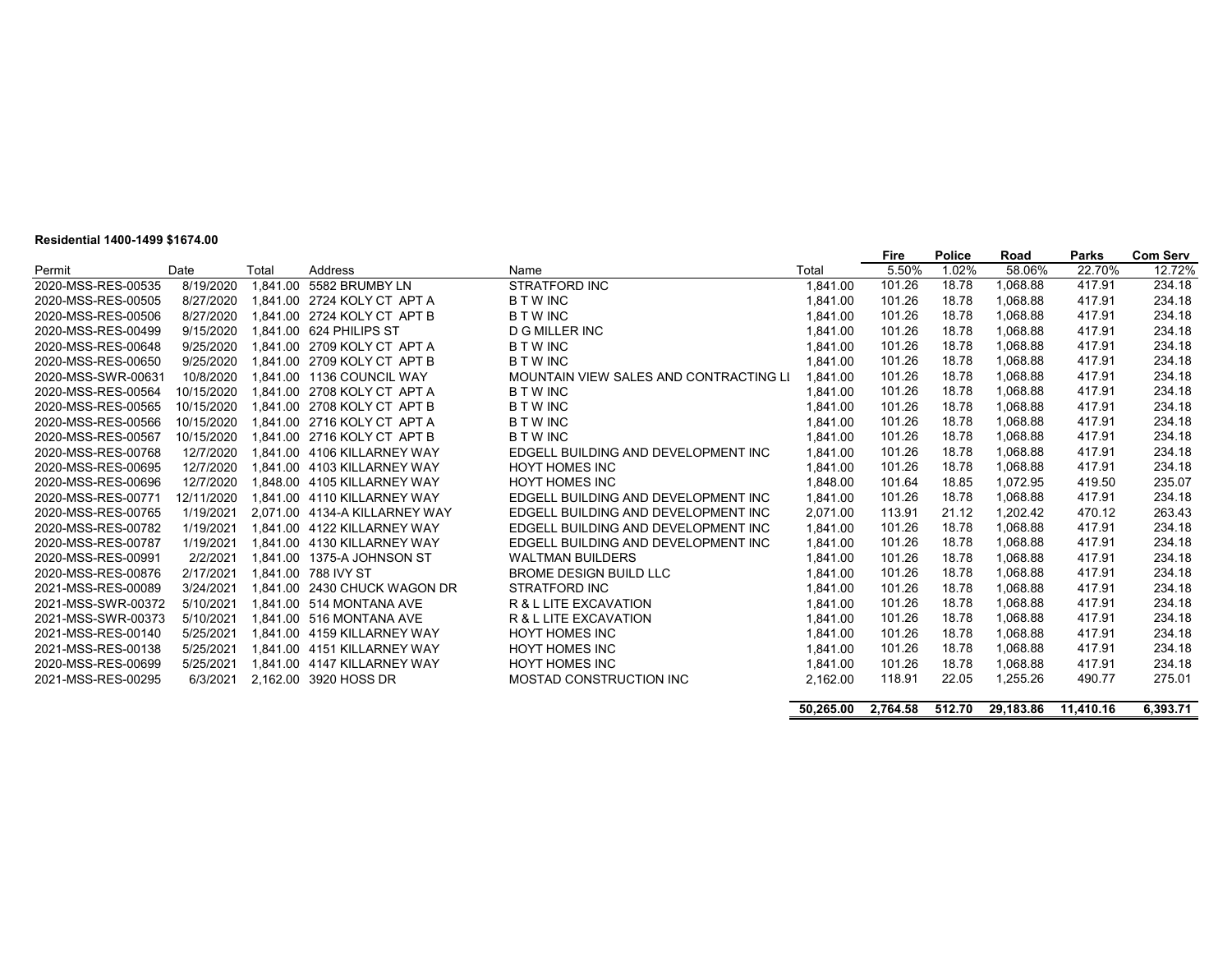# **Residential 1500-1599 \$1790.00**

|                    |            |       |                                |                                     |           | Fire     | <b>Police</b> | Road      | Parks    | <b>Com Serv</b> |
|--------------------|------------|-------|--------------------------------|-------------------------------------|-----------|----------|---------------|-----------|----------|-----------------|
| Permit             | Date       | Total | Address                        | Name                                | Total     | 5.36%    | 0.95%         | 56.81%    | 23.58%   | 13.30%          |
| 2020-MSS-RES-00387 | 8/4/2020   |       | 2.071.00 2631 TANJA POINT      | GOODEN CONSTRUCTION INC             | 2,071.00  | 111.01   | 19.67         | 1.176.54  | 488.34   | 275.44          |
| 2020-MSS-RES-00164 | 10/13/2020 |       | 1.790.00 930 S 5TH ST W        | <b>SCOTT SMITH</b>                  | 1.790.00  | 95.94    | 17.01         | 1,016.90  | 422.08   | 238.07          |
| 2019-MSS-RES-00621 | 10/13/2020 |       | 1.790.00 905-A CHARLO ST       | SS PROPERTY SOLUTIONS INC           | 1,790.00  | 95.94    | 17.01         | 1,016.90  | 422.08   | 238.07          |
| 2020-MSS-RES-00756 | 10/29/2020 |       | 1.790.00 1211 CREEK CROSSING   | MOSTAD CONSTRUCTION INC             | 1,790.00  | 95.94    | 17.01         | 1,016.90  | 422.08   | 238.07          |
| 2020-MSS-RES-00554 | 11/19/2020 |       | 2.071.00 340 TRAIL BLAZER LOOP | CROSSCUT CARPENTRY LLC              | 2,071.00  | 111.01   | 19.67         | 1,176.54  | 488.34   | 275.44          |
| 2020-MSS-RES-00773 | 12/7/2020  |       | 2.071.00 4114 KILLARNEY WAY    | EDGELL BUILDING AND DEVELOPMENT INC | 2,071.00  | 111.01   | 19.67         | 1,176.54  | 488.34   | 275.44          |
| 2020-MSS-RES-00690 | 12/7/2020  |       | 2.071.00 4111 KILLARNEY WAY    | <b>HOYT HOMES INC</b>               | 2,071.00  | 111.01   | 19.67         | 1,176.54  | 488.34   | 275.44          |
| 2020-MSS-RES-00691 | 12/7/2020  |       | 2.071.00 4113 KILLARNEY WAY    | <b>HOYT HOMES INC</b>               | 2,071.00  | 111.01   | 19.67         | 1,176.54  | 488.34   | 275.44          |
| 2020-MSS-RES-00761 | 1/19/2021  |       | 2.071.00 4134-B KILLARNEY WAY  | EDGELL BUILDING AND DEVELOPMENT INC | 2,071.00  | 111.01   | 19.67         | 1.176.54  | 488.34   | 275.44          |
| 2020-MSS-RES-00775 | 1/19/2021  |       | 2.071.00 4118-B KILLARNEY WAY  | EDGELL BUILDING AND DEVELOPMENT INC | 2,071.00  | 111.01   | 19.67         | 1,176.54  | 488.34   | 275.44          |
| 2020-MSS-RES-00776 | 1/19/2021  |       | 2.071.00 4118-A KILLARNEY WAY  | EDGELL BUILDING AND DEVELOPMENT INC | 2,071.00  | 111.01   | 19.67         | 1,176.54  | 488.34   | 275.44          |
| 2020-MSS-RES-00785 | 1/19/2021  |       | 2.071.00 4126 KILLARNEY WAY    | EDGELL BUILDING AND DEVELOPMENT INC | 2,071.00  | 111.01   | 19.67         | 1,176.54  | 488.34   | 275.44          |
| 2020-MSS-RES-01026 | 2/19/2021  |       | 2.071.00 614 PHILIPS ST        | <b>OWNER</b>                        | 2,071.00  | 111.01   | 19.67         | 1.176.54  | 488.34   | 275.44          |
| 2020-MSS-RES-01027 | 2/22/2021  |       | 2.071.00 612 PHILIPS ST        | <b>OWNER</b>                        | 2.071.00  | 111.01   | 19.67         | 1,176.54  | 488.34   | 275.44          |
| 2021-MSS-RES-00104 | 5/5/2021   |       | 2.071.00 2247 38TH ST          | MOSTAD CONSTRUCTION INC             | 2.071.00  | 111.01   | 19.67         | 1.176.54  | 488.34   | 275.44          |
| 2021-MSS-RES-00101 | 5/5/2021   |       | 2,071.00 3918 CHUB CT          | MOSTAD CONSTRUCTION INC             | 2,071.00  | 111.01   | 19.67         | 1,176.54  | 488.34   | 275.44          |
| 2021-MSS-RES-00267 | 5/18/2021  |       | 91.00 15 COLUMBINE RD          | <b>OWNER</b>                        | 91.00     | 4.88     | 0.86          | 51.70     | 21.46    | 12.10           |
| 2021-MSS-RES-00124 | 5/24/2021  |       | 2.071.00 3881 FESTUS WAY       | MOSTAD CONSTRUCTION INC             | 2,071.00  | 111.01   | 19.67         | 1,176.54  | 488.34   | 275.44          |
| 2021-MSS-RES-00139 | 5/25/2021  |       | 2.071.00 4155 KILLARNEY WAY    | <b>HOYT HOMES INC</b>               | 2,071.00  | 111.01   | 19.67         | 1,176.54  | 488.34   | 275.44          |
|                    |            |       |                                |                                     |           |          |               |           |          |                 |
|                    |            |       |                                |                                     | 36,526.00 | 1.957.79 | 347.00        | 20.750.42 | 8.612.83 | 4,857.96        |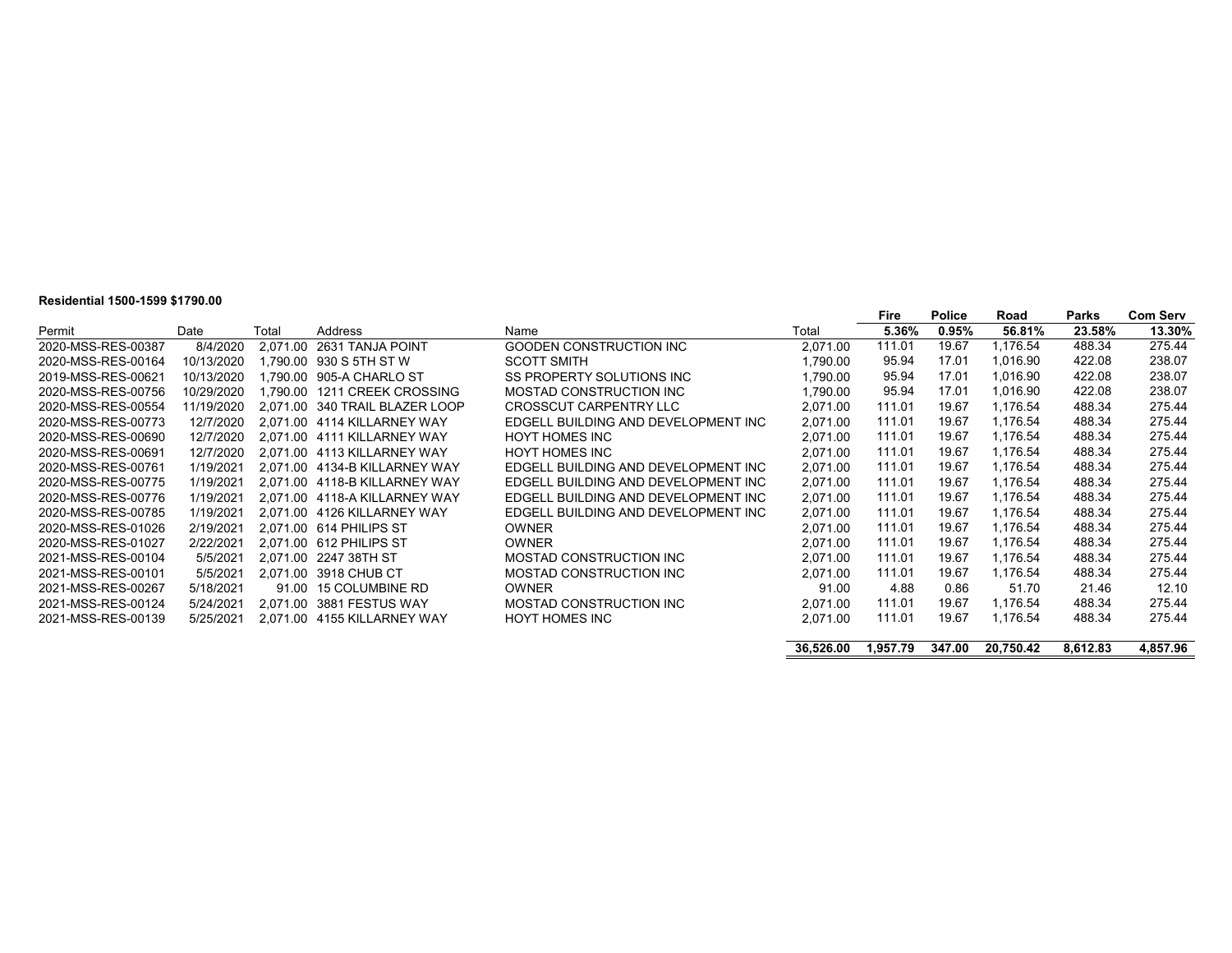#### **Residential 1600-1699 \$1838.00**

|                    |            |       |                                  |                                     |          | Fire   | <b>Police</b> | Road     | <b>Parks</b> | <b>Com Serv</b> |
|--------------------|------------|-------|----------------------------------|-------------------------------------|----------|--------|---------------|----------|--------------|-----------------|
| Permit             | Date       | Total | Address                          | Name                                | Total    | 5.44%  | $0.98\%$      | 57.67%   | 22.96%       | 12.95%          |
| 2020-MSS-SWR-00282 | 7/16/2020  |       | 1.838.00 9226 THISTLEDOWN WAY    | PETERSEN EXCAVATING LLC             | .838.00  | 99.99  | 18.01         | 1,059.97 | 422.00       | 238.02          |
| 2020-MSS-RES-00356 | 8/12/2020  |       | 2.071.00 2771 HAMILTON WAY APT A | <b>BTWINC</b>                       | 2.071.00 | 112.66 | 20.30         | 1,194.35 | 475.50       | 268.19          |
| 2020-MSS-RES-00357 | 8/12/2020  |       | 2.071.00 2771 HAMILTON WAY APT B | <b>B T W INC</b>                    | 2.071.00 | 112.66 | 20.30         | 1.194.35 | 475.50       | 268.19          |
| 2020-MSS-RES-00358 | 8/12/2020  |       | 2.071.00 2749 HAMILTON WAY APT A | <b>B T W INC</b>                    | 2.071.00 | 112.66 | 20.30         | 1.194.35 | 475.50       | 268.19          |
| 2020-MSS-RES-00359 | 8/12/2020  |       | 2.071.00 2749 HAMILTON WAY APT B | <b>B T W INC</b>                    | 2.071.00 | 112.66 | 20.30         | 1.194.35 | 475.50       | 268.19          |
| 2020-MSS-RES-00745 | 10/21/2020 |       | 2.071.00 3035 CHARLESTON ST      | BEAUCHAMP CONSTRUCTION INC          | 2.071.00 | 112.66 | 20.30         | 1.194.35 | 475.50       | 268.19          |
| 2020-MSS-RES-00633 | 10/21/2020 |       | 2.071.00 5771 REMUDA LN          | <b>B T W INC</b>                    | 2.071.00 | 112.66 | 20.30         | 1.194.35 | 475.50       | 268.19          |
| 2020-MSS-RES-00976 | 12/7/2020  |       | 2.017.00 2520 S 10TH ST W        | EDGELL BUILDING AND DEVELOPMENT INC | 2.017.00 | 109.72 | 19.77         | 1.163.20 | 463.10       | 261.20          |
| 2020-MSS-RES-00336 | 1/12/2021  |       | 2.071.00 1943 STRAND AVE         | <b>OWNER</b>                        | 2.071.00 | 112.66 | 20.30         | 1.194.35 | 475.50       | 268.19          |
| 2020-MSS-RES-00697 | 2/8/2021   |       | 2.071.00 4115-A KILLARNEY WAY    | <b>HOYT HOMES INC</b>               | 2.071.00 | 112.66 | 20.30         | 1.194.35 | 475.50       | 268.19          |
| 2020-MSS-RES-00708 | 2/8/2021   |       | 2.071.00 4115-B KILLARNEY WAY    | <b>HOYT HOMES INC</b>               | 2.071.00 | 112.66 | 20.30         | 1.194.35 | 475.50       | 268.19          |
| 2020-MSS-RES-00698 | 3/22/2021  |       | 2.071.00 4143-A KILLARNEY WAY    | <b>HOYT HOMES INC</b>               | 2.071.00 | 112.66 | 20.30         | 1,194.35 | 475.50       | 268.19          |
| 2020-MSS-RES-00707 | 3/22/2021  |       | 2.071.00 4143-B KILLARNEY WAY    | <b>HOYT HOMES INC</b>               | 2.071.00 | 112.66 | 20.30         | 1.194.35 | 475.50       | 268.19          |
| 2021-MSS-RES-00173 | 5/12/2021  |       | 2.071.00 5759 REMUDA LN          | S AND G LAKE CONSTRUCTION           | 2.071.00 | 112.66 | 20.30         | 1.194.35 | 475.50       | 268.19          |
| 2021-MSS-RES-00205 | 5/14/2021  |       | 2.071.00 2612 DRAKE LN           | EDGELL BUILDING AND DEVELOPMENT INC | 2.071.00 | 112.66 | 20.30         | 1,194.35 | 475.50       | 268.19          |
| 2021-MSS-RES-00291 | 5/24/2021  |       | 2.071.00 3890 PINKY CT           | MOSTAD CONSTRUCTION INC             | 2.071.00 | 112.66 | 20.30         | 1.194.35 | 475.50       | 268.19          |
|                    |            |       |                                  |                                     |          |        |               |          |              |                 |

| 32,849.00 | 1,786.99 | 321.92 | 18,944.02 7,542.13 | 4,253.95 |
|-----------|----------|--------|--------------------|----------|
|           |          |        |                    |          |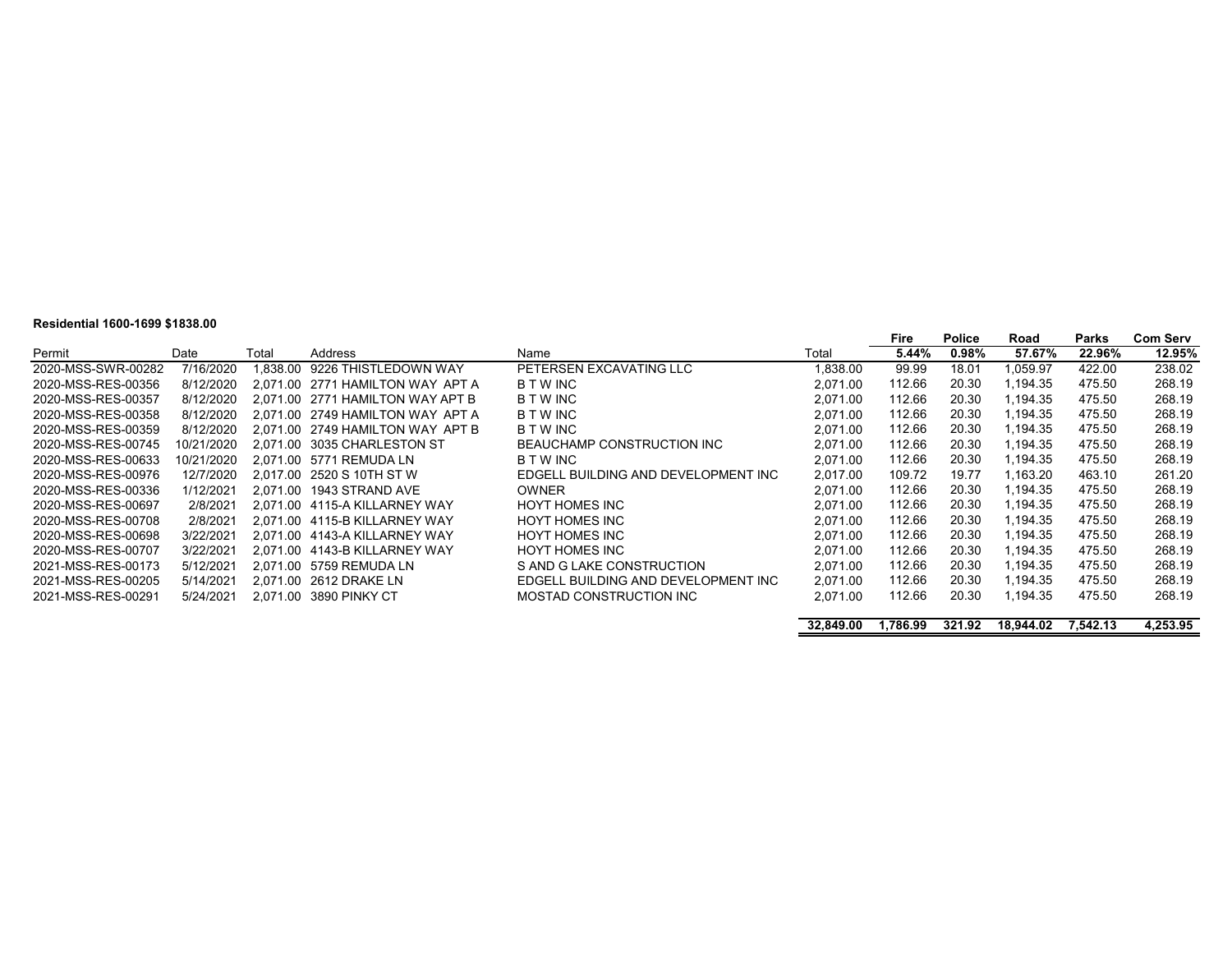#### **Residential 1700-1799 \$1883.00**

|                    | <b>Residential 1700-1733 31003.00</b> |       |                                         |                                                        |          |        |               |         |        |                 |
|--------------------|---------------------------------------|-------|-----------------------------------------|--------------------------------------------------------|----------|--------|---------------|---------|--------|-----------------|
|                    |                                       |       |                                         |                                                        |          | Fire   | <b>Police</b> | Road    | Parks  | <b>Com Serv</b> |
| Permit             | Date                                  | Total | Address                                 | Name                                                   | Total    | 5.52%  | $1.01\%$      | 58.42%  | 22.41% | 12.64%          |
| 2020-MSS-RES-00255 | 7/15/2020                             |       |                                         | 2.162.00 4147-A VALLEY VIEW CT MOSTAD CONSTRUCTION INC | 2.162.00 | 119.34 | 21.84         | .263.04 | 484.50 | 273.28          |
| 2020-MSS-RES-00254 | 7/15/2020                             |       |                                         | 2.162.00 4147-B VALLEY VIEW CT MOSTAD CONSTRUCTION INC | 2.162.00 | 119.34 | 21.84         | .263.04 | 484.50 | 273.28          |
| 2020-MSS-RES-00549 | 9/14/2020                             |       |                                         | 2.162.00 4009-A VALLEY VIEW CT MOSTAD CONSTRUCTION INC | 2.162.00 | 119.34 | 21.84         | .263.04 | 484.50 | 273.28          |
| 2020-MSS-RES-00550 | 9/14/2020                             |       |                                         | 2,162.00 4009-B VALLEY VIEW CT MOSTAD CONSTRUCTION INC | 2.162.00 | 119.34 | 21.84         | .263.04 | 484.50 | 273.28          |
| 2020-MSS-RES-00602 | 9/25/2020                             |       | 2.162.00 2795 HAMILTON WAY AP B T W INC |                                                        | 2.162.00 | 119.34 | 21.84         | .263.04 | 484.50 | 273.28          |
| 2020-MSS-RES-00603 | 9/25/2020                             |       | 2.162.00 2795 HAMILTON WAY AP B T W INC |                                                        | 2.162.00 | 119.34 | 21.84         | .263.04 | 484.50 | 273.28          |
| 2020-MSS-RES-00442 | 10/14/2020                            |       | 525.00 537 STEPHENS AVE                 | <b>OWNER</b>                                           | 525.00   | 28.98  | 5.30          | 306.71  | 117.65 | 66.36           |
| 2020-MSS-RES-00817 | 10/23/2020                            |       | 2.163.00 1201 LINCOLN CT                | MOSTAD CONSTRUCTION INC                                | 2.163.00 | 119.40 | 21.85         | .263.62 | 484.73 | 273.40          |
| 2020-MSS-RES-00744 | 11/5/2020                             |       | 2.162.00 8139 RANCH CLUB RD             | EDGELL BUILDING AND DEVELOPMENT INC                    | 2.162.00 | 119.34 | 21.84         | .263.04 | 484.50 | 273.28          |
| 2020-MSS-RES-00198 | 3/12/2021                             |       | 2.162.00 2423 FENCE LINE DR             | <b>HUGHES BUILDERS</b>                                 | 2.162.00 | 119.34 | 21.84         | .263.04 | 484.50 | 273.28          |
| 2021-MSS-RES-00098 | 3/25/2021                             |       | 2.071.00 2015 38TH ST                   | <b>GARY NASH CONSTRUCTION INC</b>                      | 2.071.00 | 114.32 | 20.92         | .209.88 | 464.11 | 261.77          |
| 2020-MSS-RES-01008 | 3/25/2021                             |       | 321.00 7720 PARKWOOD DR                 | EDGELL BUILDING AND DEVELOPMENT INC                    | 321.00   | 17.72  | 3.24          | 187.53  | 71.94  | 40.57           |
| 2021-MSS-RES-00153 | 5/6/2021                              |       | 2.071.00 2400-B HARVE AVE               | KINGDOM BUILDERS INC                                   | 2.071.00 | 114.32 | 20.92         | .209.88 | 464.11 | 261.77          |
|                    |                                       |       |                                         |                                                        |          |        |               |         |        |                 |

|  | 24,447.00  1,349.47  246.91  14,281.94 | 5.478.57 | 3.090.10 |
|--|----------------------------------------|----------|----------|
|  |                                        |          |          |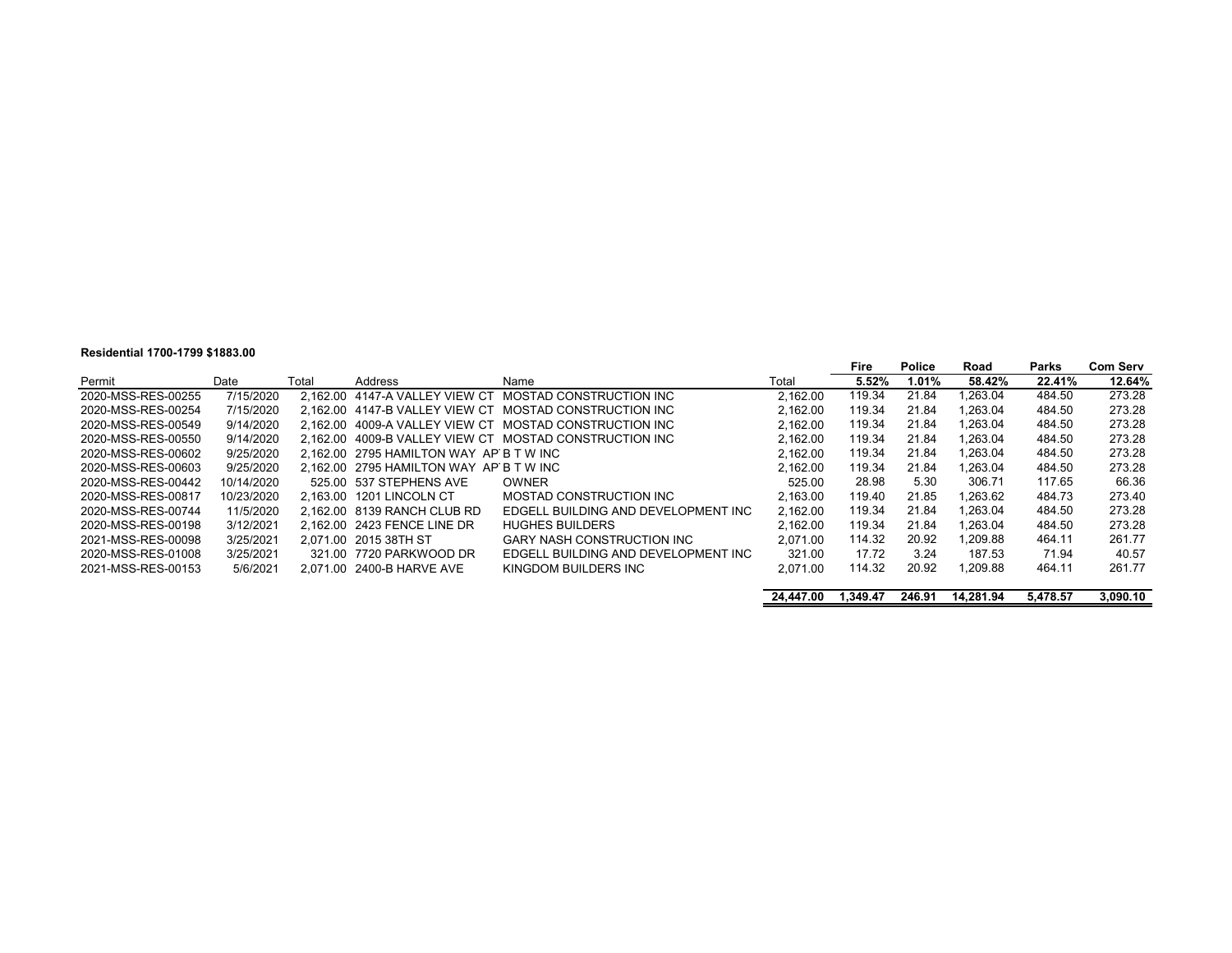#### **Residential 1800-1899 \$1925.00**

|                    |            |       |                                |                                     |          | Fire   | <b>Police</b> | Road     | Parks  | <b>Com Serv</b> |
|--------------------|------------|-------|--------------------------------|-------------------------------------|----------|--------|---------------|----------|--------|-----------------|
| Permit             | Date       | Total | Address                        | Name                                | Total    | 5.61%  | 0.99%         | 59.12%   | 21.92% | 12.36%          |
| 2020-MSS-RES-00404 | 7/10/2020  |       | 2.162.00 7065 JENAYA CT        | MCELMURRY HOMES INC                 | 2.162.00 | 121.29 | 21.40         | .278.17  | 473.91 | 267.22          |
| 2018-MSS-RES-00366 | 7/15/2020  |       | 1.925.00 2318 38TH ST          | MOSTAD CONSTRUCTION INC             | 1.925.00 | 107.99 | 19.06         | 1.138.06 | 421.96 | 237.93          |
| 2018-MSS-RES-00368 | 7/15/2020  |       | 1.925.00   2325 38TH ST        | MOSTAD CONSTRUCTION INC             | 1.925.00 | 107.99 | 19.06         | .138.06  | 421.96 | 237.93          |
| 2020-MSS-RES-00531 | 9/4/2020   |       | 2.162.00 1502 ANGELINA WAY     | <b>OWNER</b>                        | 2.162.00 | 121.29 | 21.40         | 1.278.17 | 473.91 | 267.22          |
| 2020-MSS-RES-00424 | 9/22/2020  |       | 1.841.00 2408 BELT BUCKLE WAY  | MARTZ CORPORATION                   | 1.841.00 | 103.28 | 18.23         | 1.088.40 | 403.55 | 227.55          |
| 2020-MSS-RES-00335 | 10/14/2020 |       | 1.841.00 5460 BIGFORK RD       | <b>3GEN BUILDERS LLC</b>            | 1.841.00 | 103.28 | 18.23         | .088.40  | 403.55 | 227.55          |
| 2020-MSS-RES-00934 | 12/4/2020  |       | 2.162.00 2301 38TH ST          | MOSTAD CONSTRUCTION INC             | 2.162.00 | 121.29 | 21.40         | .278.17  | 473.91 | 267.22          |
| 2020-MSS-RES-00688 | 12/7/2020  |       | 2.162.00 4107 KILLARNEY WAY    | HOYT HOMES INC                      | 2.162.00 | 121.29 | 21.40         | 1.278.17 | 473.91 | 267.22          |
| 2020-MSS-RES-00689 | 12/7/2020  |       | 2.162.00 4109 KILLARNEY WAY    | <b>HOYT HOMES INC</b>               | 2.162.00 | 121.29 | 21.40         | .278.17  | 473.91 | 267.22          |
| 2020-MSS-RES-00692 | 12/17/2020 |       | 1.841.00    4101 KILLARNEY WAY | <b>HOYT HOMES INC</b>               | 1.841.00 | 103.28 | 18.23         | .088.40  | 403.55 | 227.55          |
| 2020-MSS-RES-00918 | 3/3/2021   |       | 2.162.00 5534 HEREFORD PL      | STRATFORD INC                       | 2.162.00 | 121.29 | 21.40         | 1.278.17 | 473.91 | 267.22          |
| 2021-MSS-RES-00097 | 4/7/2021   |       | 2.162.00 320 TRAIL BLAZER LOOP | SS PROPERTY SOLUTIONS INC.          | 2.162.00 | 121.29 | 21.40         | 1.278.17 | 473.91 | 267.22          |
| 2021-MSS-RES-00260 | 6/2/2021   |       | 2.162.00 2721 PANIOLO PL       | EDGELL BUILDING AND DEVELOPMENT INC | 2.162.00 | 121.29 | 21.40         | 1.278.17 | 473.91 | 267.22          |
| 2021-MSS-RES-00337 | 6/9/2021   |       | 2.162.00 3920 CAVALIER CT      | <b>GARY NASH CONSTRUCTION INC</b>   | 2.162.00 | 121.29 | 21.40         | 1.278.17 | 473.91 | 267.22          |
| 2021-MSS-RES-00339 | 6/9/2021   |       | 2.162.00 3930 CAVALIER CT      | GARY NASH CONSTRUCTION INC          | 2.162.00 | 121.29 | 21.40         | 1.278.17 | 473.91 | 267.22          |
|                    |            |       |                                |                                     |          |        |               |          |        |                 |

**30,993.00 1,738.71 306.83 18,323.06 6,793.67 3,830.73**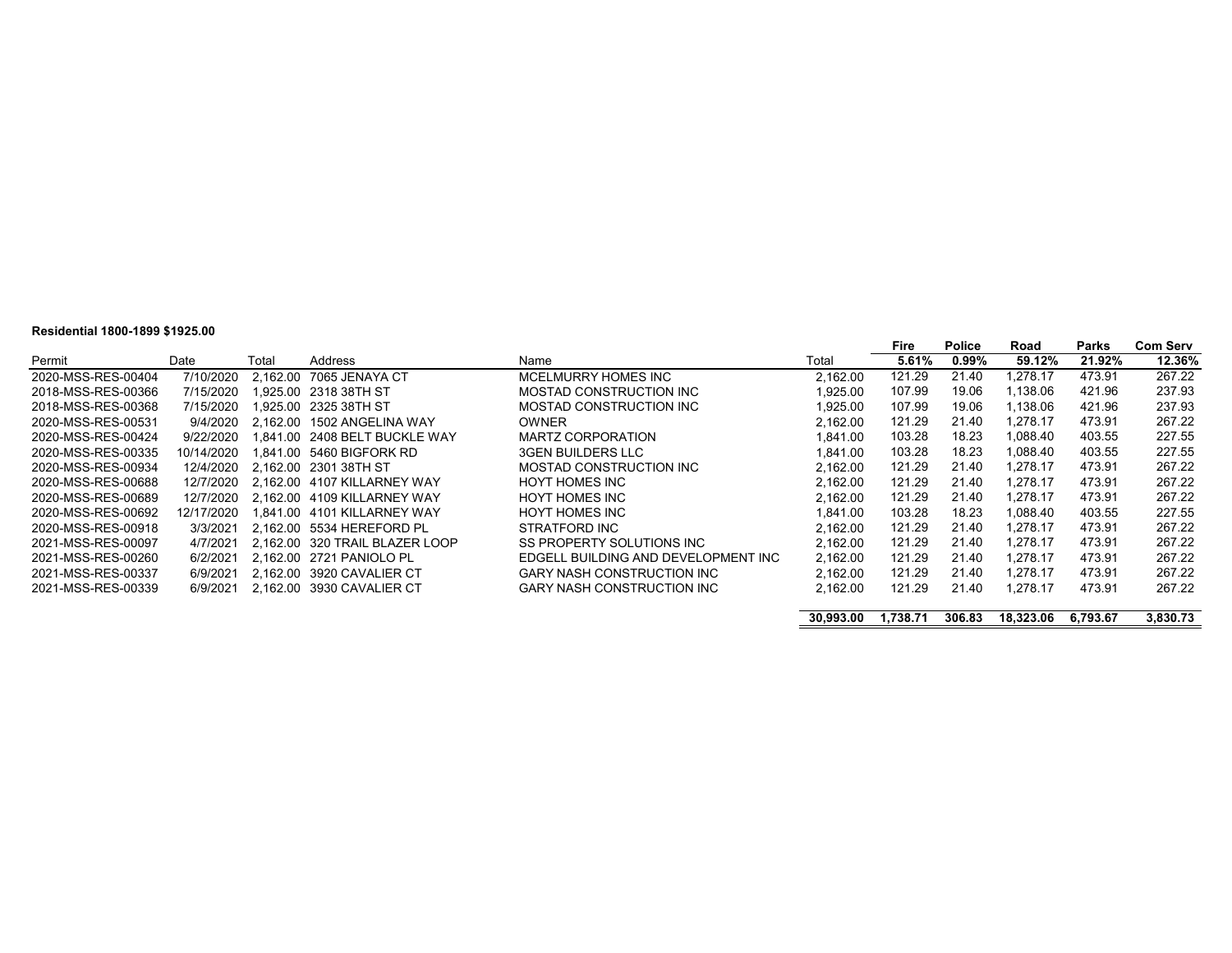#### **Residential 1900-1999 \$1965.00**

|                    |           |       |                              |                                     |           | Fire     | Police | Road      | Parks    | <b>Com Serv</b> |
|--------------------|-----------|-------|------------------------------|-------------------------------------|-----------|----------|--------|-----------|----------|-----------------|
| Permit             | Date      | Total | Address                      | Name                                | Total     | 5.65%    | 1.02%  | 59.75%    | 21.48%   | 12.10%          |
| 2020-MSS-RES-00097 | 12/8/2020 |       | 2.162.00 3085 CHARLESTON ST  | BEAUCHAMP CONSTRUCTION INC          | 2.162.00  | 122.15   | 22.05  | .291.80   | 464.40   | 261.60          |
| 2021-MSS-RES-00126 | 4/2/2021  |       | 2.162.00 2308 MARY JANE BLVD | EDGELL BUILDING AND DEVELOPMENT INC | 2.162.00  | 122.15   | 22.05  | .291.80   | 464.40   | 261.60          |
| 2021-MSS-RES-00127 | 4/2/2021  |       | 2.162.00 2310 MARY JANE BLVD | EDGELL BUILDING AND DEVELOPMENT INC | 2.162.00  | 122.15   | 22.05  | .291.80   | 464.40   | 261.60          |
| 2021-MSS-RES-00118 | 4/2/2021  |       | 2.162.00 4140 KILLARNEY WAY  | EDGELL BUILDING AND DEVELOPMENT INC | 2.162.00  | 122.15   | 22.05  | .291.80   | 464.40   | 261.60          |
| 2020-MSS-RES-01004 | 4/5/2021  |       | 2.162.00 2747 PANIOLO PL     | LM COX INC                          | 2.162.00  | 122.15   | 22.05  | .291.80   | 464.40   | 261.60          |
| 2021-MSS-SWR-00192 | 4/5/2021  |       | 2.162.00 2837 GRASSLAND DR   | <b>BAER CONCRETE INC</b>            | 2.162.00  | 122.15   | 22.05  | 1.291.80  | 464.40   | 261.60          |
| 2021-MSS-SWR-00213 | 4/19/2021 |       | 2.162.00 9060 CALDER RD      | BRYAN VOLKMANN                      | 2.162.00  | 122.15   | 22.05  | 1.291.80  | 464.40   | 261.60          |
| 2021-MSS-RES-00105 | 5/5/2021  |       | 2.162.00 3880 FESTUS WAY     | MOSTAD CONSTRUCTION INC             | 2.162.00  | 122.15   | 22.05  | .291.80   | 464.40   | 261.60          |
| 2021-MSS-RES-00123 | 5/12/2021 |       | 2.162.00 2248 38TH ST        | MOSTAD CONSTRUCTION INC             | 2.162.00  | 122.15   | 22.05  | .291.80   | 464.40   | 261.60          |
| 2021-MSS-SWR-00533 | 6/22/2021 |       | 2.162.00 9957 KONA RANCH RD  | REVEAL EXCAVATION                   | 2.162.00  | 122.15   | 22.05  | .291.80   | 464.40   | 261.60          |
| 2020-MSS-RES-00539 | 6/23/2021 |       | 2.162.00 2754 PANIOLO PL     | LM COX INC                          | 2.162.00  | 122.15   | 22.05  | .291.80   | 464.40   | 261.60          |
|                    |           |       |                              |                                     |           |          |        |           |          |                 |
|                    |           |       |                              |                                     | 23.782.00 | 1.343.68 | 242.58 | 14.209.75 | 5.108.37 | 2,877.62        |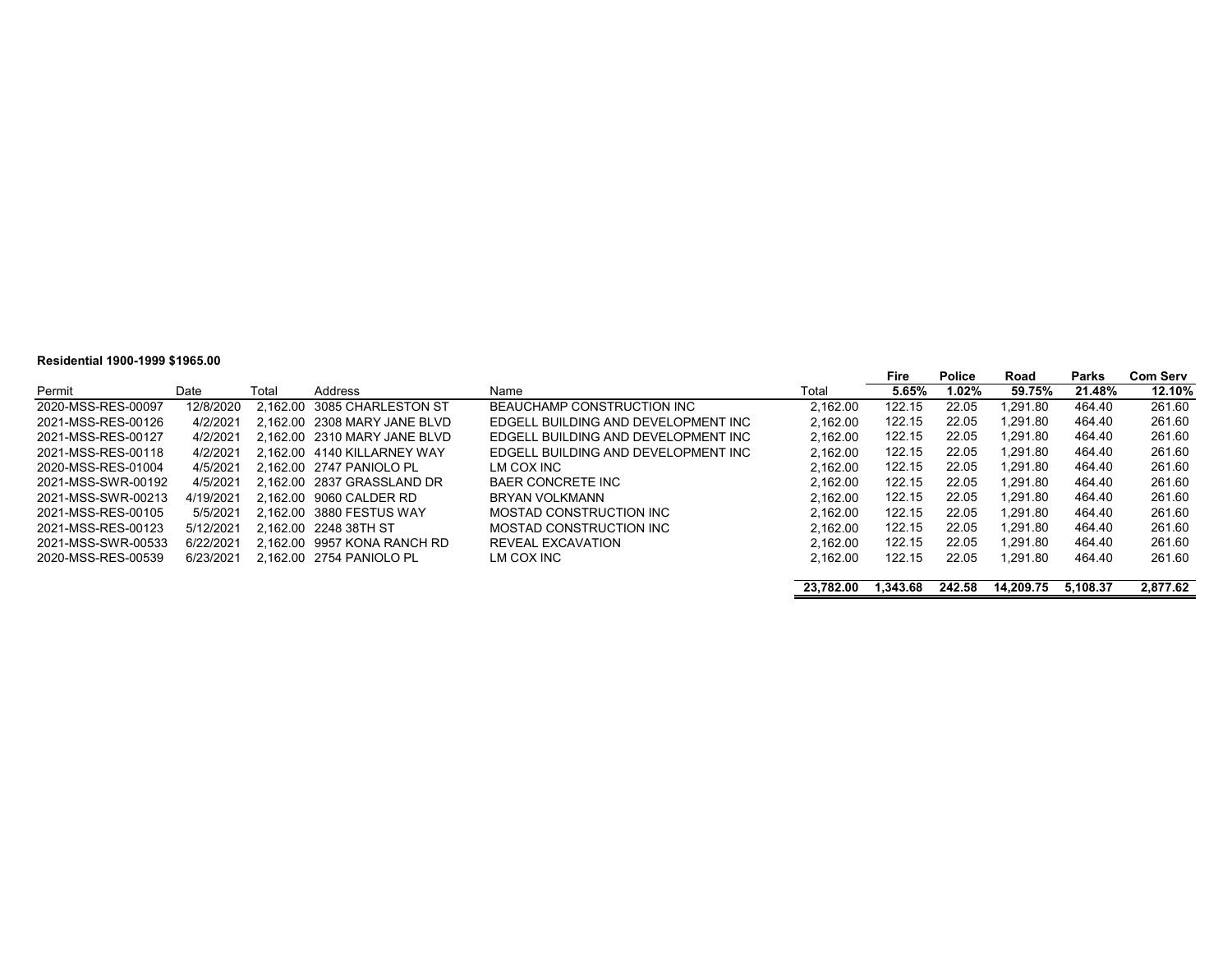#### **Residential 2000-2099 \$2052.00**

| I \VVI\VIII\I\I #VVV #VVV V#VV#IVV |            |       |                             |                                  |           |        |               |           |              |                 |
|------------------------------------|------------|-------|-----------------------------|----------------------------------|-----------|--------|---------------|-----------|--------------|-----------------|
|                                    |            |       |                             |                                  |           | Fire   | <b>Police</b> | Road      | <b>Parks</b> | <b>Com Serv</b> |
| Permit                             | Date       | Total | Address                     | Name                             | Total     | 5.56%  | 1.02%         | 58.91%    | 22.08%       | 12.43%          |
| 2020-MSS-SWR-00362                 | 7/16/2020  |       | 2.052.00 9044 SNAPDRAGON DR | R & L LITE EXCAVATION            | 2.052.00  | 114.09 | 20.93         | 1.208.83  | 453.08       | 255.06          |
| 2020-MSS-SWR-00638                 | 10/15/2020 |       | 2.335.00 9056 SNAPDRAGON DR | R & L LITE EXCAVATION            | 2.335.00  | 129.83 | 23.82         | 1.375.55  | 515.57       | 290.24          |
| 2020-MSS-RES-00638                 | 10/21/2020 |       | 2.335.00 1755 DINO CT       | STRATFORD INC                    | 2.335.00  | 129.83 | 23.82         | 1.375.55  | 515.57       | 290.24          |
| 2020-MSS-RES-00789                 | 11/12/2020 |       | 2.335.00 2281-A FLYNN LN    | <b>RED LADDER CONSTRUCTION</b>   | 2.335.00  | 129.83 | 23.82         | 1.375.55  | 515.57       | 290.24          |
| 2020-MSS-RES-00337                 | 1/12/2021  |       | 2.071.00 1947 STRAND AVE    | <b>OWNER</b>                     | 2.071.00  | 115.15 | 21.12         | 1.220.03  | 457.28       | 257.43          |
| 2021-MSS-SWR-00144                 | 3/22/2021  |       | 2.071.00 918 CHEYENNE LN    | <b>TRENARY TYLOR</b>             | 2.071.00  | 115.15 | 21.12         | 1.220.03  | 457.28       | 257.43          |
| 2021-MSS-RES-00062                 | 4/12/2021  |       | 2.335.00 6275 MARIAS ST     | ECHELON CONSTRUCTION             | 2.335.00  | 129.83 | 23.82         | 1.375.55  | 515.57       | 290.24          |
| 2021-MSS-RES-00148                 | 6/24/2021  |       | 2.335.00 7064 JENAYA CT     | <b>BRAD PIERSMA BUILDER INCE</b> | 2.335.00  | 129.83 | 23.82         | 1.375.55  | 515.57       | 290.24          |
|                                    |            |       |                             |                                  | 17.869.00 | 993.52 | 182.26        | 10.526.63 | 3.945.48     | 2.221.12        |

 $\sim$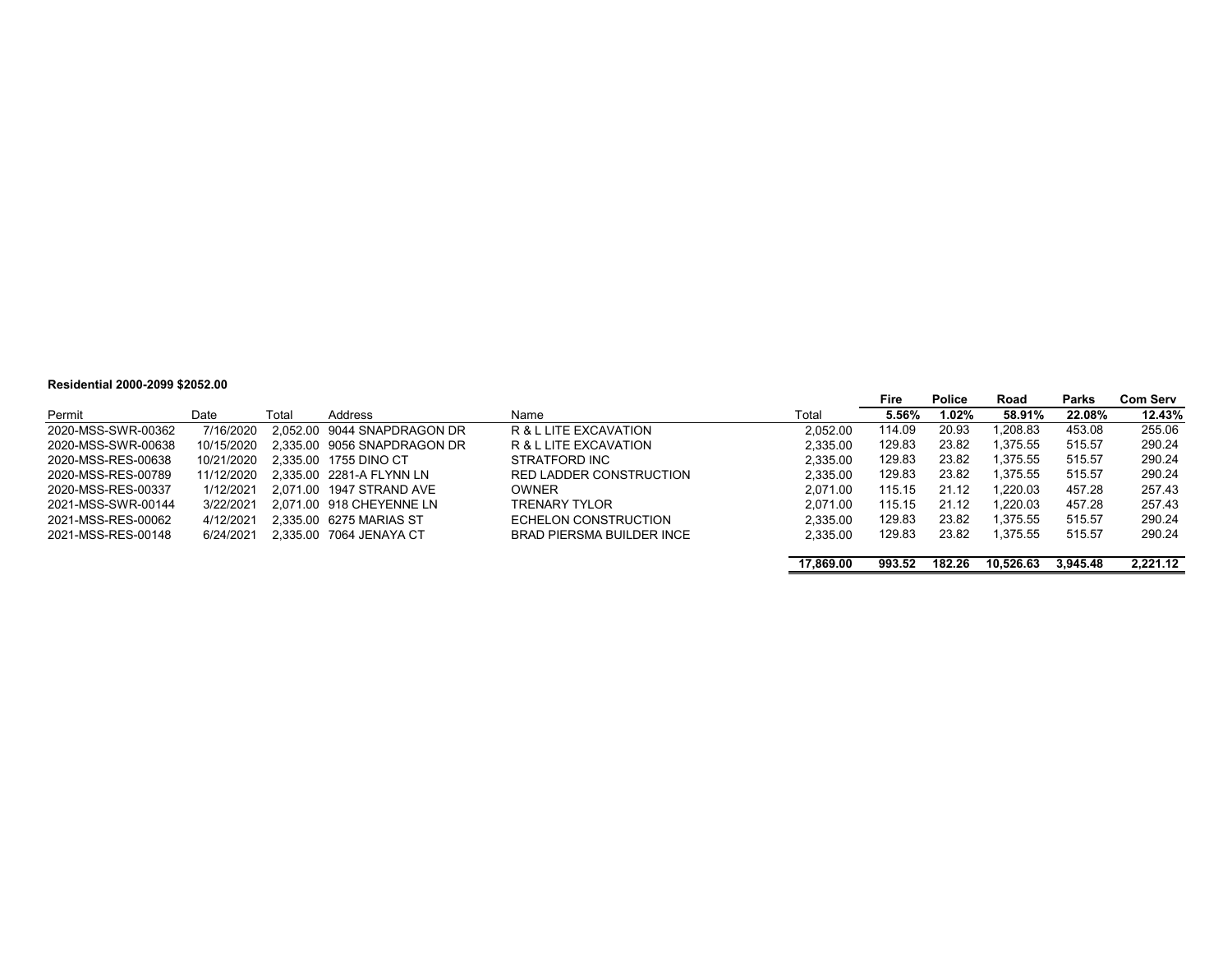#### **Residential 2100-2199 \$2087.00**

|                    |            |       |                              |                                    |           | Fire     | Police | Road      | Parks    | <b>Com Serv</b> |
|--------------------|------------|-------|------------------------------|------------------------------------|-----------|----------|--------|-----------|----------|-----------------|
| Permit             | Date       | Total | Address                      | Name                               | Total     | 5.61%    | 1.01%  | 59.45%    | 21.71%   | 12.22%          |
| 2020-MSS-RES-00236 | 8/5/2020   |       | 2.087.00 7004 JENAYA CT      | <b>3GEN BUILDERS LLC</b>           | 2.087.00  | 117.08   | 21.08  | 1.240.72  | 453.09   | 255.03          |
| 2020-MSS-SWR-00577 | 9/15/2020  |       | 2.335.00 6753 MACARTHUR DR   | ELKHORN EXCAVATING                 | 2.335.00  | 130.99   | 23.58  | l.388.16  | 506.93   | 285.34          |
| 2020-MSS-RES-00501 | 9/22/2020  |       | 2.335.00 3010 CHARLESTON ST  | BEAUCHAMP CONSTRUCTION INC         | 2,335.00  | 130.99   | 23.58  | l.388.16  | 506.93   | 285.34          |
| 2020-MSS-RES-00803 | 10/19/2020 |       | 2.335.00 1903 RATTLESNAKE DR | EBC DEVELOPMENT LLC                | 2.335.00  | 130.99   | 23.58  | l.388.16  | 506.93   | 285.34          |
| 2020-MSS-RES-00804 | 10/19/2020 |       | 2.335.00 1907 RATTLESNAKE DR | EBC DEVELOPMENT LLC                | 2.335.00  | 130.99   | 23.58  | l.388.16  | 506.93   | 285.34          |
| 2020-MSS-RES-01042 | 2/2/2021   |       | 2.335.00 1204 LINCOLN CT     | MOSTAD CONSTRUCTION INC            | 2.335.00  | 130.99   | 23.58  | l.388.16  | 506.93   | 285.34          |
| 2020-MSS-RES-01060 | 2/3/2021   |       | 2.335.00 5576 HEREFORD PL    | KINGS ELECTRIC AND CONTRACTING LLC | 2,335.00  | 130.99   | 23.58  | 1.388.16  | 506.93   | 285.34          |
| 2020-MSS-RES-00894 | 2/17/2021  |       | 2.335.00 2720 CARLA-JO LN    | BEAUCHAMP CONSTRUCTION INC         | 2.335.00  | 130.99   | 23.58  | 1.388.16  | 506.93   | 285.34          |
| 2020-MSS-SWR-00289 | 3/24/2021  |       | 2.087.00 6162 MACARTHUR DR   | CIRCLE H INVESTMENTS               | 2.087.00  | 117.08   | 21.08  | 1.240.72  | 453.09   | 255.03          |
|                    |            |       |                              |                                    | 20.519.00 | 1.151.12 | 207.24 | 12.198.55 | 4.454.67 | 2.507.42        |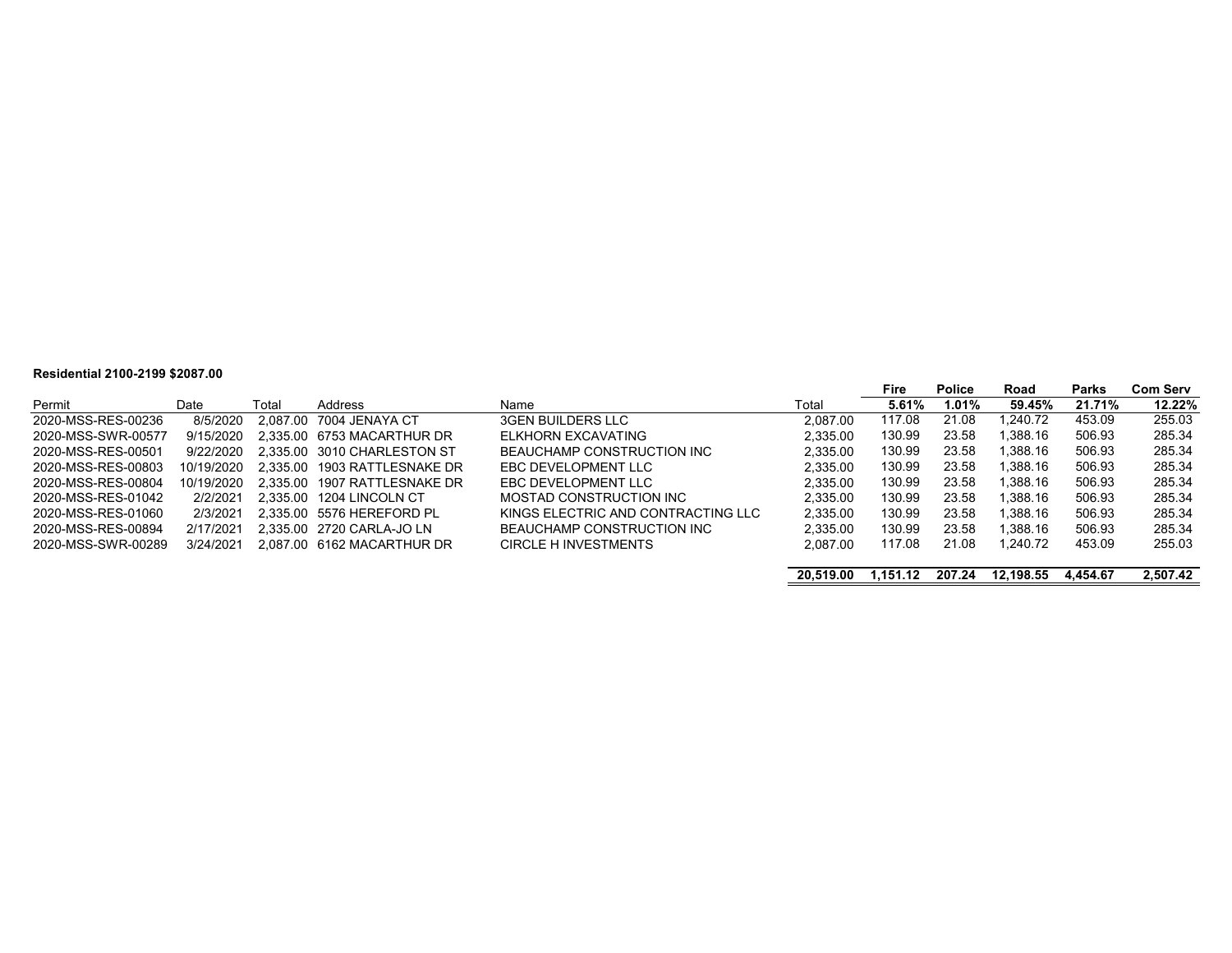#### **Residential 2200-2299 \$2123.00**

|                    |            |       |                                |                           |           | Fire   | <b>Police</b> | Road     | <b>Parks</b> | Com Serv |
|--------------------|------------|-------|--------------------------------|---------------------------|-----------|--------|---------------|----------|--------------|----------|
| Permit             | Date       | Total | Address                        | Name                      | Total     | 5.65%  | 1.04%         | 59.96%   | 21.34%       | 12.01%   |
| 2020-MSS-RES-00720 | 10/2/2020  |       | 2,335.00 5554 CANYON RIVER RD  | HOYT HOMES INC            | 2.335.00  | 131.93 | 24.28         | l.400.07 | 498.29       | 280.43   |
| 2020-MSS-RES-00831 | 10/29/2020 |       | 2.335.00 1226 LINCOLN CT       | MOSTAD CONSTRUCTION INC   | 2.335.00  | 131.93 | 24.28         | 1.400.07 | 498.29       | 280.43   |
| 2020-MSS-RES-00883 | 12/29/2020 |       | 2.407.00 6904 SHAVER DR        | HUGHES CONSTRUCTION LLC   | 2.407.00  | 136.00 | 25.03         | 1.443.24 | 513.65       | 289.08   |
| 2021-MSS-RES-00005 | 3/9/2021   |       | 2.335.00 330 TRAIL BLAZER LOOP | SS PROPERTY SOLUTIONS INC | 2.335.00  | 131.93 | 24.28         | 1.400.07 | 498.29       | 280.43   |
| 2020-MSS-RES-00736 | 3/22/2021  |       | 2.407.00 6979 SHAVER DR        | MCCUE CONSTRUCTION INC    | 2.407.00  | 136.00 | 25.03         | 1.443.24 | 513.65       | 289.08   |
| 2021-MSS-RES-00286 | 5/18/2021  |       | 173.00 435 E CENTRAL AVE       | ROCKY MOUNTAIN REMODELS   | 173.00    | 9.77   | l.80          | 103.73   | 36.92        | 20.78    |
|                    |            |       |                                |                           | 11.992.00 | 677.55 | 124.72        | 7.190.40 | 2.559.09     | 1.440.24 |

 $\overline{\phantom{a}}$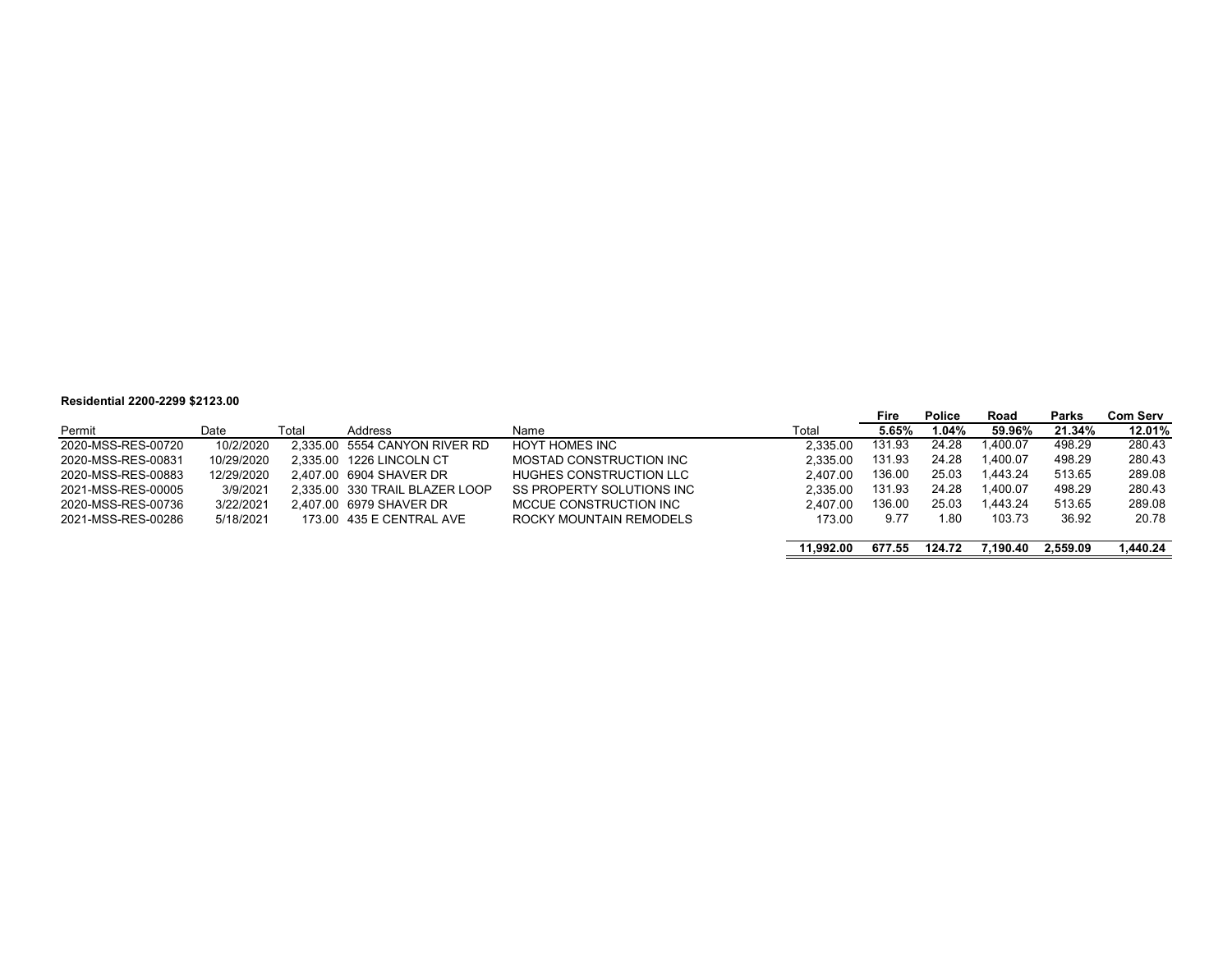#### **Residential 2300-2399 \$2156.00**

|                    |            |       |                               |                                    |           | Fire     | <b>Police</b> | Road      | Parks    | <b>Com Serv</b> |
|--------------------|------------|-------|-------------------------------|------------------------------------|-----------|----------|---------------|-----------|----------|-----------------|
| Permit             | Date       | Total | Address                       | Name                               | Total     | 5.71%    | 1.02%         | 60.43%    | 21.01%   | 11.83%          |
| 2020-MSS-RES-00801 | 10/14/2020 |       | 2.335.00 5473 BIGFORK RD      | <b>3GEN BUILDERS LLC</b>           | 2.335.00  | 133.33   | 23.82         | 1.411.04  | 490.58   | 276.23          |
| 2020-MSS-RES-00634 | 10/21/2020 |       | 2.335.00 5703 REMUDA LN       | B T W INC                          | 2,335.00  | 133.33   | 23.82         | 1.411.04  | 490.58   | 276.23          |
| 2020-MSS-RES-00812 | 11/2/2020  |       | 2.337.00 860 ANGLERS BEND WAY | STRAIGHT LINE CONSTRUCTION INC     | 2.337.00  | 133.44   | 23.84         | 1.412.25  | 491.00   | 276.47          |
| 2020-MSS-RES-00790 | 11/12/2020 |       | 2.407.00 2281-B FLYNN LN      | RED LADDER CONSTRUCTION            | 2.407.00  | 137.44   | 24.55         | 1.454.55  | 505.71   | 284.75          |
| 2020-MSS-RES-00694 | 11/25/2020 |       | 2.162.00 2840 RUSTLER DR      | DARRELL LEE CONSTRUCTION LLC       | 2.162.00  | 123.45   | 22.05         | 1.306.50  | 454.24   | 255.76          |
| 2020-MSS-RES-00940 | 11/27/2020 |       | 2.407.00 880 ANGLERS BEND WAY | SAPPHIRE CONSTRUCTION SERVICES LLC | 2.407.00  | 137.44   | 24.55         | 1.454.55  | 505.71   | 284.75          |
| 2020-MSS-RES-00971 | 11/30/2020 |       | 2.407.00 823 HASTINGS AVE     | <b>SILVERFERN</b>                  | 2.407.00  | 137.44   | 24.55         | 1.454.55  | 505.71   | 284.75          |
| 2020-MSS-RES-00919 | 12/2/2020  |       | 2.407.00 960 ANGLERS BEND WAY | <b>HOYT HOMES INC</b>              | 2.407.00  | 137.44   | 24.55         | 1.454.55  | 505.71   | 284.75          |
| 2021-MSS-SWR-00011 | 1/19/2021  |       | 2.162.00 7343 BUCKHORN LN     | <b>BAER CONCRETE INC</b>           | 2.162.00  | 123.45   | 22.05         | 1.306.50  | 454.24   | 255.76          |
| 2020-MSS-RES-01079 | 2/1/2021   |       | 2.407.00 810 ANGLERS BEND WAY | <b>HOYT HOMES INC</b>              | 2.407.00  | 137.44   | 24.55         | 1.454.55  | 505.71   | 284.75          |
| 2020-MSS-RES-01043 | 3/17/2021  |       | 2.407.00 1209 LINCOLN CT      | MOSTAD CONSTRUCTION INC            | 2.407.00  | 137.44   | 24.55         | 1.454.55  | 505.71   | 284.75          |
| 2021-MSS-RES-00155 | 5/24/2021  |       | 2.407.00 2335 HILDA AVE       | ROE CONSTRUCTION                   | 2.407.00  | 137.44   | 24.55         | 1.454.55  | 505.71   | 284.75          |
|                    |            |       |                               |                                    | 28.180.00 | 1.609.08 | 287.44        | 17.029.17 | 5.920.62 | 3.333.69        |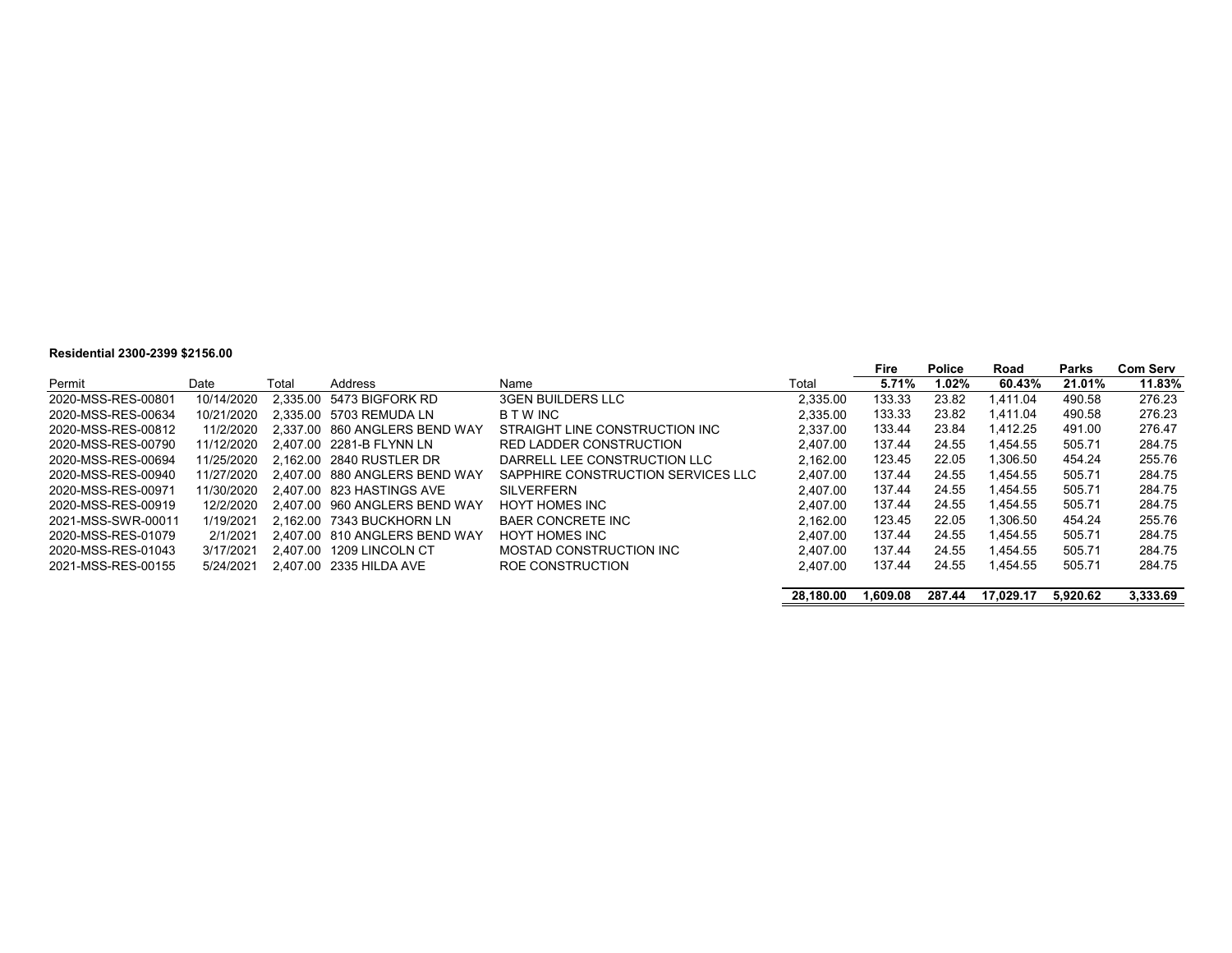#### **Residential 2400-2499 \$2188.00**

|                    |           |       |                           |                                     |           | Fire     | <b>Police</b> | Road      | Parks    | Com Serv |
|--------------------|-----------|-------|---------------------------|-------------------------------------|-----------|----------|---------------|-----------|----------|----------|
| Permit             | Date      | Total | Address                   | Name                                | Total     | 5.77%    | I.05%         | 60.83%    | 20.70%   | 11.65%   |
| 2020-MSS-RES-00556 | 8/11/2020 |       | 2.407.00 320 SOUTH AVE E  | <b>SILVERFERN</b>                   | 2.407.00  | 138.88   | 25.27         | 1.464.18  | 498.25   | 280.42   |
| 2020-MSS-RES-00879 | 11/5/2020 |       | 2.407.00 2738 BUNDY LN    | EDGELL BUILDING AND DEVELOPMENT INC | 2.407.00  | 138.88   | 25.27         | 1.464.18  | 498.25   | 280.42   |
| 2020-MSS-RES-00530 | 1/8/2021  |       | 2.407.00 116 COTTER CT    | <b>OWNER</b>                        | 2.407.00  | 138.88   | 25.27         | 1.464.18  | 498.25   | 280.42   |
| 2020-MSS-RES-00857 | 2/1/2021  |       | 2.407.00 5711 REMUDA LN   | FREEDOM BUILDERS INC                | 2.407.00  | 138.88   | 25.27         | 1.464.18  | 498.25   | 280.42   |
| 2021-MSS-RES-00055 | 3/19/2021 |       | 2.407.00 5556 HEREFORD PL | KINGS ELECTRIC AND CONTRACTING LLC  | 2.407.00  | 138.88   | 25.27         | 1.464.18  | 498.25   | 280.42   |
| 2020-MSS-SWR-00102 | 3/24/2021 |       | 2.188.00 6628 PATTON CT   | BAER CONCRETE INC                   | 2.188.00  | 126.25   | 22.97         | 1.330.96  | 452.92   | 254.90   |
| 2020-MSS-SWR-00106 | 3/24/2021 |       | 2.188.00 6640 PATTON CT   | <b>BAER CONCRETE INC</b>            | 2.188.00  | 126.25   | 22.97         | 1.330.96  | 452.92   | 254.90   |
| 2021-MSS-RES-00174 | 4/16/2021 |       | 2.407.00 5504 HEREFORD PL | <b>BOB MARTZ HOMES</b>              | 2.407.00  | 138.88   | 25.27         | 1.464.18  | 498.25   | 280.42   |
| 2020-MSS-RES-00541 | 4/28/2021 |       | 2.162.00 2748 PANIOLO PL  | LM COX INC                          | 2.162.00  | 124.75   | 22.70         | 1.315.14  | 447.53   | 251.87   |
| 2021-MSS-RES-00153 | 5/6/2021  |       | 2.407.00 2400-B HARVE AVE | KINGDOM BUILDERS INC                | 2,407.00  | 138.88   | 25.27         | 1.464.18  | 498.25   | 280.42   |
|                    |           |       |                           |                                     | 23,387.00 | 1.349.43 | 245.56        | 14.226.31 | 4.841.11 | 2.724.59 |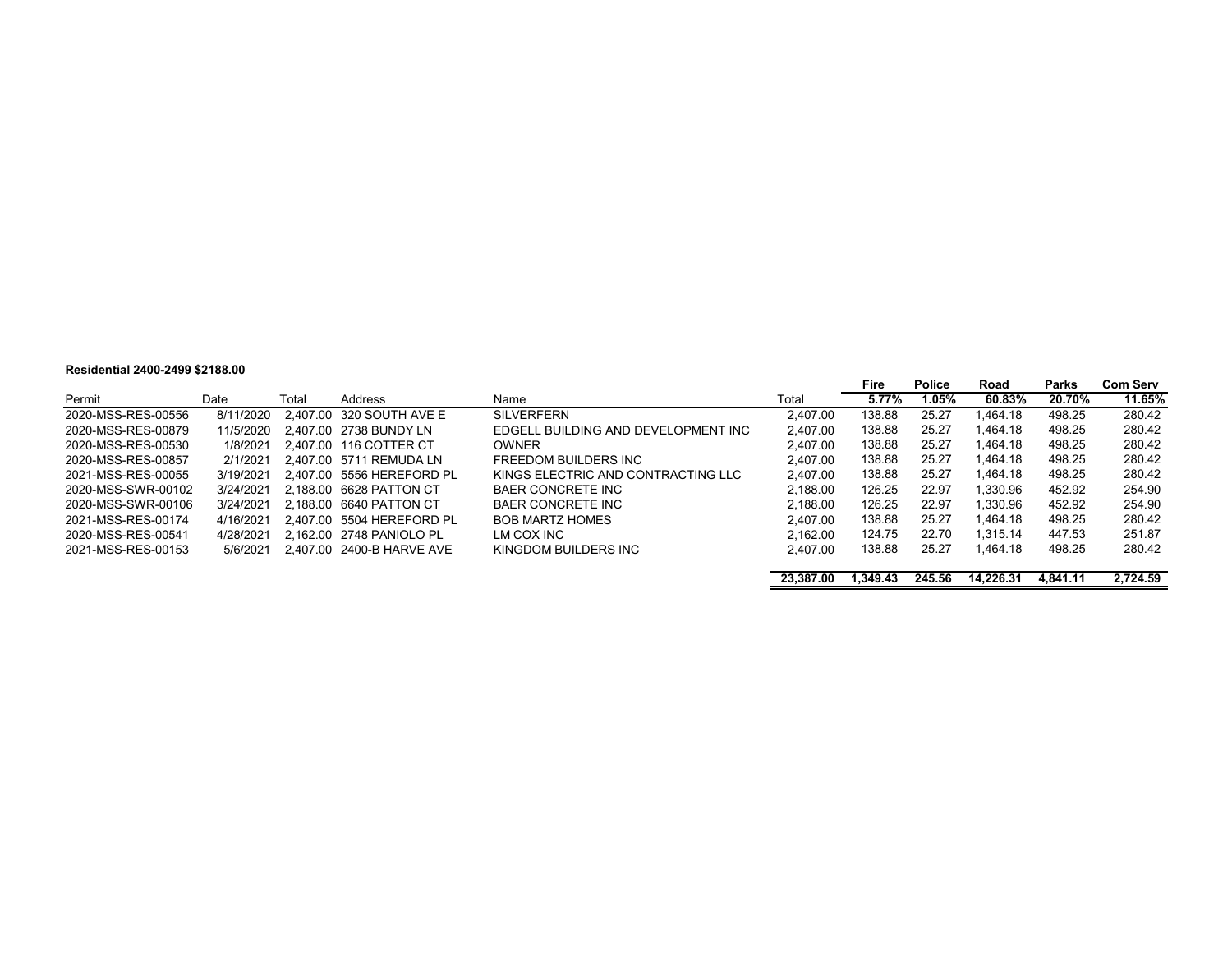#### **Residential 2500-2599 \$2261.00**

|                    |            |       |                                 |                                   |           | Fire   | <b>Police</b> | Road     | Parks    | <b>Com Serv</b> |
|--------------------|------------|-------|---------------------------------|-----------------------------------|-----------|--------|---------------|----------|----------|-----------------|
| Permit             | Date       | Total | Address                         | Name                              | Total     | 5.66%  | 1.02%         | 60.11%   | 21.27%   | 11.94%          |
| 2020-MSS-RES-00428 | 7/16/2020  |       | 216.00 4301 TIMBERLANE          | SCARIANO CONSTRUCTION INC         | 216.00    | 12.23  | 2.20          | 129.84   | 45.94    | 25.79           |
| 2020-MSS-RES-00504 | 7/29/2020  |       | 2.551.00 7056 JENAYA CT         | <b>GARY NASH CONSTRUCTION INC</b> | 2.551.00  | 144.39 | 26.02         | 1.533.41 | 542.60   | 304.59          |
| 2020-MSS-RES-00884 | 11/30/2020 |       | 2.551.00 7066 MAX DR            | SCOTT TWITE CONSTRUCTION          | 2.551.00  | 144.39 | 26.02         | 1.533.41 | 542.60   | 304.59          |
| 2021-MSS-RES-00033 | 2/24/2021  |       | 2.551.00 7070 MAX DR            | SCOTT TWITE CONSTRUCTION          | 2.551.00  | 144.39 | 26.02         | 1.533.41 | 542.60   | 304.59          |
| 2021-MSS-RES-00046 | 4/12/2021  |       | 2.551.00 5208 PRYOR MOUNTAIN CT | ROCKY MOUNTAIN REMODELS           | 2.551.00  | 144.39 | 26.02         | 1.533.41 | 542.60   | 304.59          |
| 2021-MSS-SWR-00496 | 6/8/2021   |       | 2.551.00 6144 MACARTHUR DR      | <b>GROUND SOLUTIONS INC</b>       | 2.551.00  | 144.39 | 26.02         | 1.533.41 | 542.60   | 304.59          |
| 2021-MSS-RES-00365 | 6/21/2021  |       | 354.00 523 N 02ND ST W          | CONFLUENCE CONSTRUCTION LLC       | 354.00    | 20.04  | 3.61          | 212.79   | 75.30    | 42.27           |
|                    |            |       |                                 |                                   | 13.325.00 | 754.20 | 135.92        | 8.009.66 | 2.834.23 | l.591.01        |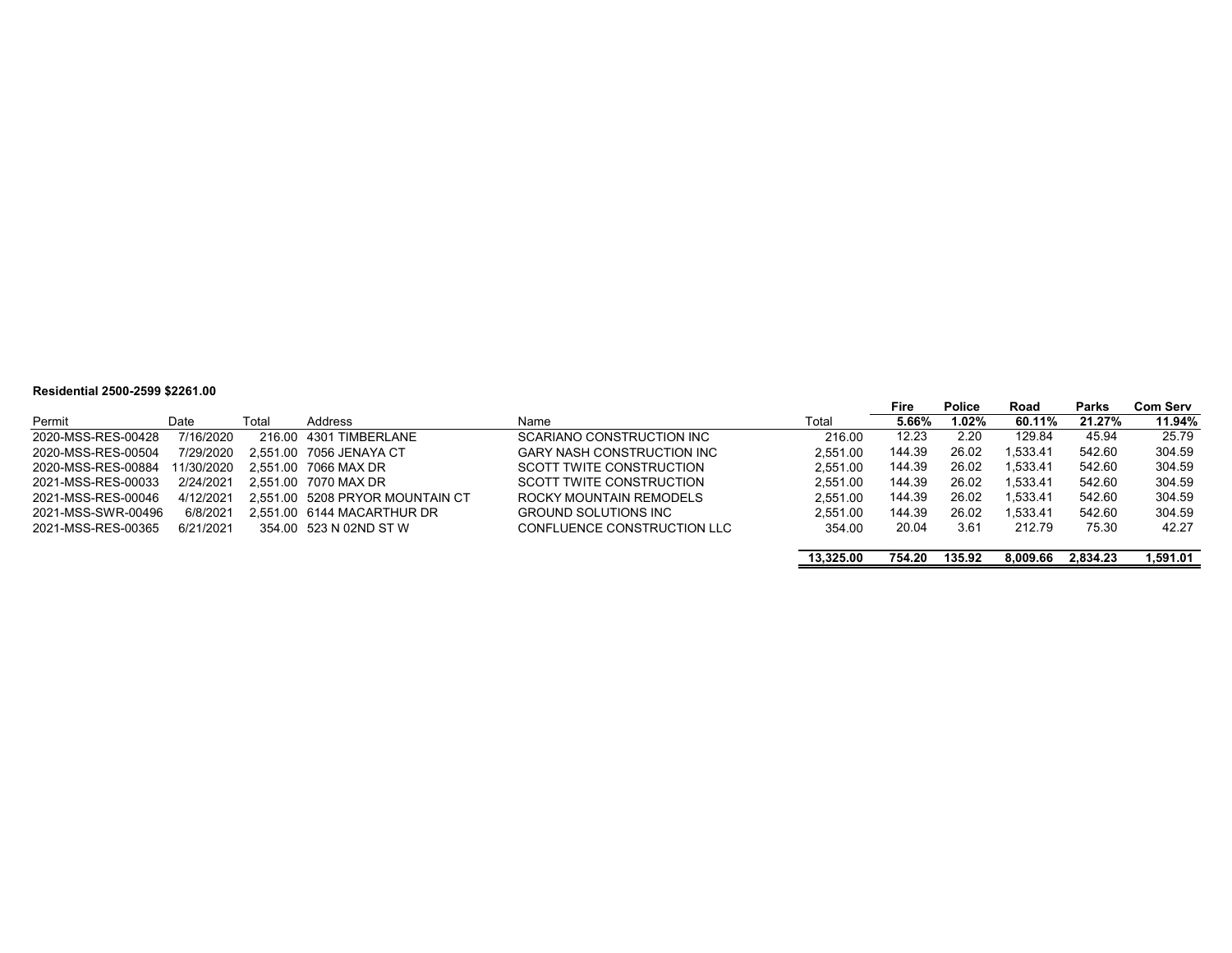#### **Residential 2600-2699 \$2292.00**

|                    |            |       |                                       |                                                              |           | Fire     | <b>Police</b> | Road      | Parks    | <b>Com Serv</b> |
|--------------------|------------|-------|---------------------------------------|--------------------------------------------------------------|-----------|----------|---------------|-----------|----------|-----------------|
| Permit             | Date       | Total | Address                               | Name                                                         | Total     | 5.72%    | 1.05%         | 60.46%    | 20.99%   | 11.78%          |
| 2020-MSS-RES-00135 | 7/7/2020   |       | 2.292.00 926 S 5TH ST W               | SS PROPERTY SOLUTIONS INC                                    | 2.292.00  | 131.10   | 24.07         | 1.385.74  | 481.09   | 270.00          |
| 2020-MSS-RES-00503 | 7/29/2020  |       | 2.551.00 7048 JENAYA CT               | <b>GARY NASH CONSTRUCTION INC.</b>                           | 2.551.00  | 145.92   | 26.79         | 1.542.33  | 535.45   | 300.51          |
| 2020-MSS-RES-00465 | 7/29/2020  |       | 2.551.00 2415 FENCE LINE DR           | KINGS ELECTRIC AND CONTRACTING LLC                           | 2.551.00  | 145.92   | 26.79         | 1.542.33  | 535.45   | 300.51          |
| 2020-MSS-RES-00461 | 8/18/2020  |       | 2.551.00 2114-A/B LIVINGSTON AVIOWNER |                                                              | 2.551.00  | 145.92   | 26.79         | 1.542.33  | 535.45   | 300.51          |
| 2020-MSS-RES-00495 | 8/19/2020  |       | 2.610.00 7003 MAX DR                  | HARD TO BEAT CONSTRUCTION LLC                                | 2.610.00  | 149.29   | 27.41         | 1.578.01  | 547.84   | 307.46          |
| 2020-MSS-RES-00859 | 10/29/2020 |       | .163.00 344 NORTH AVE W               | KINGDOM BUILDERS INC                                         | 1.163.00  | 66.52    | 12.21         | 703.15    | 244.11   | 137.00          |
| 2020-MSS-RES-00993 | 3/8/2021   |       | 2.551.00 5568 HEREFORD PL             | <b>OWNER</b>                                                 | 2.551.00  | 145.92   | 26.79         | 1.542.33  | 535.45   | 300.51          |
| 2021-MSS-RES-00080 | 3/16/2021  |       | 2.551.00 5595 CANYON RIVER RD         | SAPPHIRE CONSTRUCTION INC                                    | 2.551.00  | 145.92   | 26.79         | 1.542.33  | 535.45   | 300.51          |
| 2020-MSS-RES-00880 | 4/5/2021   |       | 2.551.00 360 TRAIL BLAZER LOOP OWNER  |                                                              | 2.551.00  | 145.92   | 26.79         | 1.542.33  | 535.45   | 300.51          |
| 2020-MSS-SWR-00601 | 4/13/2021  |       | 2.551.00 755 SUN PILLAR LP            | ZEPEDA HOMES INC                                             | 2.551.00  | 145.92   | 26.79         | 1.542.33  | 535.45   | 300.51          |
| 2021-MSS-RES-00133 | 4/28/2021  |       |                                       | 2.551.00 991 ANGLERS BEND WAY STRAIGHT LINE CONSTRUCTION INC | 2.551.00  | 145.92   | 26.79         | 1.542.33  | 535.45   | 300.51          |
| 2021-MSS-RES-00370 | 6/29/2021  |       | 216.00 2603 BONNIE CT                 | TLC CONSTRUCTION                                             | 216.00    | 12.36    | 2.27          | 130.59    | 45.34    | 25.44           |
|                    |            |       |                                       |                                                              | 26,689.00 | 1.526.61 | 280.23        | 16.136.17 | 5.602.02 | 3.143.96        |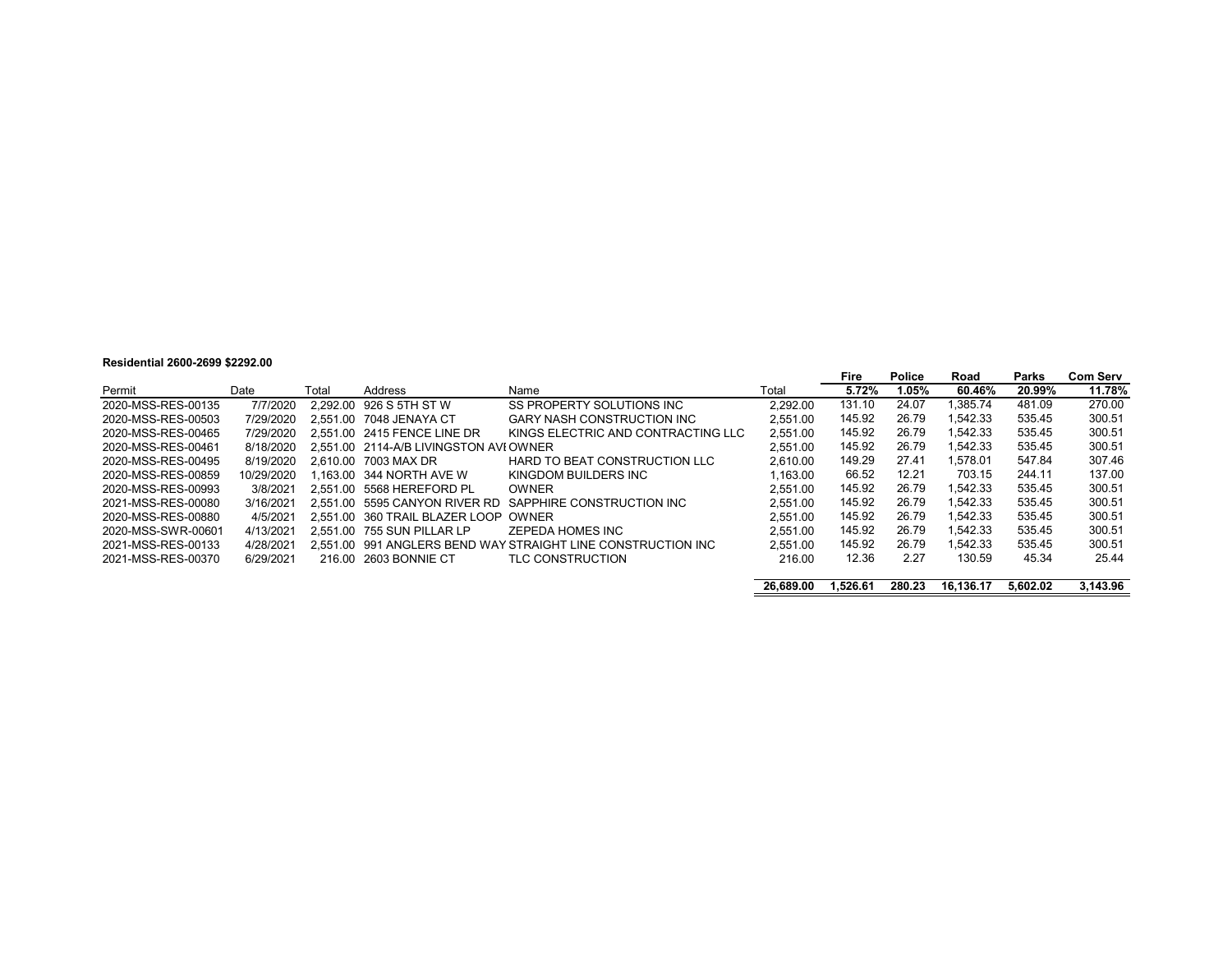#### **Residential 2700-2799 \$2319.00**

|                    |            |       |                             |                                |           | Fire   | <b>Police</b> | Road     | <b>Parks</b> | Com Serv |
|--------------------|------------|-------|-----------------------------|--------------------------------|-----------|--------|---------------|----------|--------------|----------|
| Permit             | Date       | Total | Address                     | Name                           | Total     | 5.74%  | 1.03%         | 60.85%   | 20.74%       | 11.64%   |
| 2020-MSS-SWR-00104 | 7/24/2020  |       | 2.319.00 6198 MACARTHUR DR  | <b>GROUND SOLUTIONS INC</b>    | 2.319.00  | 133.11 | 23.89         | 1.411.11 | 480.96       | 269.93   |
| 2020-MSS-RES-00557 | 10/5/2020  |       | 2.610.00 5735 REMUDA LN     | <b>BUILT WELL CONSTRUCTION</b> | 2.610.00  | 149.81 | 26.88         | 1.588.19 | 541.31       | 303.80   |
| 2020-MSS-RES-00819 | 11/6/2020  |       | 2.610.00 4130 CHRISTIAN DR  | MTV CONSTRUCTION LLC           | 2.610.00  | 149.81 | 26.88         | 1.588.19 | 541.31       | 303.80   |
| 2020-MSS-RES-00881 | 11/17/2020 |       | 2.610.00 5465 BIGFORK RD    | <b>3GEN BUILDERS LLC</b>       | 2.610.00  | 149.81 | 26.88         | 1,588.19 | 541.31       | 303.80   |
| 2021-MSS-SWR-00006 | 1/12/2021  |       | 2.335.00 9020 SNAPDRAGON DR | BAER CONCRETE INC              | 2.335.00  | 134.03 | 24.05         | 1.420.85 | 484.28       | 271.79   |
| 2020-MSS-RES-00985 | 4/15/2021  |       | 2.610.00 7008 GUINEVERE DR  | ACR CONSTRUCTION LLC           | 2.610.00  | 149.81 | 26.88         | 1.588.19 | 541.31       | 303.80   |
|                    |            |       |                             |                                |           |        |               |          |              |          |
|                    |            |       |                             |                                | 15.094.00 | 866.40 | 155.47        | 9.184.70 | 3.130.50     | 1,756.94 |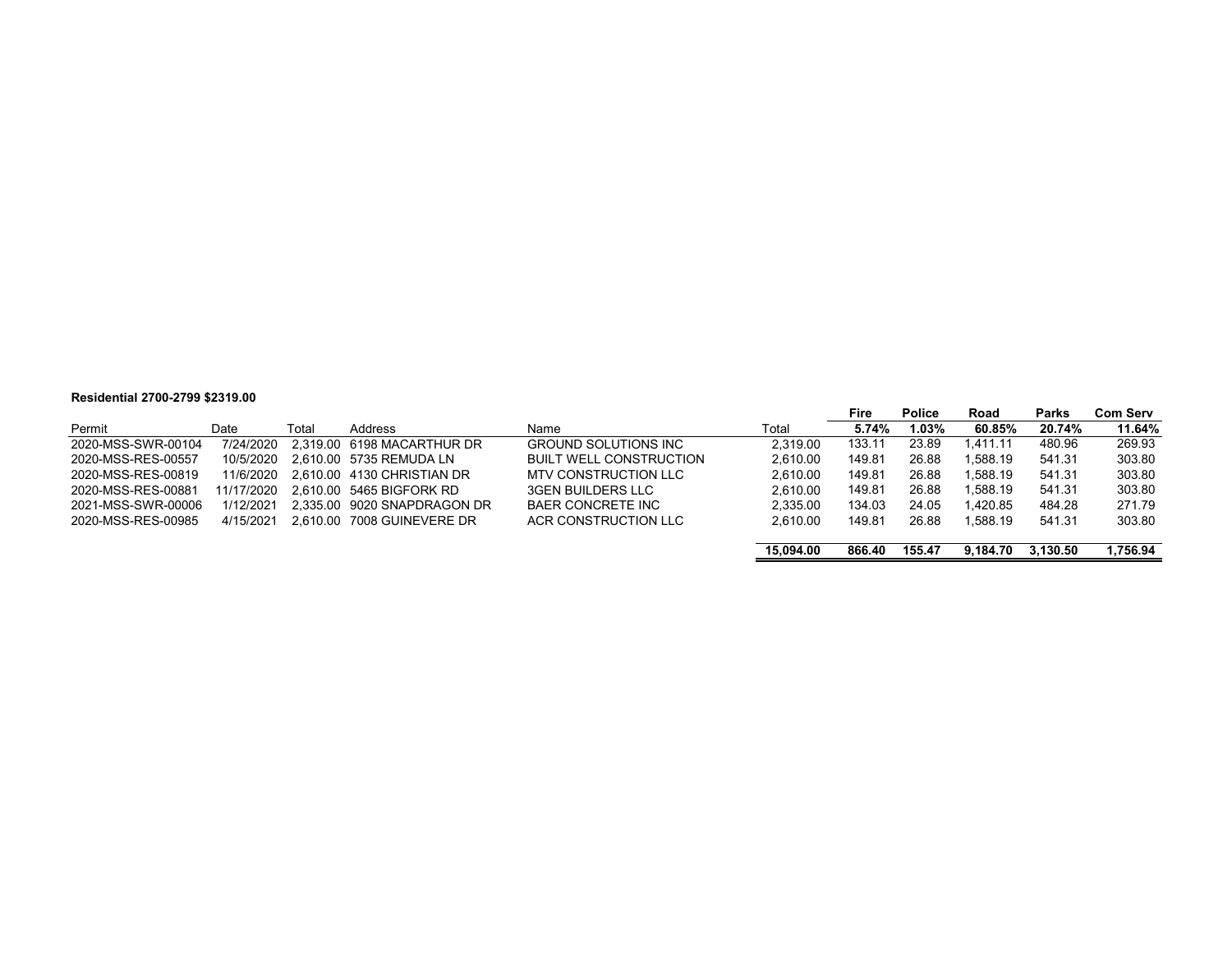#### **Residential 2800-2899 \$2348.00**

|                    |            |       |         |                                                              |          | Fire   | <b>Police</b> | Road     | <b>Parks</b> | Com Serv |
|--------------------|------------|-------|---------|--------------------------------------------------------------|----------|--------|---------------|----------|--------------|----------|
| Permit             | Date       | Total | Address | Name                                                         | Total    | 5.79%  | 06%،          | 61.16%   | 20.49%       | 11.50%   |
| 2020-MSS-RES-00913 | 11/13/2020 |       |         | 2.610.00 850 ANGLERS BEND WAY STRAIGHT LINE CONSTRUCTION INC | 2.610.00 | 151.12 | 27.67         | .596.28  | 534.79       | 300.15   |
| 2021-MSS-RES-00238 | 5/24/2021  |       |         | 2.610.00 952 ANGLERS BEND WAY V & A CONSTRUCTION             | 2.610.00 | 151.12 | 27.67         | 1,596.28 | 534.79       | 300.15   |
|                    |            |       |         |                                                              |          |        |               |          |              |          |
|                    |            |       |         |                                                              | 5,220.00 | 302.24 | 55.33         | 3.192.55 | .069.58      | 600.30   |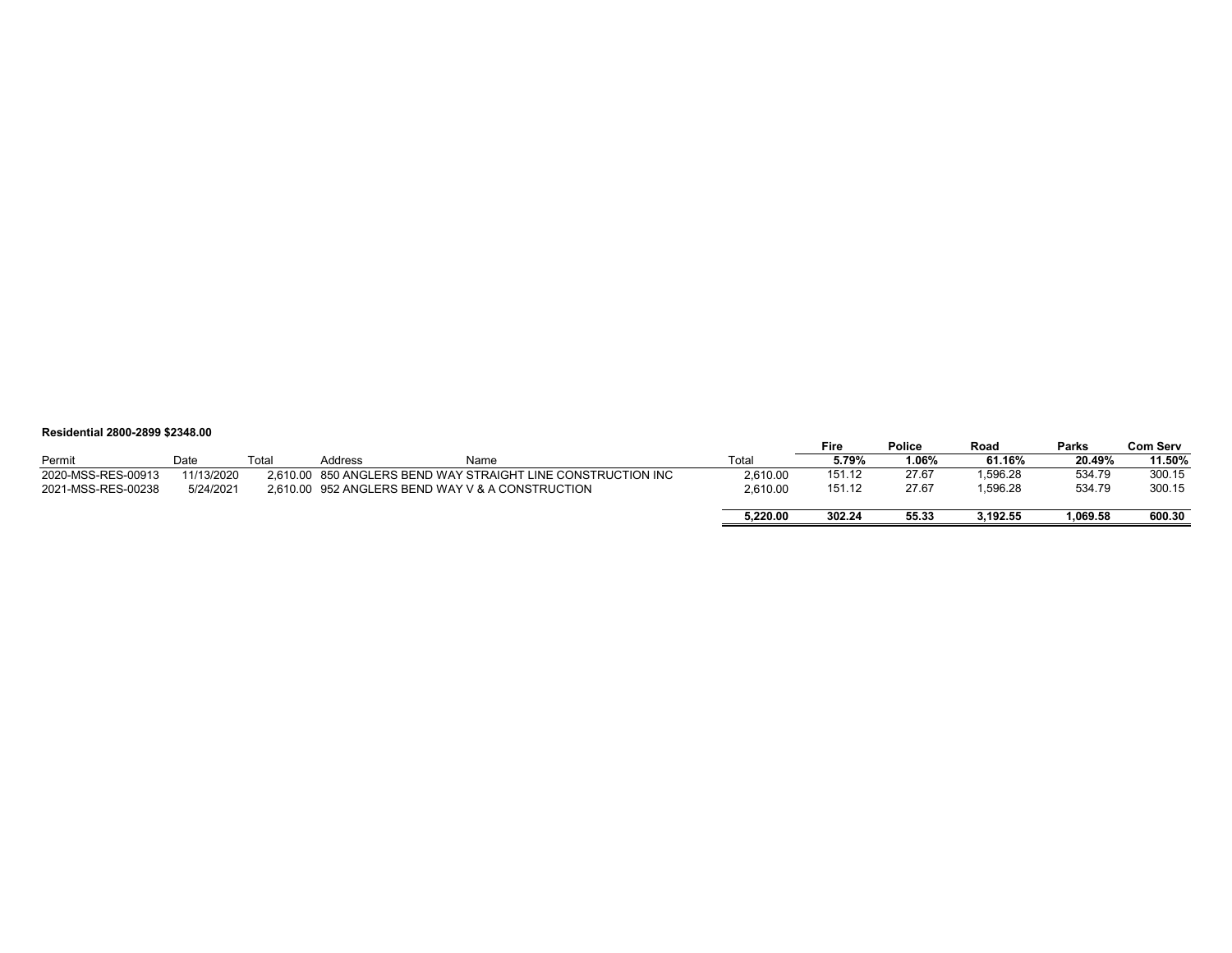#### **Residential 2900-2999 \$2373.00**

|                    |            |       |                            |                                                             |           | Fire   | <b>Police</b> | Road     | Parks    | <b>Com Serv</b> |
|--------------------|------------|-------|----------------------------|-------------------------------------------------------------|-----------|--------|---------------|----------|----------|-----------------|
| Permit             | Date       | Total | Address                    | Name                                                        | Total     | 5.82%  | 1.05%         | 61.48%   | 20.27%   | 11.38%          |
| 2020-MSS-SWR-00452 | 8/13/2020  |       | 2.373.00 6105 MACARTHUR DR | <b>BAER CONCRETE INC</b>                                    | 2.373.00  | 138.11 | 24.92         | .458.91  | 481.01   | 270.05          |
| 2020-MSS-SWR-00622 | 10/6/2020  |       | 2.610.00 6015 MACARTHUR DR | <b>BAER CONCRETE INC</b>                                    | 2.610.00  | 151.90 | 27.41         | .604.62  | 529.05   | 297.02          |
| 2020-MSS-RES-00767 | 10/15/2020 |       |                            | 2,610.00 6454 LOWER MILLER CREEK RIG AND P CONSTRUCTION LLC | 2.610.00  | 151.90 | 27.41         | .604.62  | 529.05   | 297.02          |
| 2020-MSS-RES-00705 | 11/24/2020 |       | 2.610.00 2730 SYCAMORE ST  | HONE ARCHITECTS AND BUILDERS                                | 2.610.00  | 151.90 | 27.41         | 1.604.62 | 529.05   | 297.02          |
| 2020-MSS-RES-00897 | 12/18/2020 |       | 354.00 1910 S 12TH ST W    | <b>TYLER PFIFFNER</b>                                       | 354.00    | 20.60  | 3.72          | 217.64   | 71.76    | 40.29           |
| 2021-MSS-RES-00116 | 4/19/2021  |       | 2.610.00 2722 PANIOLO PL   | STRATFORD INC                                               | 2.610.00  | 151.90 | 27.41         | .604.62  | 529.05   | 297.02          |
|                    |            |       |                            |                                                             |           |        |               |          |          |                 |
|                    |            |       |                            |                                                             | 13.167.00 | 766.32 | 138.25        | 8.095.03 | 2.668.95 | 1,498.40        |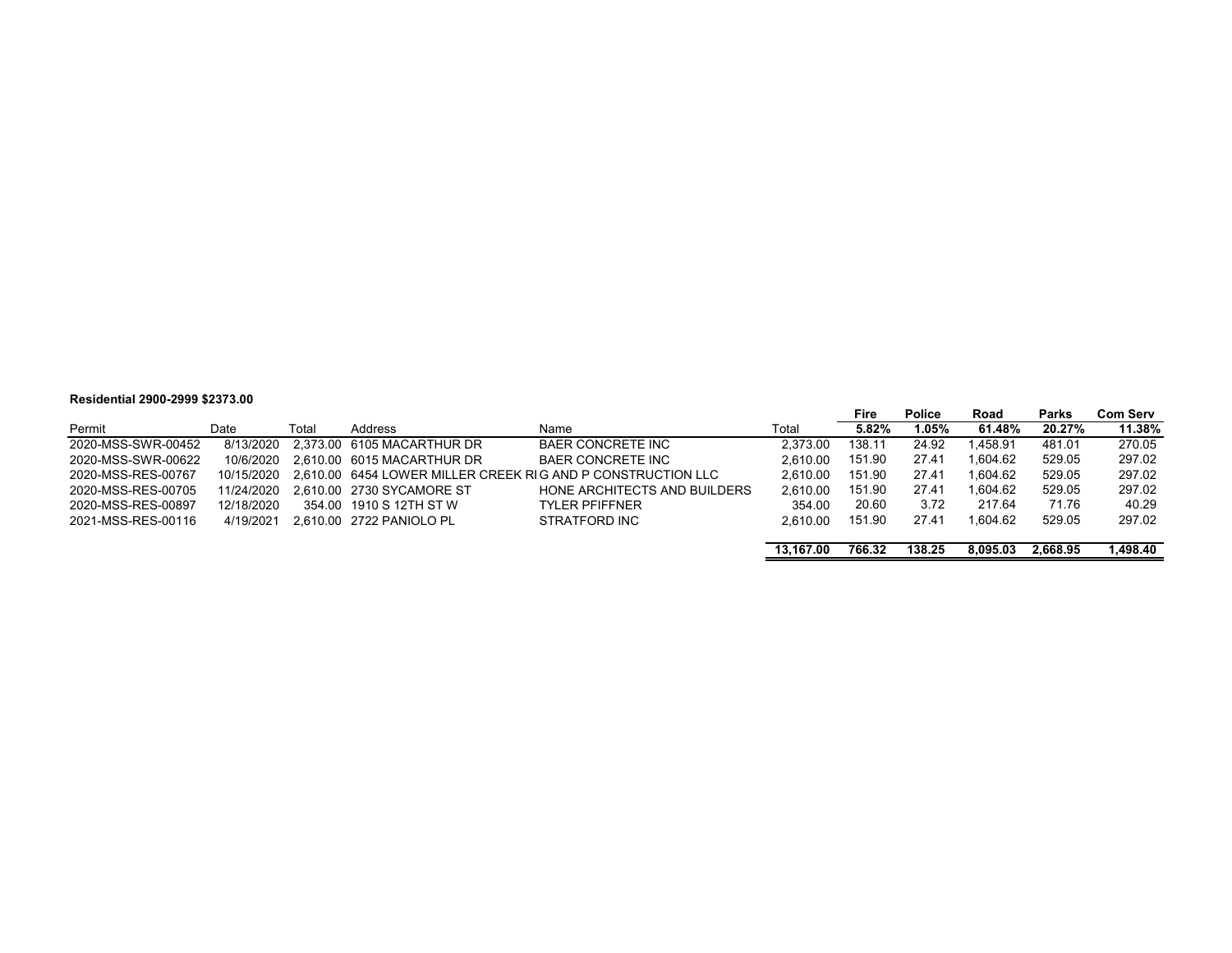#### **Residential 3000-3099 \$2399.00**

|                    |            |       |                            |                              |          | Fire   | <b>Police</b> | Road     | Parks   | Com Serv |
|--------------------|------------|-------|----------------------------|------------------------------|----------|--------|---------------|----------|---------|----------|
| Permit             | Date       | Total | Address                    | Name                         | Total    | 5.84%  | 04%.ا         | 61.82%   | 20.05%  | 11.25%   |
| 2020-MSS-RES-00661 | 9/25/2020  |       | 2.666.00 4532 CHRISTIAN DR | MCELMURRY HOMES INC          | 2.666.00 | 155.69 | 27.73         | 1.648.12 | 534.53  | 299.93   |
| 2020-MSS-RES-00784 | 10/19/2020 |       | 347.00 200 STRAND AVE      | <b>GADDY CONTRUCTION LLC</b> | 347.00   | 20.26  | 3.61          | 214.52   | 69.57   | 39.04    |
| 2020-MSS-RES-00916 | 11/30/2020 |       | 2.666.00 2866 RUSTLER DR   | <b>CORNERSTONE INC</b>       | 2.666.00 | 155.69 | 27.73         | 1.648.12 | 534.53  | 299.93   |
|                    |            |       |                            |                              |          |        |               |          |         |          |
|                    |            |       |                            |                              | 5.679.00 | 331.65 | 59.06         | 3.510.76 | .138.64 | 638.89   |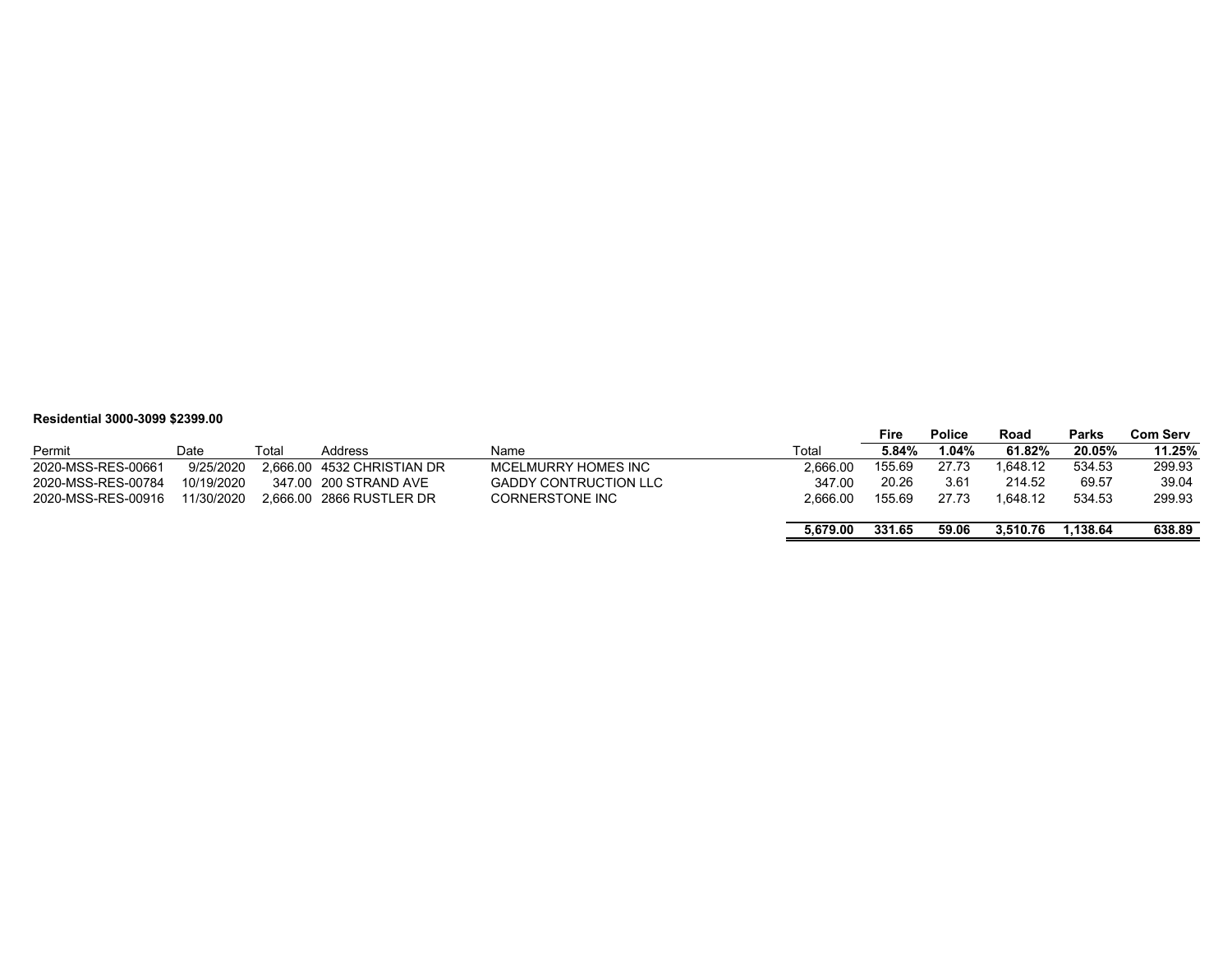#### **Residential 3100-3199 \$2424.00**

|                    |           |       |                               |                                       |            | Fire     | <b>Police</b> | Road       | <b>Parks</b> | <b>Com Serv</b> |
|--------------------|-----------|-------|-------------------------------|---------------------------------------|------------|----------|---------------|------------|--------------|-----------------|
| Permit             | Date      | Total | Address                       | Name                                  | Total      | 5.86%    | 1.07%         | 62.09%     | 19.84%       | 11.14%          |
| 2020-MSS-SWR-00361 | 7/14/2020 |       | 2.424.00 10303 ROYAL COACHMAN | MOUNTAIN VIEW SALES AND CONTRACTING L | 2.424.00   | 142.05   | 25.94         | 1.505.06   | 480.92       | 270.03          |
| 2020-MSS-SWR-00453 | 8/13/2020 |       | 2.424.00 6141 MACARTHUR DR    | <b>BAER CONCRETE INC</b>              | 2.424.00   | 142.05   | 25.94         | 1.505.06   | 480.92       | 270.03          |
| 2020-MSS-SWR-00623 | 10/6/2020 |       | 2.666.00 6069 MACARTHUR DR    | <b>BAER CONCRETE INC</b>              | 2.666.00   | 156.23   | 28.53         | 1.655.32   | 528.93       | 296.99          |
| 2021-MSS-RES-00011 | 2/26/2021 |       | 2.666.00 1512 MAURICE AVE     | EDGELL BUILDING AND DEVELOPMENT INC   | 2.666.00   | 156.23   | 28.53         | 1.655.32   | 528.93       | 296.99          |
| 2021-MSS-RES-00085 | 4/12/2021 |       | 2.666.00 4010 MORNHINWEG WAY  | <b>3GEN BUILDERS LLC</b>              | 2.666.00   | 156.23   | 28.53         | 1.655.32   | 528.93       | 296.99          |
| 2020-MSS-RES-00916 | 4/20/2021 |       | (2,666.00) 2866 RUSTLER DR    | <b>OWNER</b>                          | (2,666.00) | (156.23) | (28.53)       | (1,655.32) | (528.93)     | (296.99)        |
|                    |           |       |                               |                                       |            |          |               |            |              |                 |
|                    |           |       |                               |                                       | 10.180.00  | 596.55   | 108.93        | 6.320.76   | 2.019.71     | .134.05         |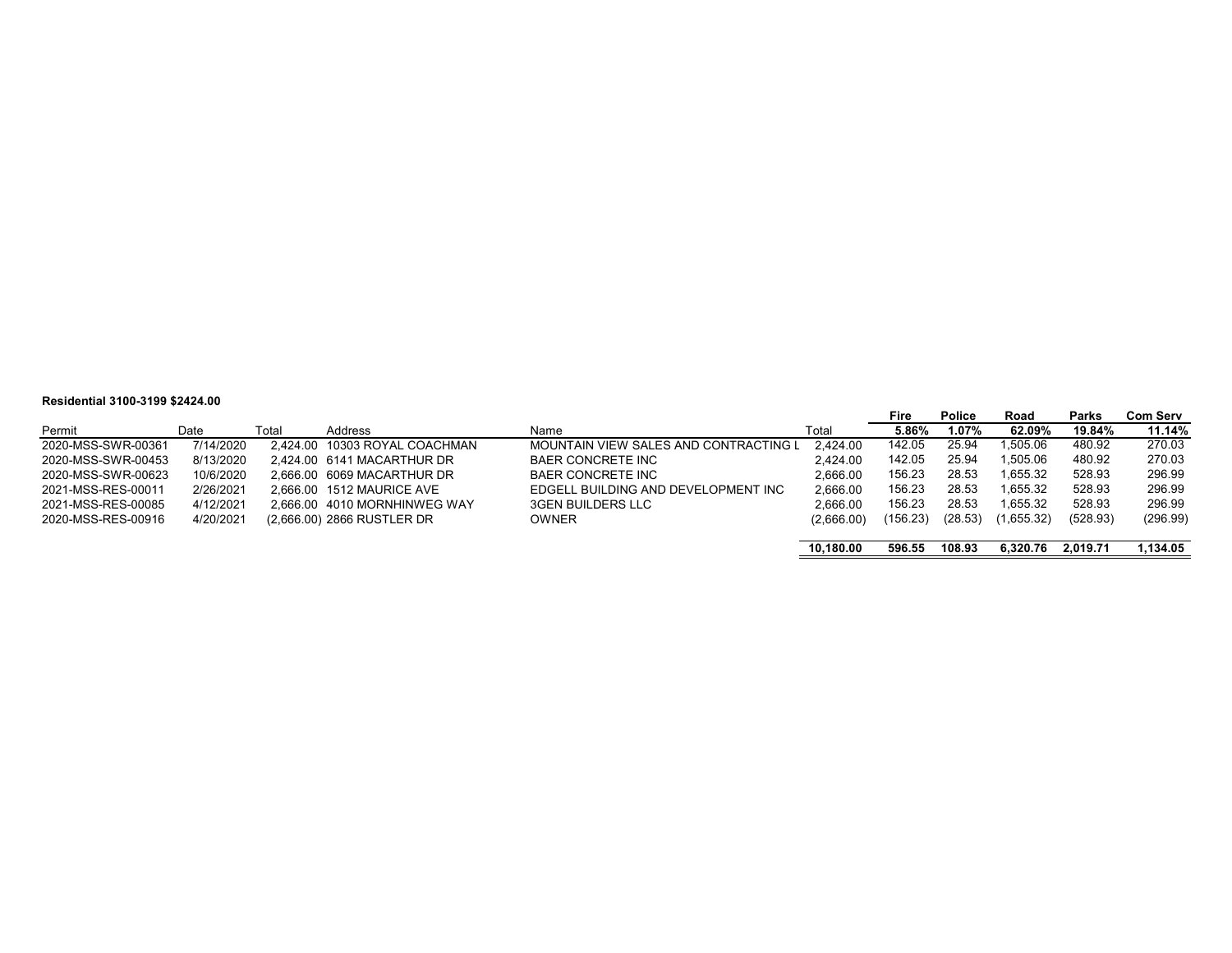#### **Residential >3200 \$2424.00**

| 19510611081 - 3200 \$2424.00 |            |       |                                     |                                         |            | Fire     | <b>Police</b> | Road      | Parks     | <b>Com Serv</b> |
|------------------------------|------------|-------|-------------------------------------|-----------------------------------------|------------|----------|---------------|-----------|-----------|-----------------|
| Permit                       | Date       | Total | Address                             | Name                                    | Total      | 5.86%    | 1.07%         | 62.09%    | 19.84%    | 11.14%          |
| 2020-MSS-RES-00347           | 7/14/2020  |       | 2.746.00 241 MANSION HEIGHTS DR     | <b>ROCKY MOUNTAIN REMODELS</b>          | 2,746.00   | 160.92   | 29.38         | 1.704.99  | 544.81    | 305.90          |
| 2020-MSS-SWR-00432           | 8/3/2020   |       | 2.939.00 7417 PEREGRINE CT          | <b>BAER CONCRETE INC</b>                | 2,939.00   | 172.23   | 31.45         | 1.824.83  | 583.10    | 327.40          |
| 2020-MSS-RES-00401           | 8/4/2020   |       | 2.746.00 1212 BANDMANN TRL          | GOODEN CONSTRUCTION INC                 | 2.746.00   | 160.92   | 29.38         | 1,704.99  | 544.81    | 305.90          |
| 2020-MSS-RES-00435           | 8/10/2020  |       | 2.939.00 5695 BRUMBY LN             | <b>OWNER</b>                            | 2.939.00   | 172.23   | 31.45         | 1,824.83  | 583.10    | 327.40          |
| 2020-MSS-RES-00470           | 8/11/2020  |       | 2.666.00 234 DEAN STONE DR          | <b>CORNERSTONE INC</b>                  | 2.666.00   | 156.23   | 28.53         | 1,655.32  | 528.93    | 296.99          |
| 2020-MSS-SWR-00538           | 8/24/2020  |       | 2.666.00 1654 FREY LN               | MOUNTAIN VIEW SALES AND CONTRACTING LLC | 2.666.00   | 156.23   | 28.53         | 1,655.32  | 528.93    | 296.99          |
| 2020-MSS-RES-00542           | 8/26/2020  |       | 2.902.00 992 ANGLERS BEND WAY       | SAPPHIRE CONSTRUCTION INC               | 2.902.00   | 170.06   | 31.05         | 1.801.85  | 575.76    | 323.28          |
| 2020-MSS-RES-00519           | 9/4/2020   |       | 2,939.00 123 BEN HOGAN DR           | <b>CHAMBERS CUSTOM DESIGN</b>           | 2,939.00   | 172.23   | 31.45         | 1.824.83  | 583.10    | 327.40          |
| 2020-MSS-RES-00484           | 9/23/2020  |       | 2,666.00 2757 CARLA-JO LN           | S AND J HOME REPAIRS                    | 2,666.00   | 156.23   | 28.53         | 1.655.32  | 528.93    | 296.99          |
| 2020-MSS-RES-00376           | 10/6/2020  |       | 2,939.00 1133 PACIFIC DR            | ROCKY MOUNTAIN REMODELS                 | 2,939.00   | 172.23   | 31.45         | 1,824.83  | 583.10    | 327.40          |
| 2020-MSS-RES-00453           | 10/7/2020  |       | 2.828.00 2727 CARNOUSTIE WAY        | <b>CARL CONSTRUCTION INC</b>            | 2.828.00   | 165.72   | 30.26         | 1,755.91  | 561.08    | 315.04          |
| 2020-MSS-RES-00563           | 10/8/2020  |       | 2.939.00 5481 CANYON RIVER RD       | GOODEN CONSTRUCTION INC                 | 2,939.00   | 172.23   | 31.45         | 1,824.83  | 583.10    | 327.40          |
| 2020-MSS-RES-00099           | 10/20/2020 |       | 2.424.00 8290 RANCH CLUB RD         | LM COX INC                              | 2.424.00   | 142.05   | 25.94         | 1.505.06  | 480.92    | 270.03          |
| 2020-MSS-RES-00582           | 10/28/2020 |       | 2.939.00 7005 GUINEVERE DR          | HARD TO BEAT CONSTRUCTION LLC           | 2.939.00   | 172.23   | 31.45         | 1.824.83  | 583.10    | 327.40          |
| 2020-MSS-RES-00655           | 11/4/2020  |       | 2,939.00 2608 BUNKHOUSE PL          | BRUNNER HOMES & CONSTRUCTION, INC.      | 2.939.00   | 172.23   | 31.45         | 1,824.83  | 583.10    | 327.40          |
| 2020-MSS-RES-00827           | 11/18/2020 |       | 2.939.00 3038 TRADING POST PL       | <b>GOODEN CONSTRUCTION INC</b>          | 2.939.00   | 172.23   | 31.45         | 1.824.83  | 583.10    | 327.40          |
| 2020-MSS-RES-00949           | 11/25/2020 |       | 2.746.00 5582 CANYON RIVER RD       | <b>HOYT HOMES INC</b>                   | 2.746.00   | 160.92   | 29.38         | 1.704.99  | 544.81    | 305.90          |
| 2020-MSS-RES-00651           | 12/4/2020  |       | 2.902.00 6963 SHAVER DR             | CHARTER CONSTRUCTION INC                | 2.902.00   | 170.06   | 31.05         | 1.801.85  | 575.76    | 323.28          |
| 2020-MSS-RES-00792           | 12/7/2020  |       | 2,939.00 4745 DUNCAN DR             | <b>GADDY CONTRUCTION LLC</b>            | 2,939.00   | 172.23   | 31.45         | 1.824.83  | 583.10    | 327.40          |
| 2020-MSS-RES-00956           | 12/10/2020 |       | 2,939.00 6443 LOWER MILLER CREEK RD | <b>3GEN BUILDERS LLC</b>                | 2,939.00   | 172.23   | 31.45         | 1.824.83  | 583.10    | 327.40          |
| 2020-MSS-RES-00987           | 1/7/2021   |       | 2,902.00 2232 RATTLESNAKE DR        | HONE ARCHITECTS AND BUILDERS            | 2.902.00   | 170.06   | 31.05         | 1.801.85  | 575.76    | 323.28          |
| 2020-MSS-RES-00910           | 1/19/2021  |       | 2.902.00 2235 CALES CT              | <b>BATEMAN BUILDING COMPANY</b>         | 2.902.00   | 170.06   | 31.05         | 1,801.85  | 575.76    | 323.28          |
| 2021-MSS-SWR-00013           | 1/26/2021  |       | 2.966.40 10457 MOCASSIN LN          | FLETCHER EXCAVATION INC                 | 2.966.40   | 173.83   | 31.74         | 1.841.84  | 588.53    | 330.46          |
| 2021-MSS-RES-00027           | 3/9/2021   |       | 2.939.00 2788-A/B PANIOLO PL        | LM COX INC                              | 2.939.00   | 172.23   | 31.45         | 1,824.83  | 583.10    | 327.40          |
| 2020-MSS-RES-01047           | 3/10/2021  |       | 2.939.00 206 DEAN STONE DR          | <b>GOODEN CONSTRUCTION INC</b>          | 2.939.00   | 172.23   | 31.45         | 1.824.83  | 583.10    | 327.40          |
| 2021-MSS-SWR-00149           | 3/22/2021  |       | 2.939.00 4620 PRAIRIEVIEW WAY       | <b>GRANT CREEK EXCAVATING</b>           | 2.939.00   | 172.23   | 31.45         | 1,824.83  | 583.10    | 327.40          |
| 2021-MSS-SWR-00150           | 3/22/2021  |       | 2,939.00 4616 PRAIRIEVIEW WAY       | <b>GRANT CREEK EXCAVATING</b>           | 2,939.00   | 172.23   | 31.45         | 1,824.83  | 583.10    | 327.40          |
| 2021-MSS-SWR-00159           | 3/26/2021  |       | 2,934.00 581 IOWA AVE               | HOMEWISE CONSTRUCTION LLC               | 2,934.00   | 171.93   | 31.39         | 1.821.72  | 582.11    | 326.85          |
| 2021-MSS-RES-00007           | 3/29/2021  |       | 2.939.00 3054 TRADING POST PL       | <b>OWNER</b>                            | 2.939.00   | 172.23   | 31.45         | 1,824.83  | 583.10    | 327.40          |
| 2020-MSS-RES-01010           | 4/13/2021  |       | 2.746.00 815 BEVERLY AVE            | <b>BTWINC</b>                           | 2.746.00   | 160.92   | 29.38         | 1,704.99  | 544.81    | 305.90          |
| 2021-MSS-RES-00103           | 4/15/2021  |       | 2.746.00 4057 MORNHINWEG WAY        | HARD TO BEAT CONSTRUCTION LLC           | 2,746.00   | 160.92   | 29.38         | 1.704.99  | 544.81    | 305.90          |
| 2020-MSS-RES-00781           | 5/6/2021   |       | 2,939.00 3086 TRADING POST PL       | <b>OWNER</b>                            | 2,939.00   | 172.23   | 31.45         | 1.824.83  | 583.10    | 327.40          |
| 2021-MSS-RES-00242           | 5/13/2021  |       | 2,746.00 2731 BUNDY LN              | EDGELL BUILDING AND DEVELOPMENT INC     | 2,746.00   | 160.92   | 29.38         | 1,704.99  | 544.81    | 305.90          |
| 2021-MSS-RES-00044           | 5/25/2021  |       | 2.902.00 8138 RANCH CLUB RD         | LM COX INC                              | 2.902.00   | 170.06   | 31.05         | 1.801.85  | 575.76    | 323.28          |
| 2021-MSS-RES-00150           | 5/26/2021  |       | 2.939.00 8105 PARKWOOD DR           | SAPPHIRE CONSTRUCTION INC               | 2.939.00   | 172.23   | 31.45         | 1,824.83  | 583.10    | 327.40          |
| 2021-MSS-RES-00341           | 6/18/2021  |       | 2.939.00 3115 MARTINWOOD RD         | CHARTER CONSTRUCTION INC                | 2.939.00   | 172.23   | 31.45         | 1.824.83  | 583.10    | 327.40          |
| 2021-MSS-RES-00288           | 6/24/2021  |       | 2,828.00 4041 MORNHINWEG WAY        | <b>G AND P CONSTRUCTION LLC</b>         | 2,828.00   | 165.72   | 30.26         | 1.755.91  | 561.08    | 315.04          |
| 2021-MSS-RES-00157           | 6/29/2021  |       | 2.828.00 4033 MORNHINWEG WAY        | <b>FREEDOM BUILDERS INC</b>             | 2,828.00   | 165.72   | 30.26         | 1.755.91  | 561.08    | 315.04          |
| 2021-MSS-RES-00405           | 6/30/2021  |       | 2,828.00 4002 MORNHINWEG WAY        | K AND R LANDHOLDINGS                    | 2,828.00   | 165.72   | 30.26         | 1,755.91  | 561.08    | 315.04          |
|                              |            |       |                                     |                                         |            |          |               |           |           |                 |
|                              |            |       |                                     |                                         | 111.522.40 | 6.535.21 | 1.193.29      | 69.244.26 | 22.126.04 | 12.423.60       |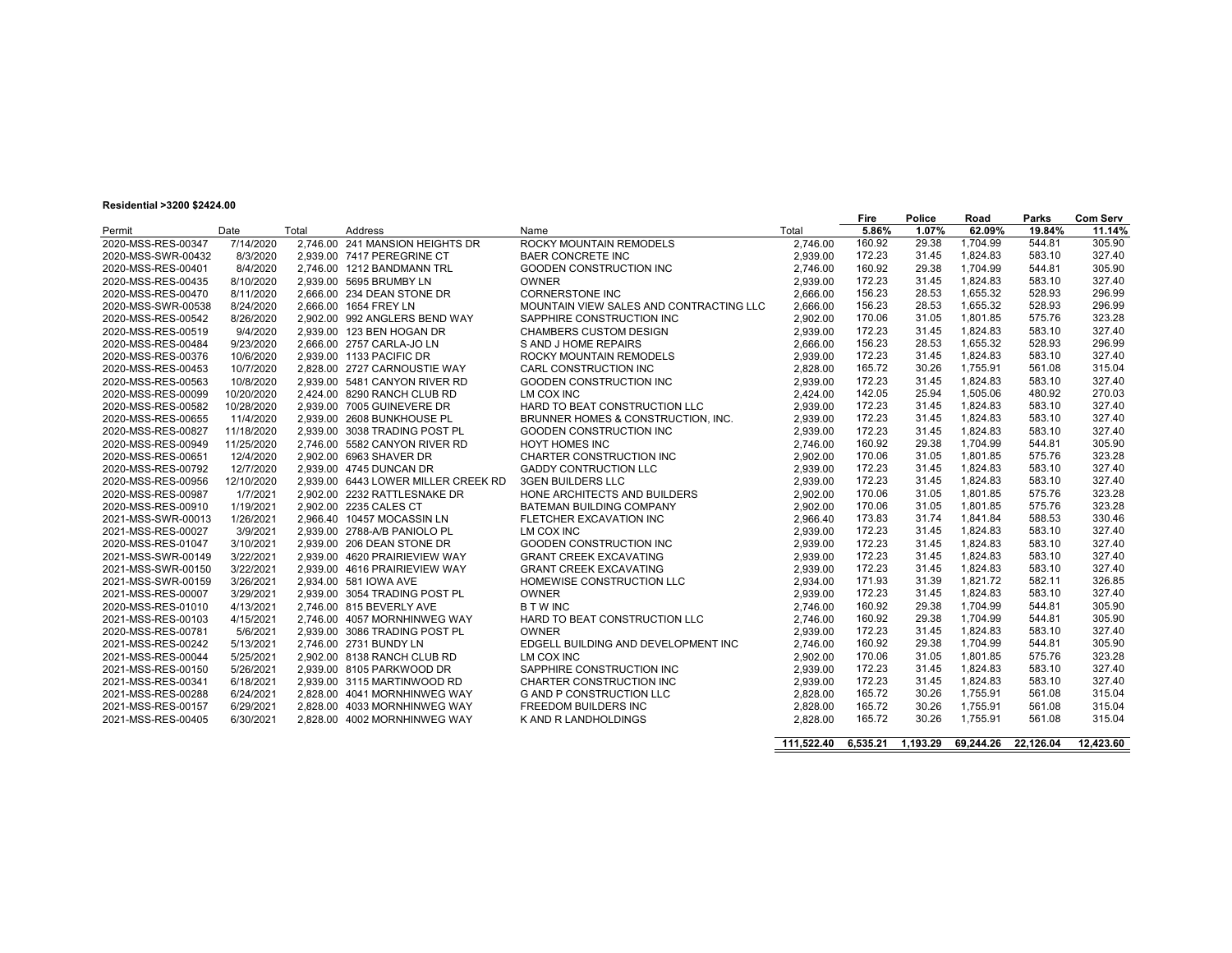#### **Residential All other housing Duplex \$1262.00 per unit**

|                    |            |          |                                      |                                       |             | Fire        | Police   | Road         | Parks        | <b>Com Serv</b> |
|--------------------|------------|----------|--------------------------------------|---------------------------------------|-------------|-------------|----------|--------------|--------------|-----------------|
| Permit             | Date       | Total    | Address                              | Name                                  | Total       | 5.47%       | 1.03%    | 58.08%       | 22.66%       | 12.76%          |
| 2020-MSS-RES-00284 | 7/9/2020   | 1.388.00 | 1821 SCHILLING ST                    | SHERBAMES REALTY VENTURE LLC          | 1.388.00    | 75.92       | 14.30    | 806.15       | 314.52       | 177.11          |
| 2020-MSS-COM-00160 | 7/21/2020  |          | 13.914.00 1520 S 8TH ST W            | <b>OWNER</b>                          | 13.914.00   | 761.10      | 143.31   | 8,081.25     | 3.152.91     | 1.775.43        |
| 2020-MSS-COM-00044 | 7/31/2020  |          | 65.127.00 2900 EXPO PKWY             | AULTCO CONSTRUCTION INC               | 65.127.00   | 3,562.45    | 670.81   | 37.825.76    | 14.757.78    | 8.310.21        |
| 2020-MSS-COM-00085 | 7/31/2020  |          | 96.249.00 2990 EXPO PKWY             | AULTCO CONSTRUCTION INC               | 96.249.00   | 5,264.82    | 991.36   | 55.901.42    | 21.810.02    | 12,281.37       |
| 2019-MSS-COM-00322 | 8/6/2020   |          | 41.503.00 3104 TINA AVE              | DRAKE LEMM CONSTRUCTION INC           | 41.503.00   | 2.270.21    | 427.48   | 24.104.94    | 9,404.58     | 5,295.78        |
| 2020-MSS-COM-00181 | 9/24/2020  |          | 20.820.00 6428 LOWER MILLER CREEK RD | TOLLEFSON CONSTRUCTION                | 20.820.00   | ,138.85     | 214.45   | 12.092.26    | 4.717.81     | 2,656.63        |
| 2020-MSS-COM-00184 | 9/24/2020  |          | 17.604.00 4210 CHRISTIAN DR          | TOLLEFSON CONSTRUCTION                | 17.604.00   | 962.94      | 181.32   | 10.224.40    | 3,989.07     | 2,246.27        |
| 2019-MSS-RES-00622 | 10/13/2020 |          | 1.790.00 905 CHARLO ST BLDG#B        | SCOTT SMITH PROPERTY SOLUTIONS        | 1.790.00    | 97.91       | 18.44    | 1.039.63     | 405.61       | 228.40          |
| 2019-MSS-RES-00623 | 10/13/2020 |          | 1.790.00 905 CHARLO ST BLDG#C        | <b>SCOTT SMITH PROPERTY SOLUTIONS</b> | 1.790.00    | 97.91       | 18.44    | 1.039.63     | 405.61       | 228.40          |
| 2020-MSS-SWR-00598 | 10/13/2020 |          | 3.092.00 275 JUMBO VISTA WAY         | ZEPEDA HOMES INC                      | 3.092.00    | 169.13      | 31.85    | 1.795.83     | 700.65       | 394.54          |
| 2020-MSS-SWR-00600 | 10/13/2020 |          | 5.523.00 751 SUN PILLAR LP           | ZEPEDA HOMES INC                      | 5.523.00    | 302.11      | 56.89    | 3.207.76     | 1.251.51     | 704.73          |
| 2020-MSS-COM-00254 | 12/2/2020  |          | 17.130.00 2120 SOUTH AVE W           | MCELMURRY HOMES INC                   | 17.130.00   | 937.01      | 176.44   | 9.949.10     | 3.881.66     | 2.185.79        |
| 2020-MSS-COM-00192 | 12/8/2020  |          | 3.952.49 1301 RONAN ST               | <b>SEQUNDO PARTNERS</b>               | 3,952.49    | 216.20      | 40.71    | 2.295.61     | 895.63       | 504.34          |
| 2020-MSS-COM-00192 | 12/8/2020  |          | 9.013.51 1301 RONAN ST               | <b>SEQUNDO PARTNERS</b>               | 9,013.51    | 493.04      | 92.84    | 5.235.05     | 2.042.46     | 1.150.12        |
| 2020-MSS-COM-00313 | 3/30/2021  |          | 94.384.00 4395 MAJESTIC DR           | MAURER CONSTRUCTION LLC               | 94.384.00   | 5,162.80    | 972.16   | 54.818.23    | 21.387.41    | 12,043.40       |
| 2020-MSS-COM-00313 | 3/30/2021  |          | (94.384.00) 4395 MAJESTIC DR         | <b>MAURER CONSTRUCTION LLC</b>        | (94.384.00) | (5, 162.80) | (972.16) | (54, 818.23) | (21, 387.41) | (12,043.40)     |
| 2020-MSS-COM-00313 | 3/30/2021  |          | 94.384.00 4395 MAJESTIC DR           | MAURER CONSTRUCTION LLC               | 94,384.00   | 5.162.80    | 972.16   | 54.818.23    | 21.387.41    | 12.043.40       |
| 2021-MSS-SWR-00191 | 4/5/2021   |          | 53.873.43 8350 RACETRACK LN          | <b>KNIFE RIVER</b>                    | 53.873.43   | 2.946.88    | 554.90   | 31.289.69    | 12.207.72    | 6.874.25        |
| 2021-MSS-SWR-00132 | 4/16/2021  |          | 12.367.71 7037 TWO SMOKES WAY        | J D RUSSELL EXCAVATING INC            | 12,367.71   | 676.51      | 127.39   | 7.183.17     | 2.802.52     | 1.578.12        |
| 2021-MSS-COM-00005 | 4/21/2021  |          | 11.104.00 1524 S 11TH ST W           | EDGELL BUILDING AND DEVELOPMENT INC   | 11.104.00   | 607.39      | 114.37   | 6.449.20     | 2.516.17     | 1.416.87        |
| 2021-MSS-COM-00052 | 6/3/2021   |          | 6.184.00 2925 DUBLIN ST              | EDGELL BUILDING AND DEVELOPMENT INC   | 6.184.00    | 338.26      | 63.70    | 3.591.67     | 1.401.29     | 789.08          |

**476,809.14 26,081.46 4,911.13 276,930.75 108,044.95 60,840.85**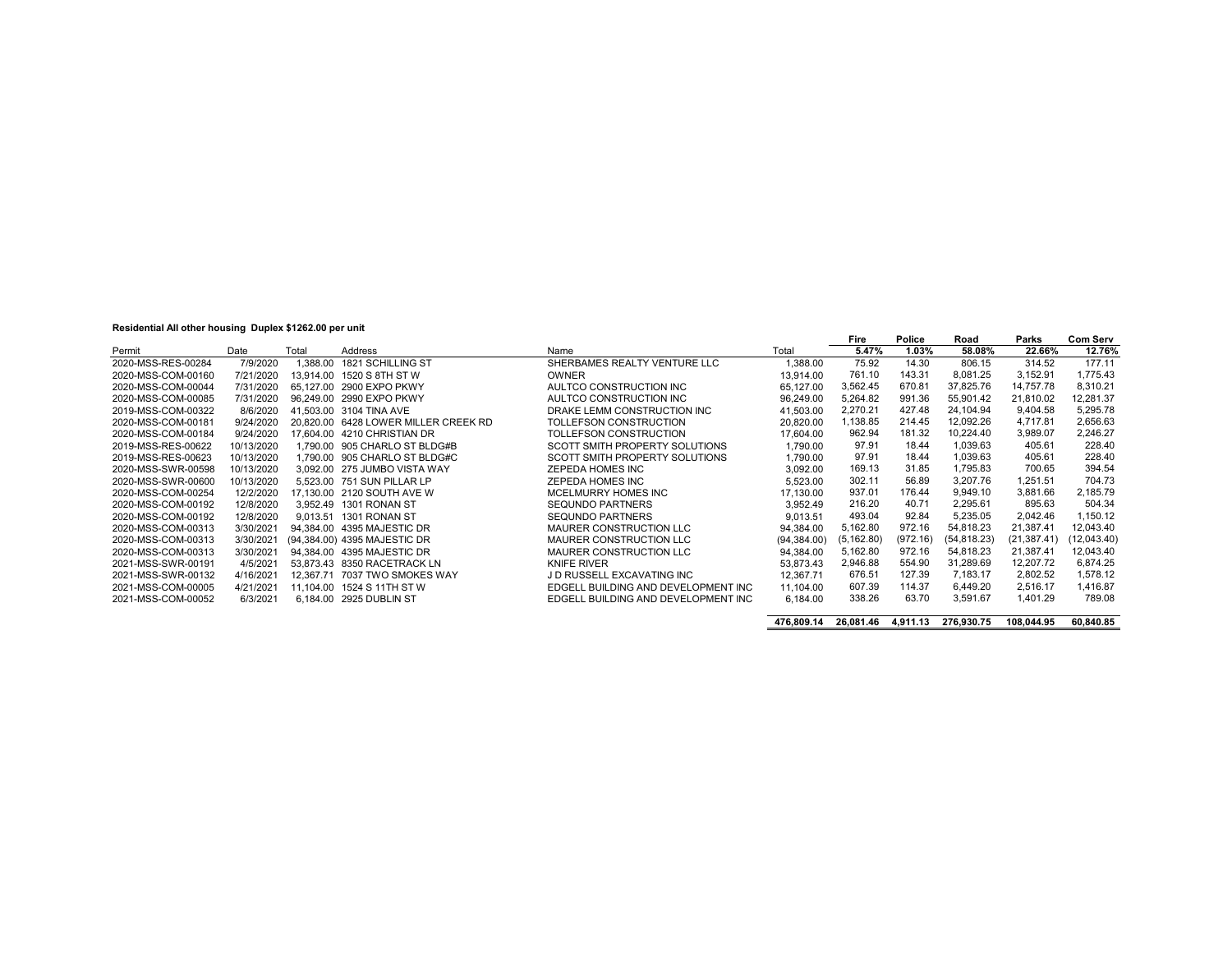# **COMMERCIAL IMPACT FEES FY21**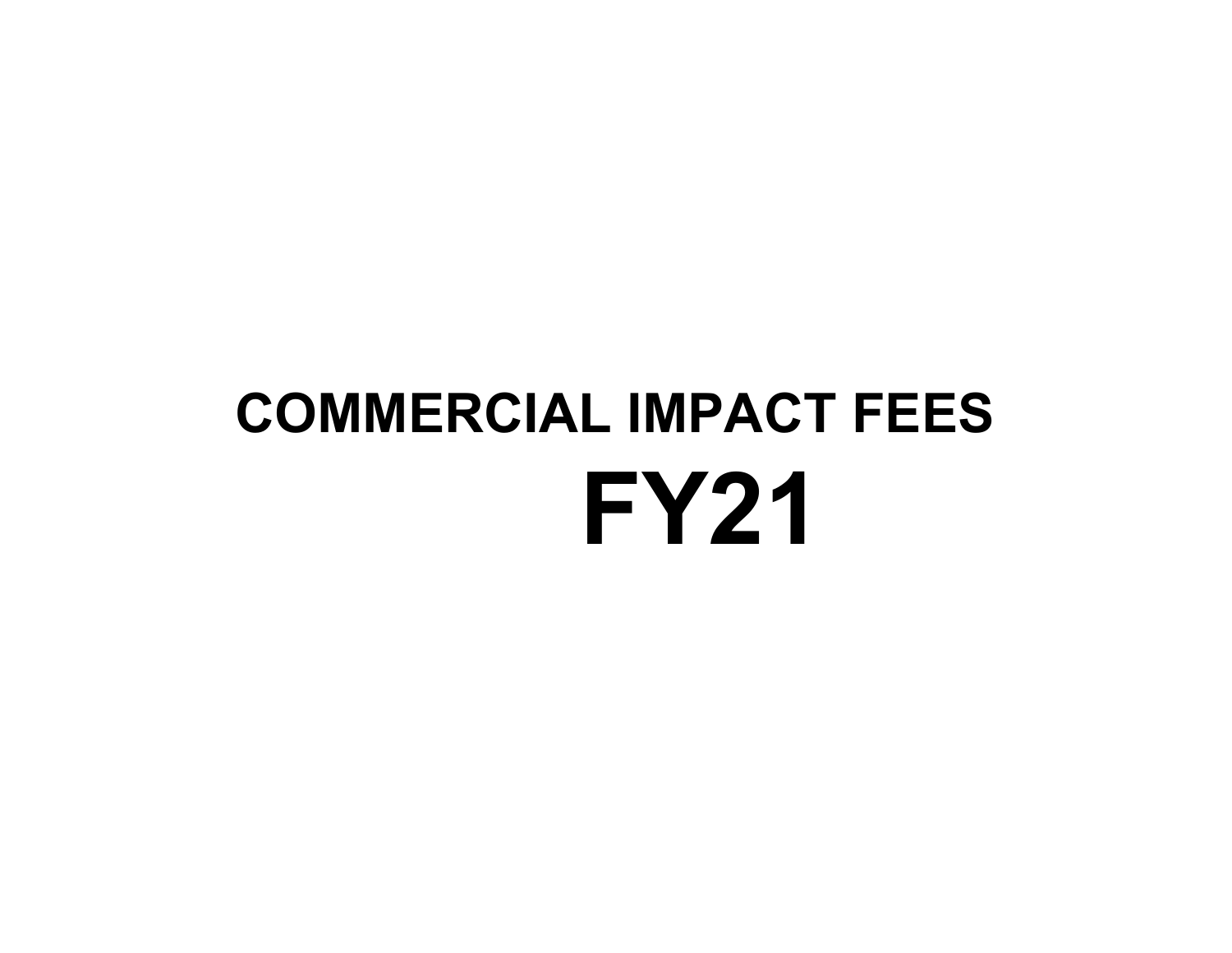# **Com/Shopping Center 50,000 sf or less**

|                    |           |           |                              |                               |            | Fire      | <b>Police</b> | Road       | <b>Com Serv</b> |
|--------------------|-----------|-----------|------------------------------|-------------------------------|------------|-----------|---------------|------------|-----------------|
| Permit             | Date      | Total     | Address                      | Name                          | Total      | 3.69%     | 0.86%         | 88.29%     | 7.16%           |
| 2020-MSS-COM-00050 | 3/10/2021 | 51.489.74 | 2901 BROOKS ST               | <b>WASHINGTON PRIME GROUP</b> | 51,489.74  | 1,899.97  | 442.81        | 45.460.29  | 3,686.67        |
| 2018-MSS-COM-00162 | 3/17/2021 |           | 163.869.00 3220 N RESERVE ST | FERGUSON CONSTRUCTION INC     | 163,869.00 | 6,046.77  | ,409.27       | 144.679.94 | 11,733.02       |
| 2021-MSS-COM-00010 | 4/2/2021  |           | 2.373.12 5571 ALLOY SOUTH    | <b>OWNER</b>                  | 2,373.12   | 87.57     | 20.41         | 2,095.23   | 169.92          |
| 2020-MSS-COM-00354 | 4/2/2021  |           | 3.337.20 5550 EXPRESSWAY     | TOLLEFSON CONSTRUCTION        | 3,337.20   | 123.14    | 28.70         | 2,946.41   | 238.94          |
| 2020-MSS-COM-00356 | 4/2/2021  |           | 5.562.00 5550 EXPRESSWAY     | TOLLEFSON CONSTRUCTION        | 5,562.00   | 205.24    | 47.83         | 4,910.69   | 398.24          |
| 2020-MSS-COM-00352 | 4/12/2021 |           | 4.387.80 5550 EXPRESSWAY     | TOLLEFSON CONSTRUCTION        | 4,387.80   | 161.91    | 37.74         | 3,873.99   | 314.17          |
| 2020-MSS-COM-00353 | 4/12/2021 |           | 4.449.60 5550 EXPRESSWAY     | TOLLEFSON CONSTRUCTION        | 4,449.60   | 164.19    | 38.27         | 3.928.55   | 318.59          |
| 2020-MSS-COM-00355 | 4/12/2021 |           | 5,562.00 5550 EXPRESSWAY     | TOLLEFSON CONSTRUCTION        | 5,562.00   | 205.24    | 47.83         | 4,910.69   | 398.24          |
| 2020-MSS-COM-00357 | 4/12/2021 | 5.562.00  | 5550 EXPRESSWAY              | TOLLEFSON CONSTRUCTION        | 5,562.00   | 205.24    | 47.83         | 4,910.69   | 398.24          |
| 2020-MSS-COM-00358 | 4/12/2021 |           | 5.562.00 5550 EXPRESSWAY     | TOLLEFSON CONSTRUCTION        | 5,562.00   | 205.24    | 47.83         | 4.910.69   | 398.24          |
| 2020-MSS-COM-00359 | 4/12/2021 |           | 4,635.00 5550 EXPRESSWAY     | TOLLEFSON CONSTRUCTION        | 4,635.00   | 171.03    | 39.86         | 4,092.24   | 331.87          |
| 2020-MSS-COM-00360 | 4/12/2021 | 4.635.00  | 5550 EXPRESSWAY              | TOLLEFSON CONSTRUCTION        | 4,635.00   | 171.03    | 39.86         | 4,092.24   | 331.87          |
| 2020-MSS-COM-00361 | 4/12/2021 |           | 4.635.00 5550 EXPRESSWAY     | TOLLEFSON CONSTRUCTION        | 4,635.00   | 171.03    | 39.86         | 4.092.24   | 331.87          |
| 2020-MSS-COM-00362 | 4/12/2021 |           | 3.708.00 5550 EXPRESSWAY     | TOLLEFSON CONSTRUCTION        | 3,708.00   | 136.83    | 31.89         | 3,273.79   | 265.49          |
| 2021-MSS-COM-00092 | 6/14/2021 |           | 2.576.45 5730 EXPRESSWAY     | <b>CONTINUUM BUILDERS</b>     | 2,576.45   | 95.07     | 22.16         | 2,274.75   | 184.47          |
| 2021-MSS-COM-00093 | 6/14/2021 |           | 9.492.48 5800 EXPRESSWAY     | <b>CONTINUUM BUILDERS</b>     | 9,492.48   | 350.27    | 81.64         | 8,380.91   | 679.66          |
| 2021-MSS-COM-00092 | 6/14/2021 |           | 17.000.00 5730 EXPRESSWAY    | <b>CONTINUUM BUILDERS</b>     | 17.000.00  | 627.30    | 146.20        | 15,009.30  | 1,217.20        |
| 2021-MSS-COM-00092 | 6/14/2021 |           | 1.386.11 5730 EXPRESSWAY     | <b>CONTINUUM BUILDERS</b>     | 1,386.11   | 51.15     | 11.92         | 1,223.80   | 99.25           |
| 2021-MSS-COM-00101 | 6/18/2021 |           | 2.847.74 4503 CORPORATE WAY  | <b>OWNER</b>                  | 2,847.74   | 105.08    | 24.49         | 2,514.27   | 203.90          |
|                    |           |           |                              |                               | 303.070.24 | 11.183.29 | 2,606.40      | 267.580.71 | 21.699.83       |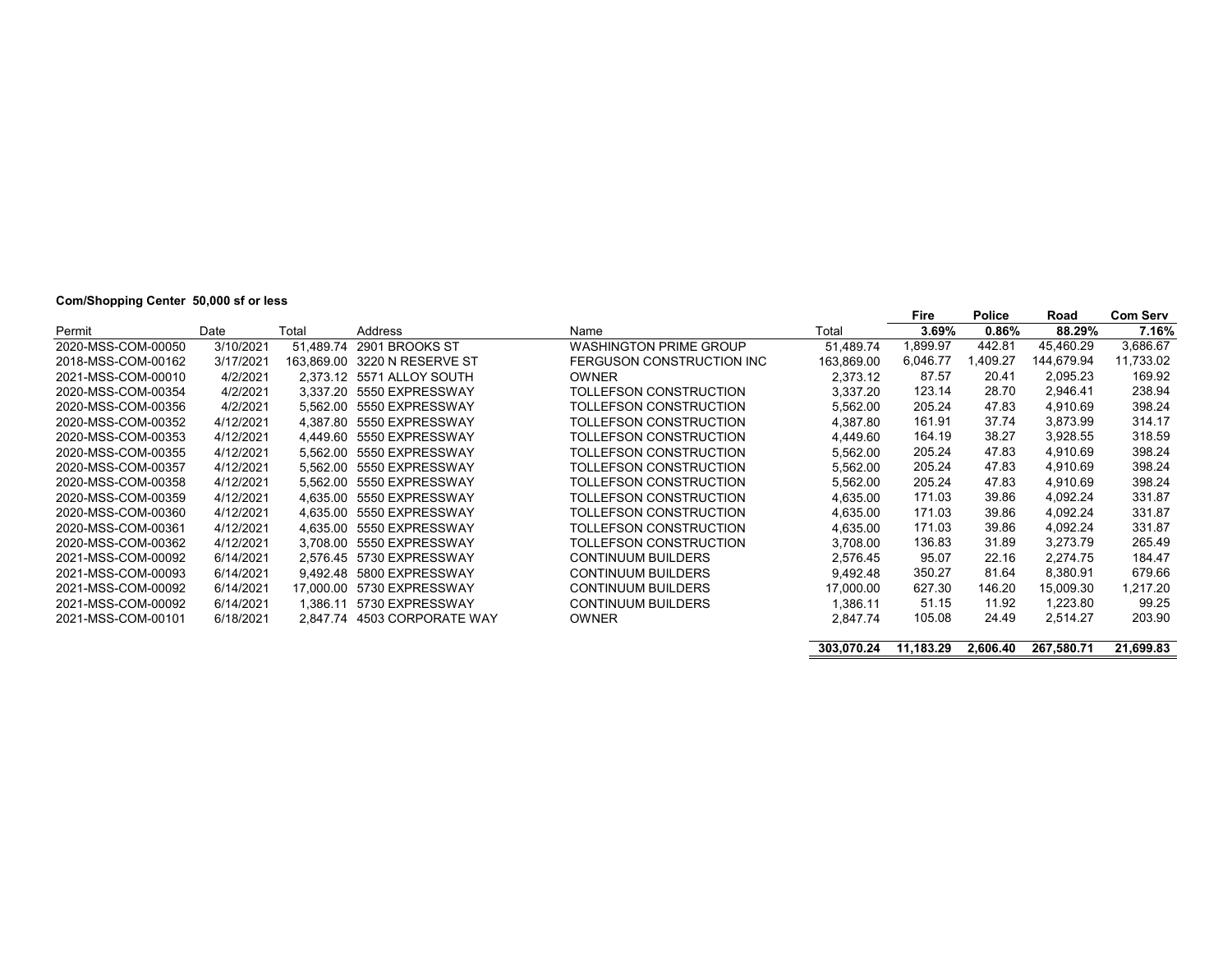# **Com/Shopping Center 100,001-200,000 sf**

|             |      |       |         |      |        | Fire   | Police | Road   | <b>Com Serv</b> |
|-------------|------|-------|---------|------|--------|--------|--------|--------|-----------------|
| Permit      | Date | Total | Address | Name | Total  | 3.39%  | 0.78%  | 89.29% | 6.54%           |
| <b>NONE</b> |      |       |         |      |        | $\sim$ |        | $\sim$ | $\sim$          |
|             |      |       |         |      |        |        |        |        |                 |
|             |      |       |         |      | $\sim$ |        |        | $\sim$ | $\sim$          |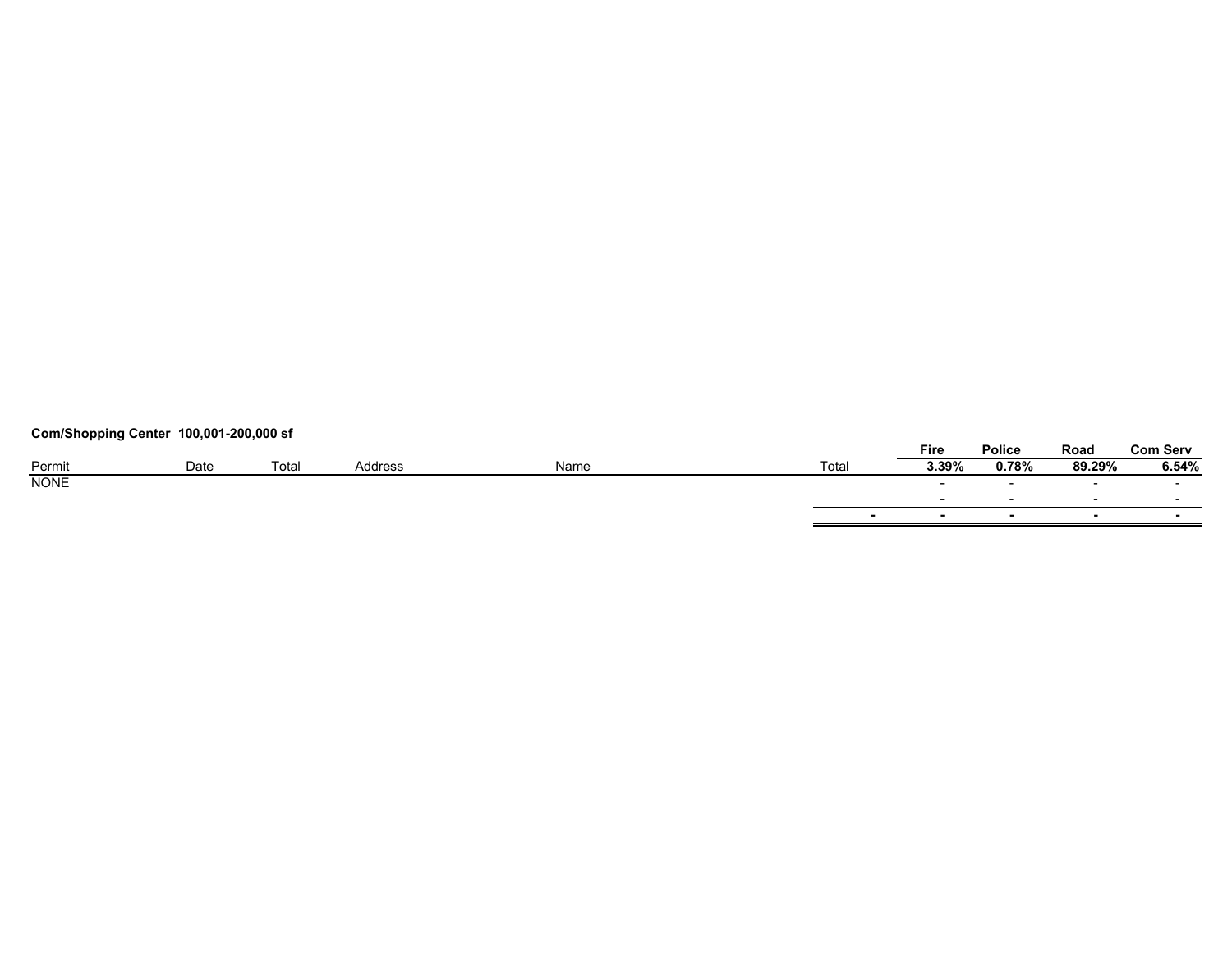#### **Office/Institutional 25,000 sf or less**

|                    |            |           |                                |                               |           | Fire     | <b>Police</b> | Road      | <b>Com Serv</b> |
|--------------------|------------|-----------|--------------------------------|-------------------------------|-----------|----------|---------------|-----------|-----------------|
| Permit             | Date       | Total     | Address                        | Name                          | Total     | $9.29\%$ | 1.57%         | 71.11%    | 18.03%          |
| 2020-MSS-COM-00115 | 8/12/2020  | 20.343.29 | 1517 RESERVE ST<br>SHELL       | <b>B T W INC</b>              | 20.343.29 | 1,889.89 | 319.39        | 14.466.11 | 3,667.90        |
| 2020-MSS-COM-00082 | 10/1/2020  | 8.736.61  | 2200 S 10TH ST W               | PEW CORPORATION               | 8.736.61  | 811.63   | 137.16        | 6,212.60  | 1,575.21        |
| 2020-MSS-COM-00130 | 10/9/2020  | 10.239.46 | 5750 EXPRESSWAY SHELL          | SADDLE MOUNTAIN CONSTRUCTION  | 10.239.46 | 951.25   | 160.76        | 7.281.28  | 1,846.17        |
| 2020-MSS-COM-00106 | 10/9/2020  | 8.234.45  | 5700 EXPRESSWAY SHELL          | SADDLE MOUNTAIN CONSTRUCTION  | 8.234.45  | 764.98   | 129.28        | 5.855.52  | .484.67         |
| 2020-MSS-SWR-00632 | 10/13/2020 | 15.542.70 | 7211 TWO SMOKES WAY            | <b>KNIFE RIVER</b>            | 15.542.70 | 1,443.92 | 244.02        | 11,052.41 | 2,802.35        |
| 2020-MSS-COM-00250 | 10/26/2020 | 898.94    | 1801 S HIGGINS AVE             | PEW CORPORATION               | 898.94    | 83.51    | 14.11         | 639.24    | 162.08          |
| 2020-MSS-COM-00265 | 11/5/2020  |           | 3.979.92 3115 W BROADWAY       | PEW CORPORATION               | 3.979.92  | 369.73   | 62.48         | 2,830.12  | 717.58          |
| 2018-MSS-COM-00088 | 11/17/2020 |           | 5.568.80 910 WYOMING ST        | <b>OWNER</b>                  | 5.568.80  | 517.34   | 87.43         | 3.959.97  | 1,004.05        |
| 2020-MSS-COM-00171 | 11/17/2020 |           | 58.478.22 970-SHELL WYOMING ST | QUALITY CONSTRUCTION COMPANY  | 58.478.22 | 5,432.63 | 918.11        | 41,583.86 | 10,543.62       |
| 2020-MSS-COM-00172 | 11/17/2020 |           | 18.924.14 250 MOOSE CREEK TRL  | QUALITY CONSTRUCTION COMPANY  | 18.924.14 | 1,758.05 | 297.11        | 13.456.96 | 3,412.02        |
| 2021-MSS-SWR-00003 | 1/12/2021  |           | 8.359.05 8500 TRUCK STOP RD    | <b>REVEAL EXCAVATION</b>      | 8.359.05  | 776.56   | 131.24        | 5.944.12  | 1,507.14        |
| 2021-MSS-COM-00007 | 1/21/2021  |           | 27.00 3 PEGGY LN               | VERTEX TOWER SOLUTIONS INC    | 27.00     | 2.51     | 0.42          | 19.20     | 4.87            |
| 2020-MSS-COM-00289 | 1/22/2021  | 17.781.32 | 2935 STOCKYARD RD STE N101     | CARL CONSTRUCTION INC         | 17.781.32 | 1,651.88 | 279.17        | 12.644.30 | 3,205.97        |
| 2020-MSS-COM-00261 | 2/4/2021   | 1.755.75  | 2825 N RESERVE ST              | SLETTEN CONSTRUCTION COMPANY  | 1.755.75  | 163.11   | 27.57         | 1,248.51  | 316.56          |
| 2020-MSS-COM-00225 | 2/11/2021  | 18.655.43 | 1704 RESERVE ST                | MARTEL CONSTRUCTION INC       | 18.655.43 | 1.733.09 | 292.89        | 13.265.88 | 3,363.57        |
| 2021-MSS-SWR-00079 | 2/25/2021  | 7.865.52  | 7099 TWO SMOKES WAY            | <b>GTL INC</b>                | 7,865.52  | 730.71   | 123.49        | 5,593.17  | 1,418.15        |
| 2021-MSS-COM-00004 | 3/22/2021  |           | 49.968.00 2332 S 9TH ST W      | HOWARD CONSTRUCTION CO INC    | 49.968.00 | 4.642.03 | 784.50        | 35,532.24 | 9,009.23        |
| 2020-MSS-COM-00345 | 4/14/2021  | 4.222.50  | 2827 FORT MISSOULA RD          | <b>SWANK ENTERPRISES</b>      | 4,222.50  | 392.27   | 66.29         | 3,002.62  | 761.32          |
| 2021-MSS-SWR-00014 | 5/18/2021  |           | 3.708.00 6142 TRAINING DR      | <b>GRANT CREEK EXCAVATING</b> | 3.708.00  | 344.47   | 58.22         | 2.636.76  | 668.55          |
|                    |            |           |                                |                               |           |          |               |           |                 |

**263,289.10 24,459.56 4,133.64 187,224.88 47,471.02**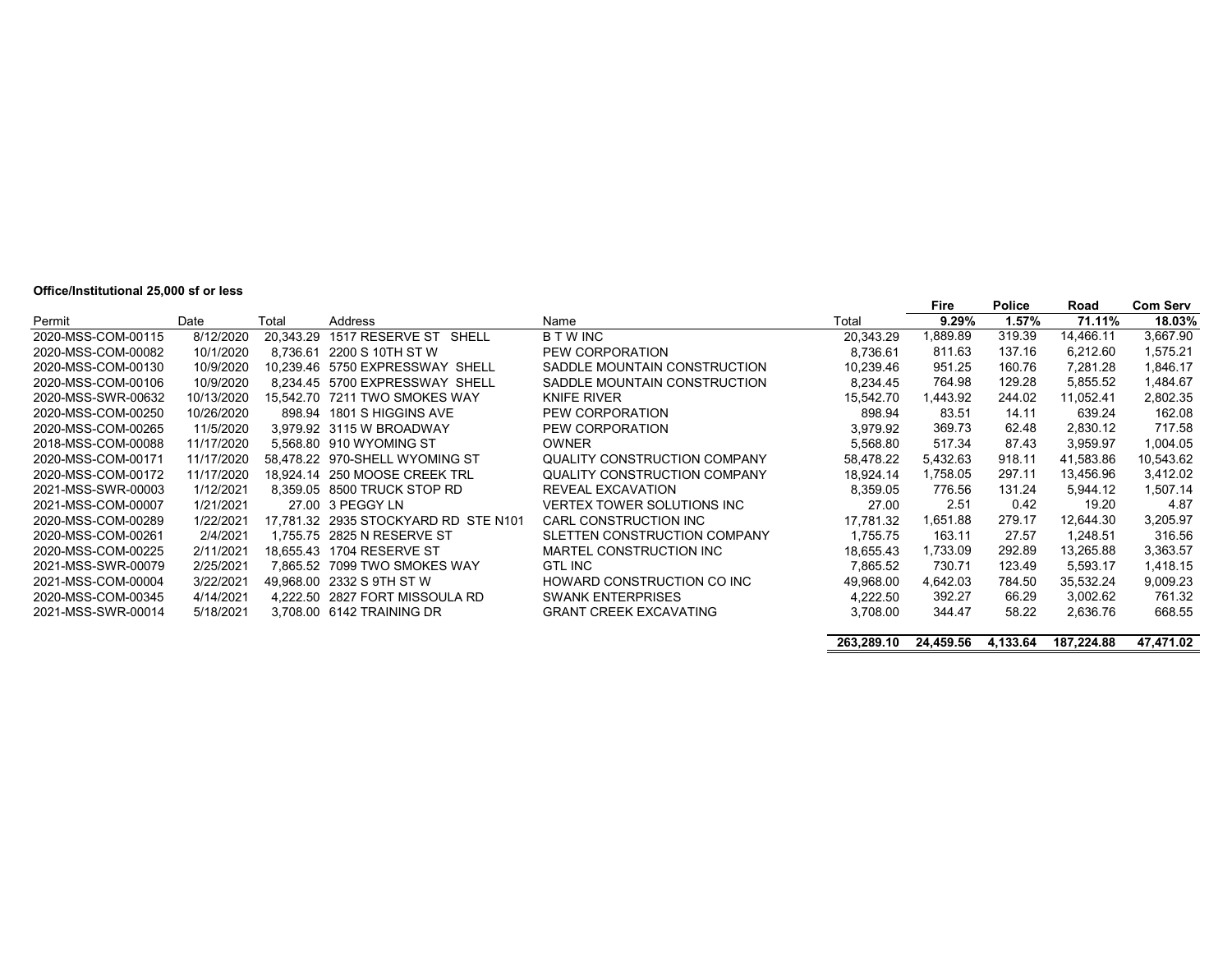# **Office/Institutional 25,001-50,000 sf**

|             |      |       |         |      |       | Fire   | Police       | Road   | Com Serv |
|-------------|------|-------|---------|------|-------|--------|--------------|--------|----------|
| Permit      | Date | Total | Address | Name | Total | 10.02% | <b>1.13%</b> | 69.48% | 19.37%   |
| <b>NONE</b> |      |       |         |      |       |        |              |        |          |
|             |      |       |         |      |       |        |              |        |          |
|             |      |       |         |      |       | . .    | . .          | . .    |          |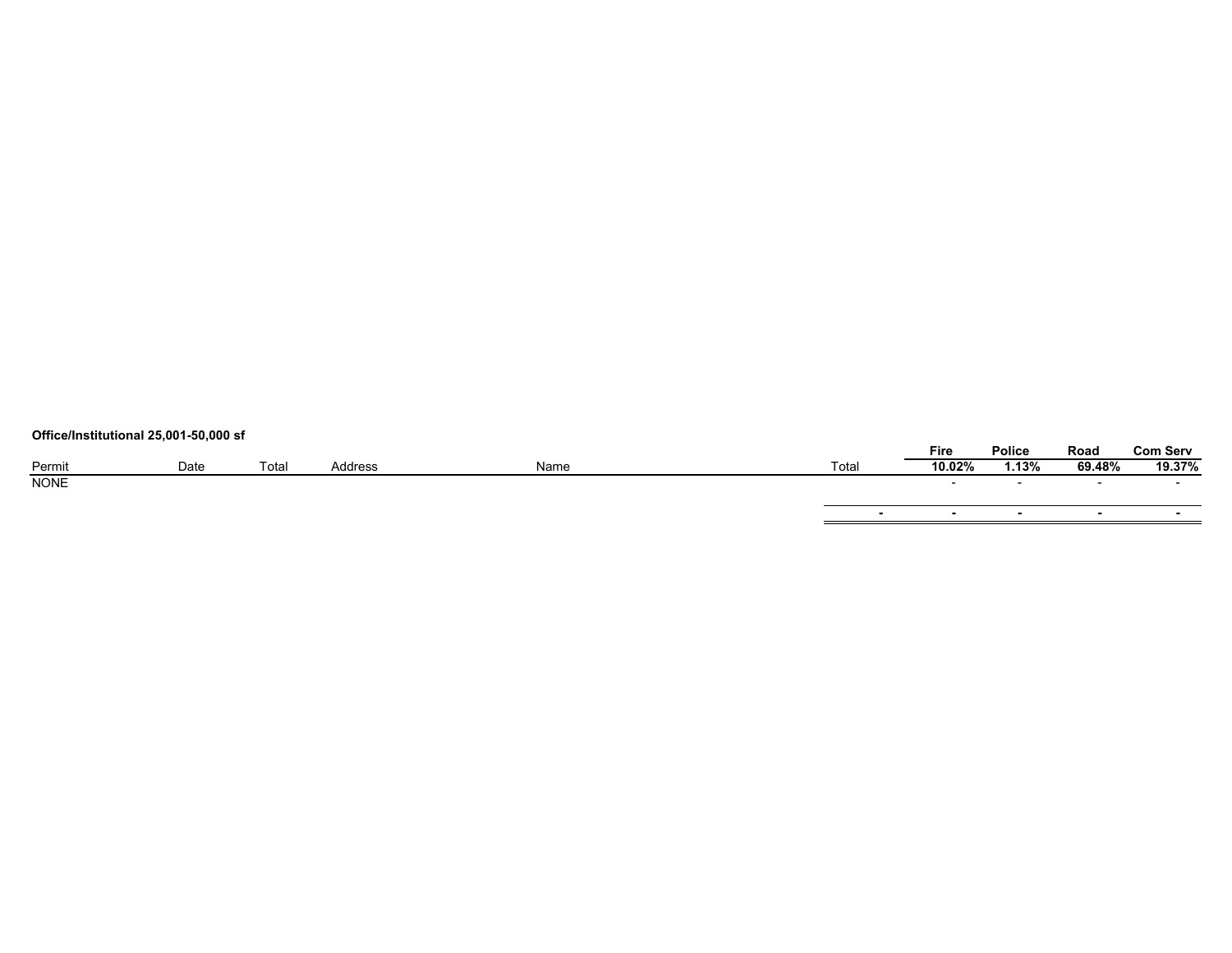# **Office/Institutional 50,001 sf - 100,000 sf**

|                    |           |       |                            |                           |              | Fire       | <b>Police</b> | Road         | <b>Com Serv</b> |
|--------------------|-----------|-------|----------------------------|---------------------------|--------------|------------|---------------|--------------|-----------------|
| Permit             | Date      | Total | <b>Address</b>             | Name                      | Total        | 10.73%     | $0.90\%$      | 67.57%       | 20.80%          |
| 2020-MSS-COM-00267 | 2/4/2021  |       | 8.101.80 2845 N RESERVE ST | SUMMIT DEVELOPMENT        | 8.101.80     | 869.32     | 72.92         | 5.474.39     | 1.685.17        |
| 2020-MSS-COM-00268 | 2/4/2021  |       | 4.745.20 2865 N RESERVE ST | SUMMIT DEVELOPMENT        | 4.745.20     | 509.16     | 42.71         | 3.206.33     | 987.00          |
| 2019-MSS-COM-00064 | 6/29/2021 |       | (43,497.97) 2000 MAPLE ST  | BROADWAY OPPORTUNITY FUND | (43.497.97)  | (4,667.33) | (391.48)      | (29, 391.58) | (9,047.58)      |
|                    |           |       |                            |                           | (30, 650.97) | (3.288.85) | (275.86)      | (20,710.86)  | (6,375.40)      |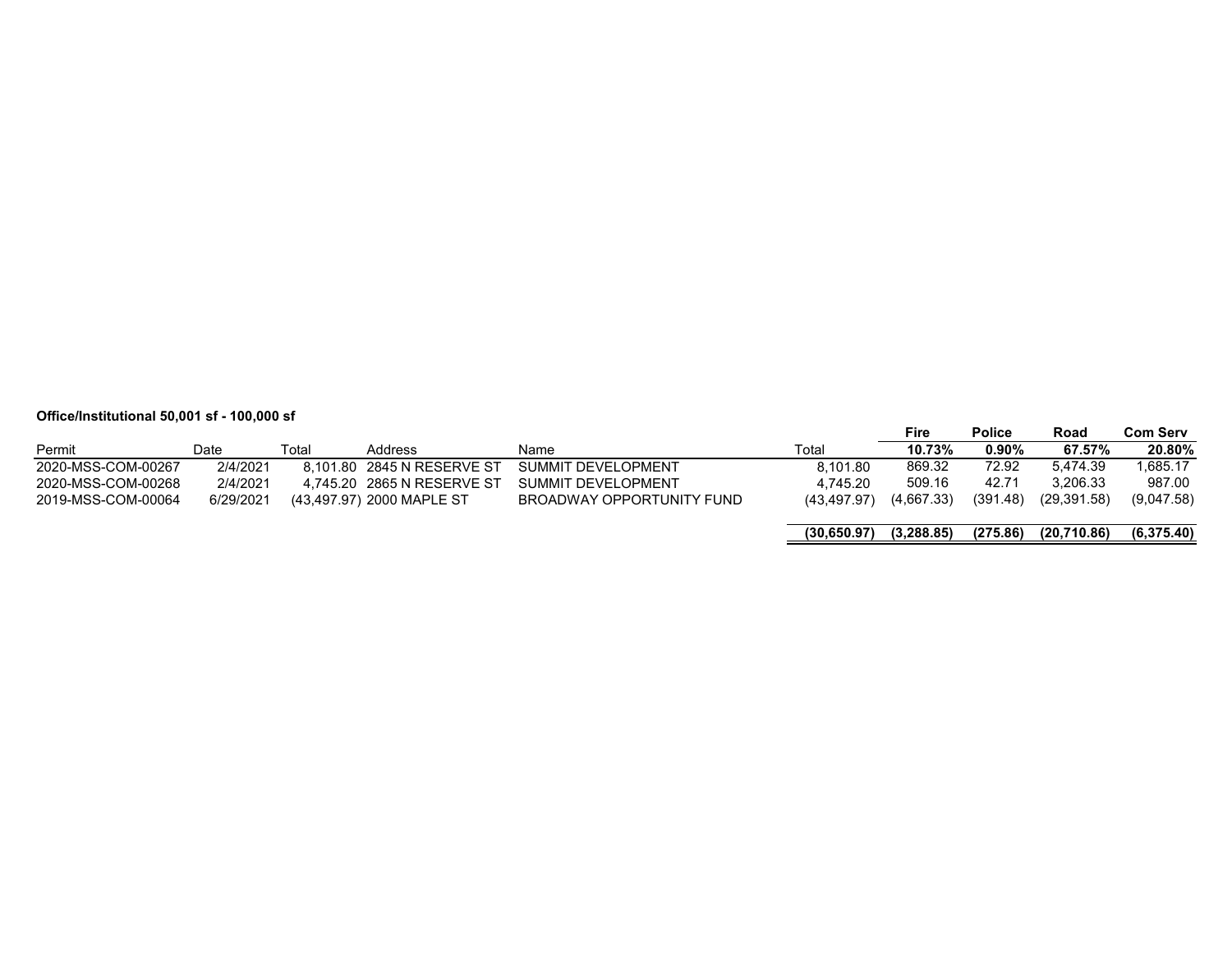# **Office/Institutional over 100,000 sf**

|             |      |       |         |      |       | Fire                     | Police | Road   | <b>Com Serv</b>          |
|-------------|------|-------|---------|------|-------|--------------------------|--------|--------|--------------------------|
| Permit      | Date | Total | Address | Name | Total | 10.30%                   | 0.72%  | 69.03% | 19.95%                   |
| <b>NONE</b> |      |       |         |      |       | $\overline{\phantom{0}}$ |        | -      | $\overline{\phantom{0}}$ |
|             |      |       |         |      |       | \$0.00                   | \$0.00 | \$0.00 | \$0.00                   |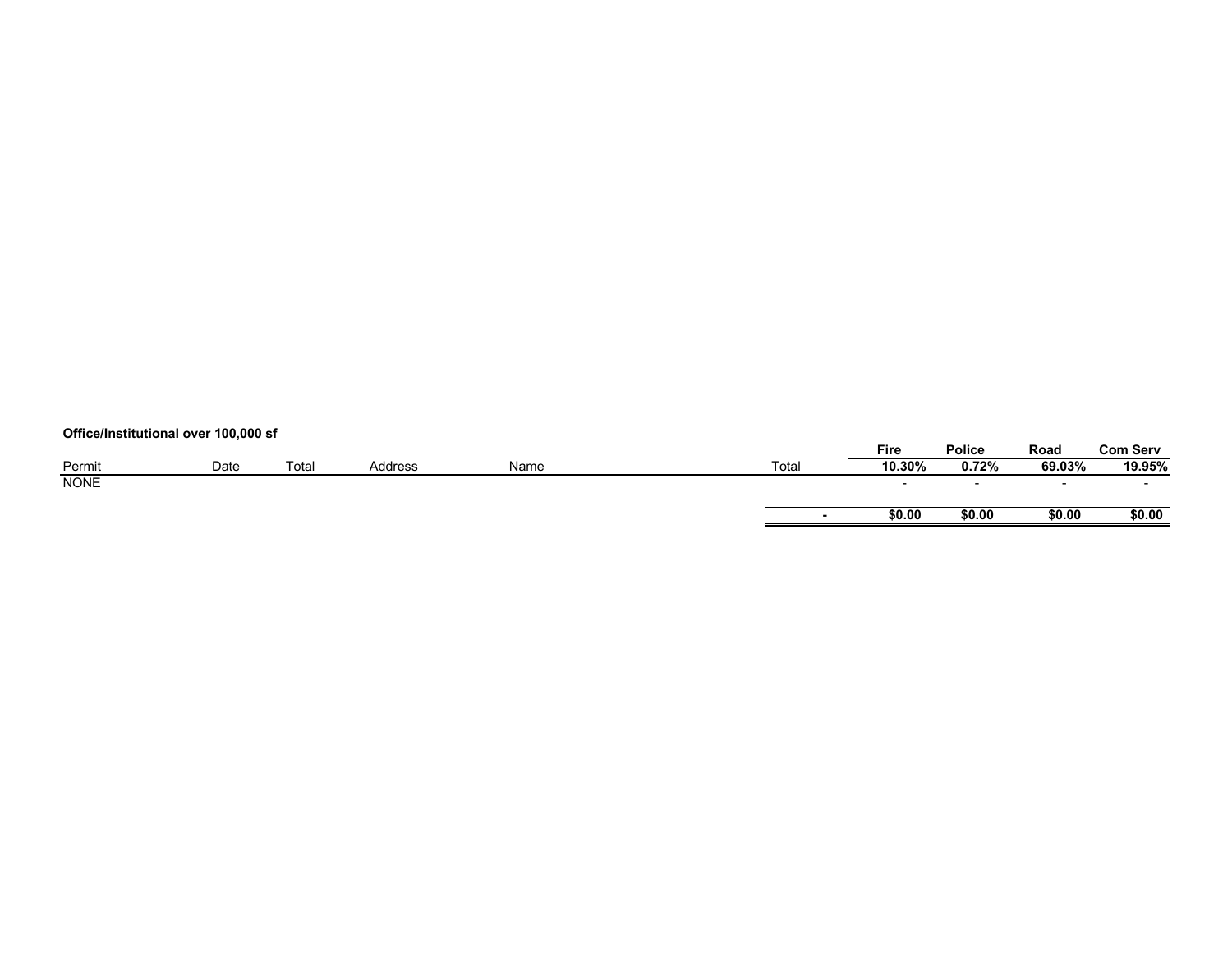# **Light Industrial**

| ___________ |      |       |                |      |        | <b>Fire</b>              | Police | Road   | <b>Com Serv</b> |
|-------------|------|-------|----------------|------|--------|--------------------------|--------|--------|-----------------|
| Permit      | Date | Total | <b>Address</b> | Name | Total  | 12.33%                   | 0.91%  | 62.79% | 23.97%          |
| <b>NONE</b> |      |       |                |      |        | $\overline{\phantom{0}}$ |        | $\sim$ |                 |
|             |      |       |                |      |        |                          |        |        |                 |
|             |      |       |                |      | $\sim$ | $\blacksquare$           |        |        | $\sim$          |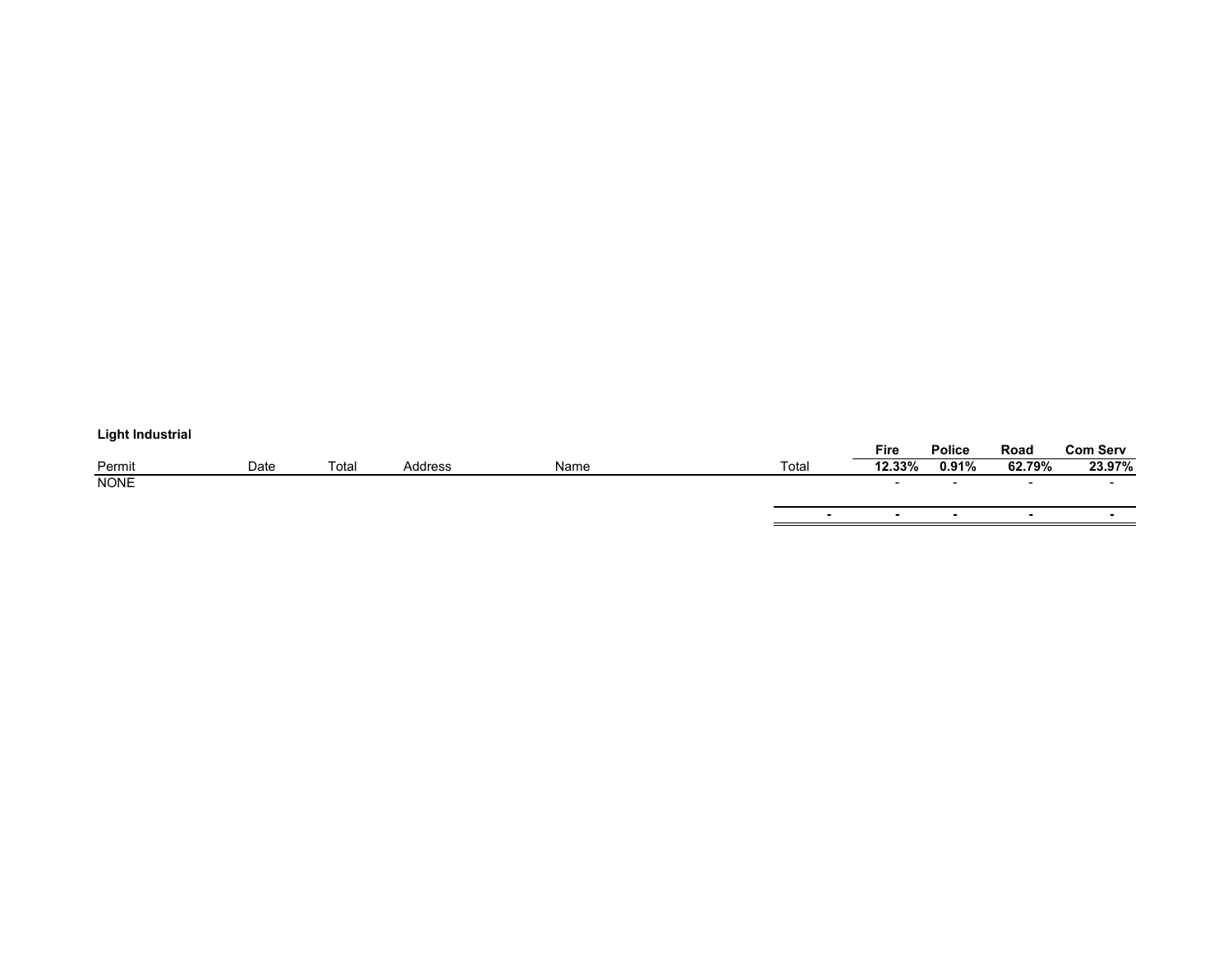| Warehousing |      |       |         |      |       |                          |                          |                          |                          |
|-------------|------|-------|---------|------|-------|--------------------------|--------------------------|--------------------------|--------------------------|
|             |      |       |         |      |       | Fire                     | <b>Police</b>            | Road                     | <b>Com Serv</b>          |
| Permit      | Date | Total | Address | Name | Total | 3.69%                    | 0.86%                    | 88.29%                   | 7.16%                    |
| <b>NONE</b> |      |       |         |      |       | $\overline{\phantom{0}}$ | $\overline{\phantom{0}}$ | $\overline{\phantom{0}}$ | $\overline{\phantom{0}}$ |
|             |      |       |         |      |       |                          |                          |                          |                          |
|             |      |       |         |      |       |                          | $\overline{\phantom{0}}$ | . .                      | $\overline{\phantom{a}}$ |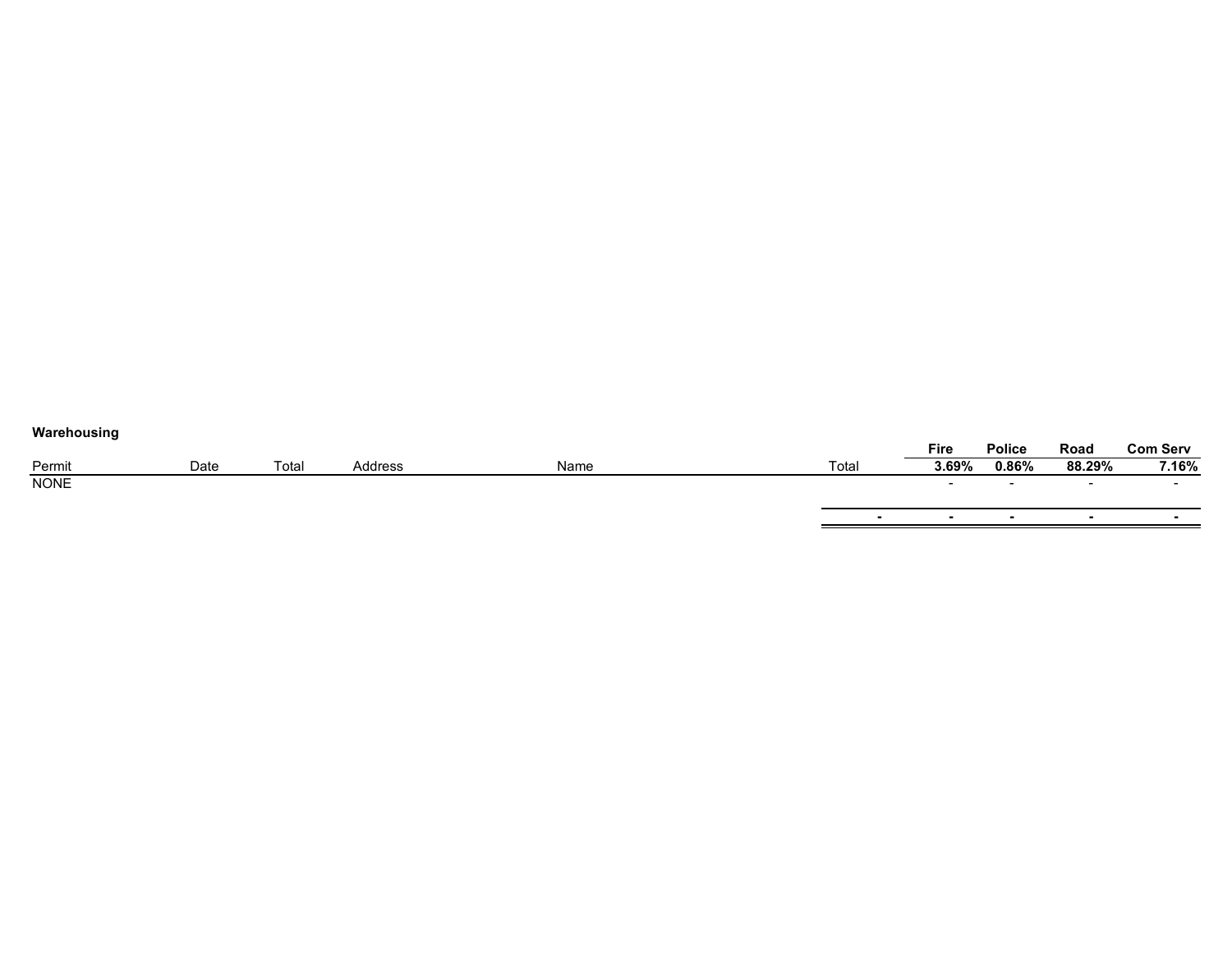| Lodging            |          |       |                              |                          |            |          |               |            |                 |
|--------------------|----------|-------|------------------------------|--------------------------|------------|----------|---------------|------------|-----------------|
|                    |          |       |                              |                          |            | Fire     | <b>Police</b> | Road       | <b>Com Serv</b> |
| Permit             | Date     | Total | Address                      | Name                     | Total      | $3.69\%$ | 0.86%         | 88.29%     | 7.16%           |
| 2020-MSS-COM-00111 | 08/27/20 |       | 169,336.00 3035 STOCKYARD RD | BUFFALO CONSTRUCTION INC | 169.336.00 | 6.248.50 | .456.29       | 149.506.75 | 12.124.46       |
|                    |          |       |                              |                          | 169.336.00 | 6.248.50 | .456.29       | 149.506.75 | 12.124.46       |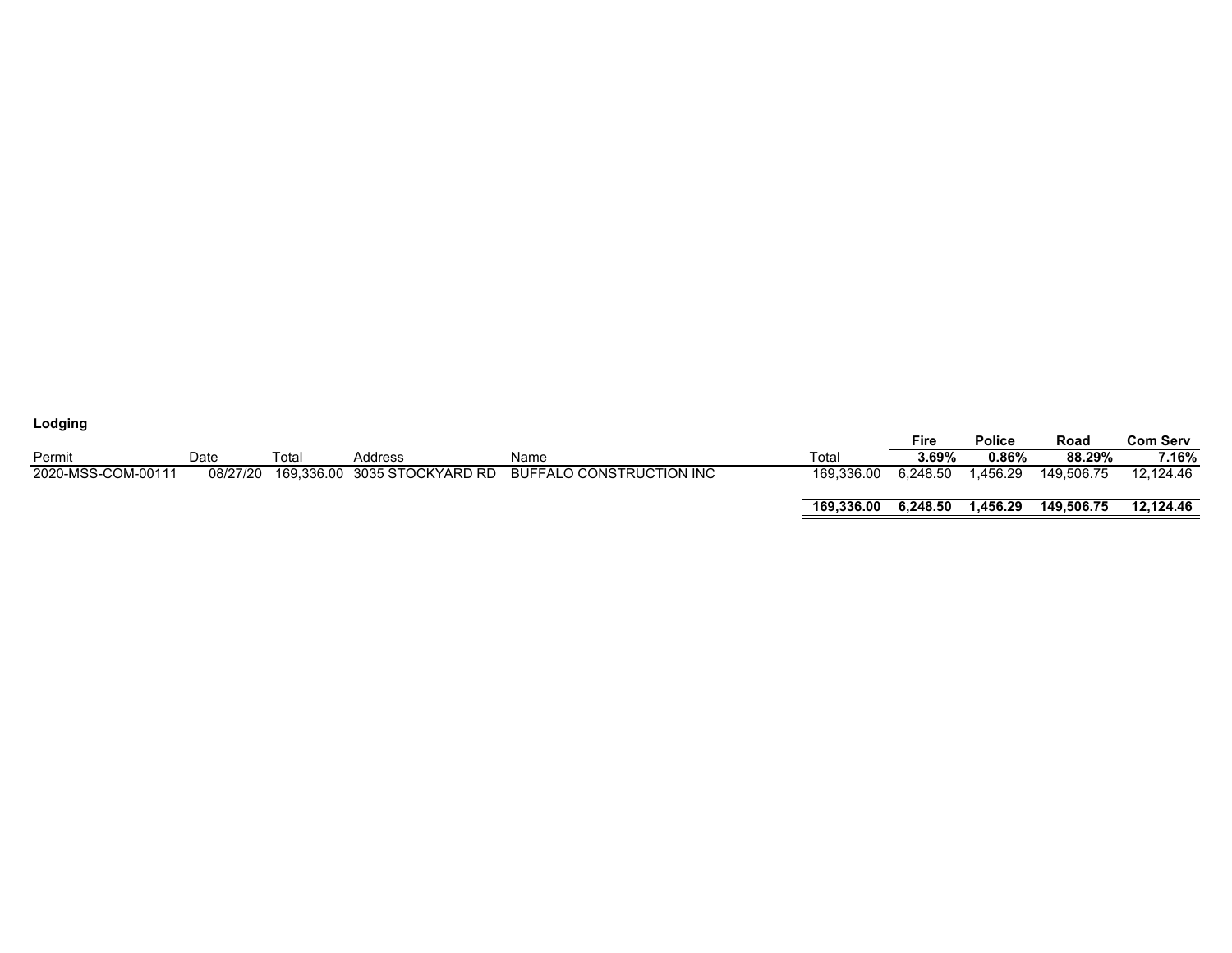| <b>Elementary Scribol</b> |      |       |         |      |                          |                          |               |                          |                 |
|---------------------------|------|-------|---------|------|--------------------------|--------------------------|---------------|--------------------------|-----------------|
|                           |      |       |         |      |                          | Fire                     | <b>Police</b> | Road                     | <b>Com Serv</b> |
| Permit                    | Date | Total | Address | Name | Total                    | 9.29%                    | 1.57%         | 71.11%                   | 18.03%          |
| <b>NONE</b>               |      |       |         |      |                          | $\overline{\phantom{a}}$ |               | $\overline{\phantom{0}}$ | $\sim$          |
|                           |      |       |         |      |                          |                          |               |                          |                 |
|                           |      |       |         |      | $\overline{\phantom{0}}$ | $\overline{\phantom{a}}$ |               |                          |                 |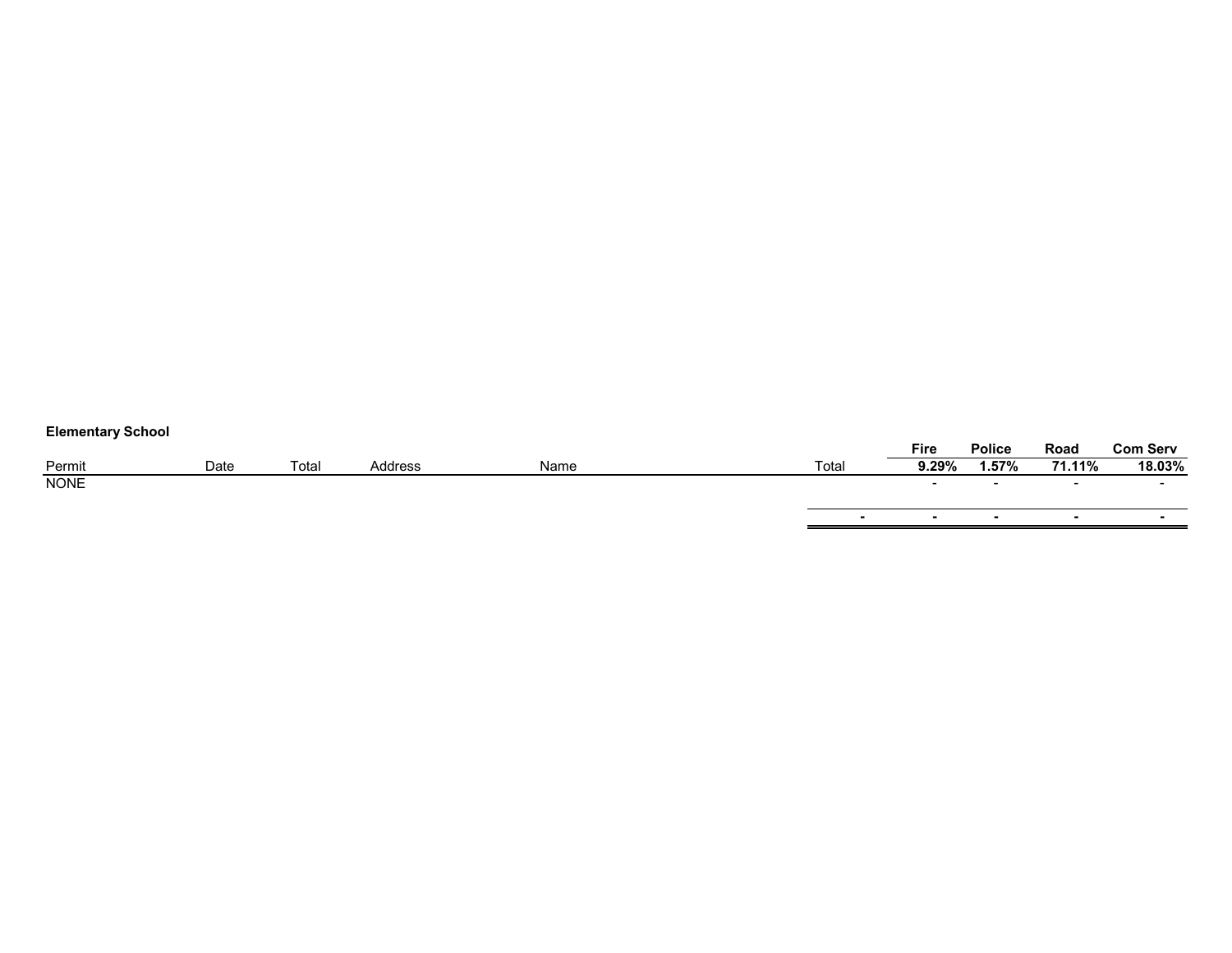|  | <b>Secondary School</b> |  |  |
|--|-------------------------|--|--|
|--|-------------------------|--|--|

| <b>OUGOTION &amp; OUTDOT</b> |      |       |         |      |                          |                          |               |                          |                 |
|------------------------------|------|-------|---------|------|--------------------------|--------------------------|---------------|--------------------------|-----------------|
|                              |      |       |         |      |                          | Fire                     | <b>Police</b> | Road                     | <b>Com Serv</b> |
| Permit                       | Date | Total | Address | Name | Total                    | 9.29%                    | 1.57%         | 71.11%                   | 18.03%          |
| <b>NONE</b>                  |      |       |         |      |                          | $\sim$                   | $\sim$        | $\sim$                   |                 |
|                              |      |       |         |      |                          |                          |               |                          |                 |
|                              |      |       |         |      | $\overline{\phantom{0}}$ | $\overline{\phantom{a}}$ |               | $\overline{\phantom{a}}$ | -               |